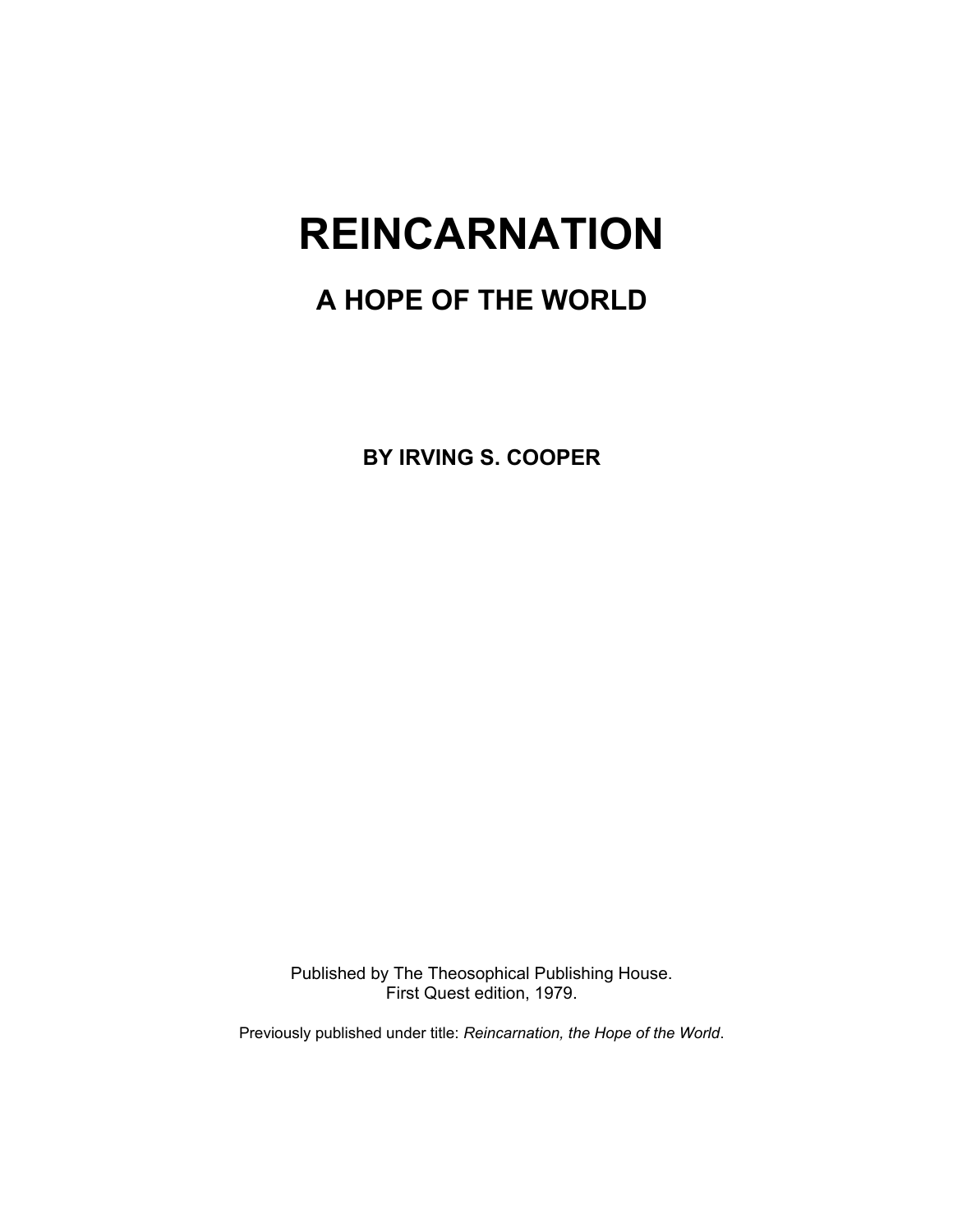# **CONTENTS**

|             |                                                       | i  |
|-------------|-------------------------------------------------------|----|
| $\mathbf 1$ |                                                       | 1  |
|             |                                                       | 8  |
| 3           |                                                       | 16 |
|             |                                                       | 23 |
| 5           | The Proofs of Reincarnation: Objections and Arguments | 31 |
| 6           | The Proofs of Reincarnation: The Memory of Past Lives | 51 |
|             |                                                       | 65 |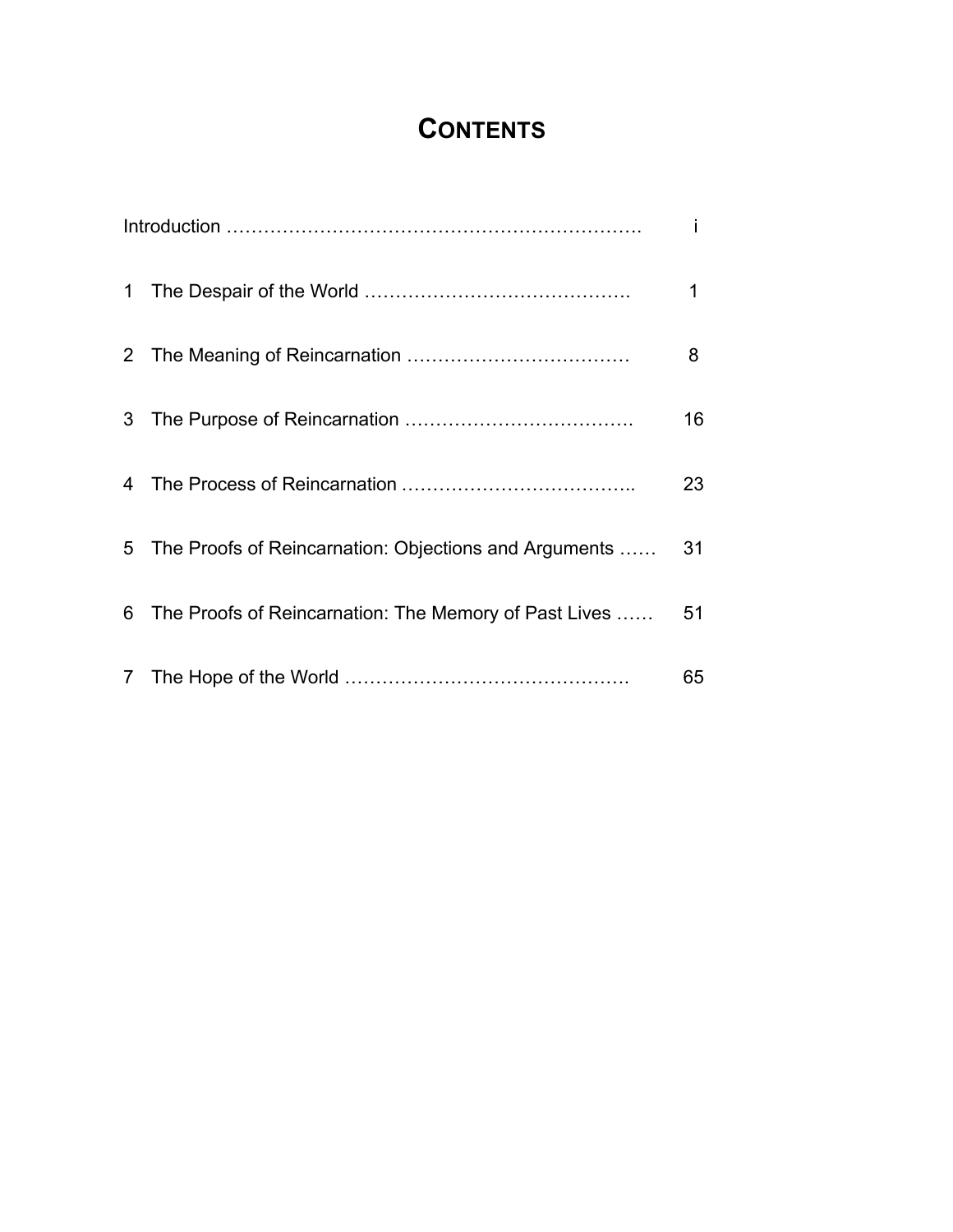# **INTRODUCTION**

In Palestine, on the slopes of Mount Hermon, about forty-five miles north of the Sea of Galilee, are scattered the ruins of an ancient city, Caesarea Philippi by name. One day, while approaching the outskirts of this city—if we may trust the story of the Gospels<sup>1</sup>—the Christian Master asked His disciples a question of such far-reaching importance that, had its full meaning been understood by later generations, the whole religious history of Western civilization would have been changed.

"Whom say the people that I am?" He asked.

To us the question is almost unintelligible, but the disciples apparently understood His meaning, for one answered that some people thought that Jesus was John the Baptist returned, for John had been beheaded some time before, while others of the disciples said that He was regarded as the reincarnation either of Elias or of Jeremias, both of whom had been dead for centuries. In short, the rumor was current that in the person of Jesus "one of the old prophets is risen again," which indicates how widespread was the idea of reincarnation at the time.

It may be rightly objected, however, that Jesus Himself did not confirm any of the rumors; on the contrary, He apparently approved of the statement that He was the Son of God. While this is true it should be noticed that nowhere does He *deny* the truth of reincarnation. In fact, he affirms it in that well-known but little understood statement:

But I say unto you, that Elias is come already, and they knew him not, but have done unto him whatsoever they listeth. . . Then the disciples understood that He spake unto them of John the Baptist.

Josephus implies, in his history of the wars of the Jews, that the idea of the rebirth of the soul was common among the people, and, judging from several striking passages in the Gospels in addition to those quoted, there is some evidence in support of this implication.

Reincarnation was also well-known to the Romans, for it is referred to by a number of the poets, while among the Greeks it was taught by several of the philosophers, chief

<u>.</u>

<sup>1</sup> Matt. XVI*.*, 13–14*.* Mark VIII*.*, 27–28*.* Luke IX*.*, 18–19.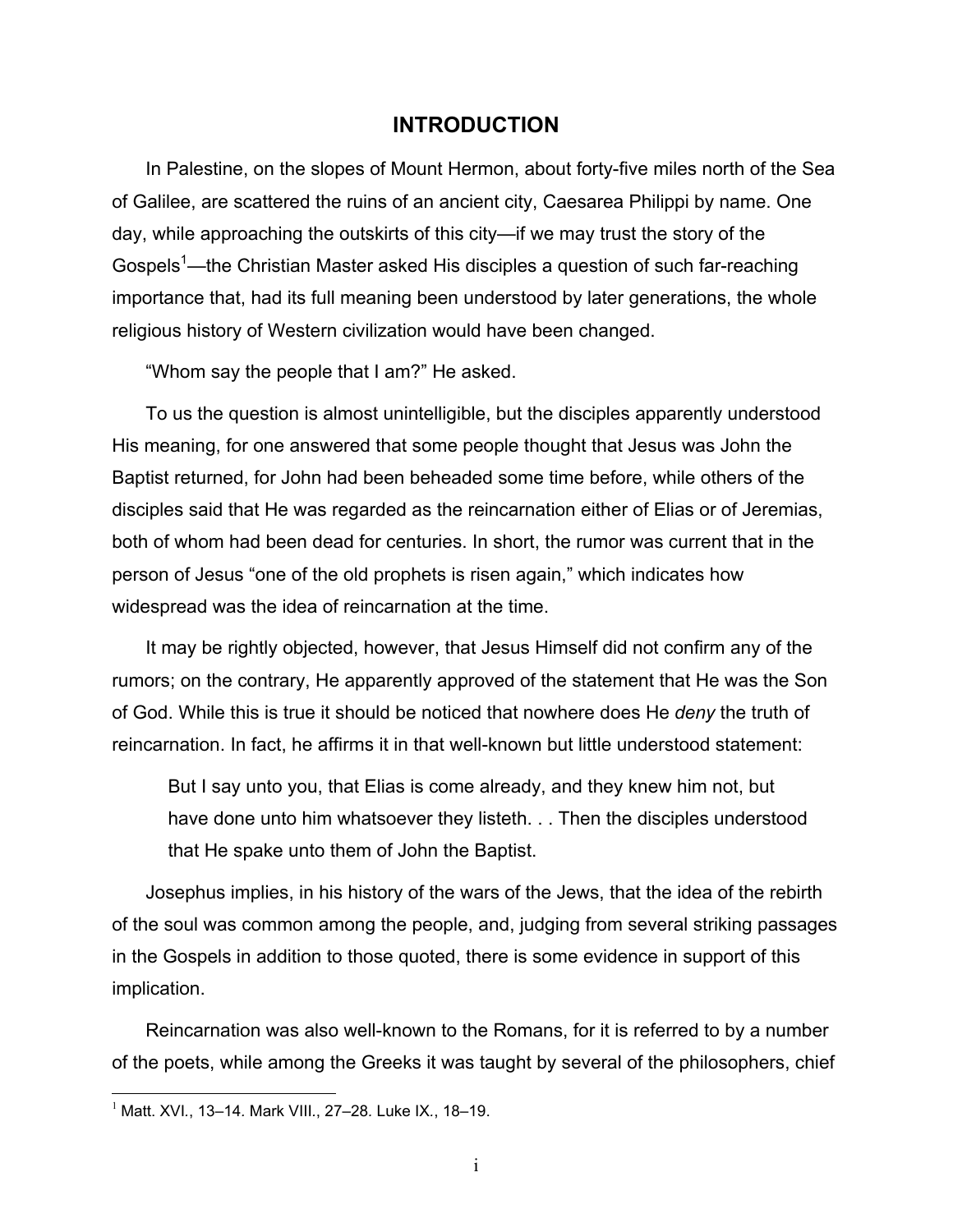among them Plato. Traces of the idea in a modified form are to be found in the ancient Egyptian religion, while in later Alexandria this teaching received much attention from the Neo-Platonists and Gnostics. It was sung in the Sagas of the Norsemen and spread with the legends of the Gauls. It formed part of the mystic lore of the Druids, and even today a belief in the return of the soul still lingers among the Celtic peasantry of Ireland and of Brittany.

Strangely enough, the idea of reincarnation was also current among the Indians on the American continents. From Alaska to Peru, among the Eskimos, the Sioux, the Zunis and the Incas particularly, the idea was taught by the priests and held by the tribesmen. Even among the natives of the Hawaiian Group, of Australia and of the Islands of the South Seas, the idea is not unknown.

It is in the East, however, that the teaching of reincarnation has spread most widely and exerted the greatest influence. It is the basic teaching of most of the religious and philosophical systems of India, and today throughout the East hundreds of millions of human beings accept the truth of reincarnation in about the same way that we accept the truth of gravity—as a great natural and inevitable law, which it is foolish to question.

Obviously, then, reincarnation is one of the fundamental religious ideas of mankind, quite irrespective of its truth. Its universality is almost equal to the belief in the existence of a divine Power. The origin of the idea is unknown, for its roots strike so deep into the many layers of human thought deposited through the ages, that it is impossible to trace them to their beginnings. It is surmised that the belief in reincarnation antedates all known history, and certainly traces of it are to be found in all religions and in the myths of nearly all primitive peoples.

Unfortunately, as the idea of reincarnation has come to us from the past, it is nearly always associated with misconceptions and superstitions. No doubt this is due to its very antiquity, but, whatever may be the cause, the superstitions are so repellent to Western ways of thinking, and the misconceptions so illogical, that great discredit has been cast on the philosophical value of the central idea itself. Who is it that yearns to be born as a dog or a bluebottle fly?

Yet back of all the fancies clustering round the belief in the rebirth of the soul there

ii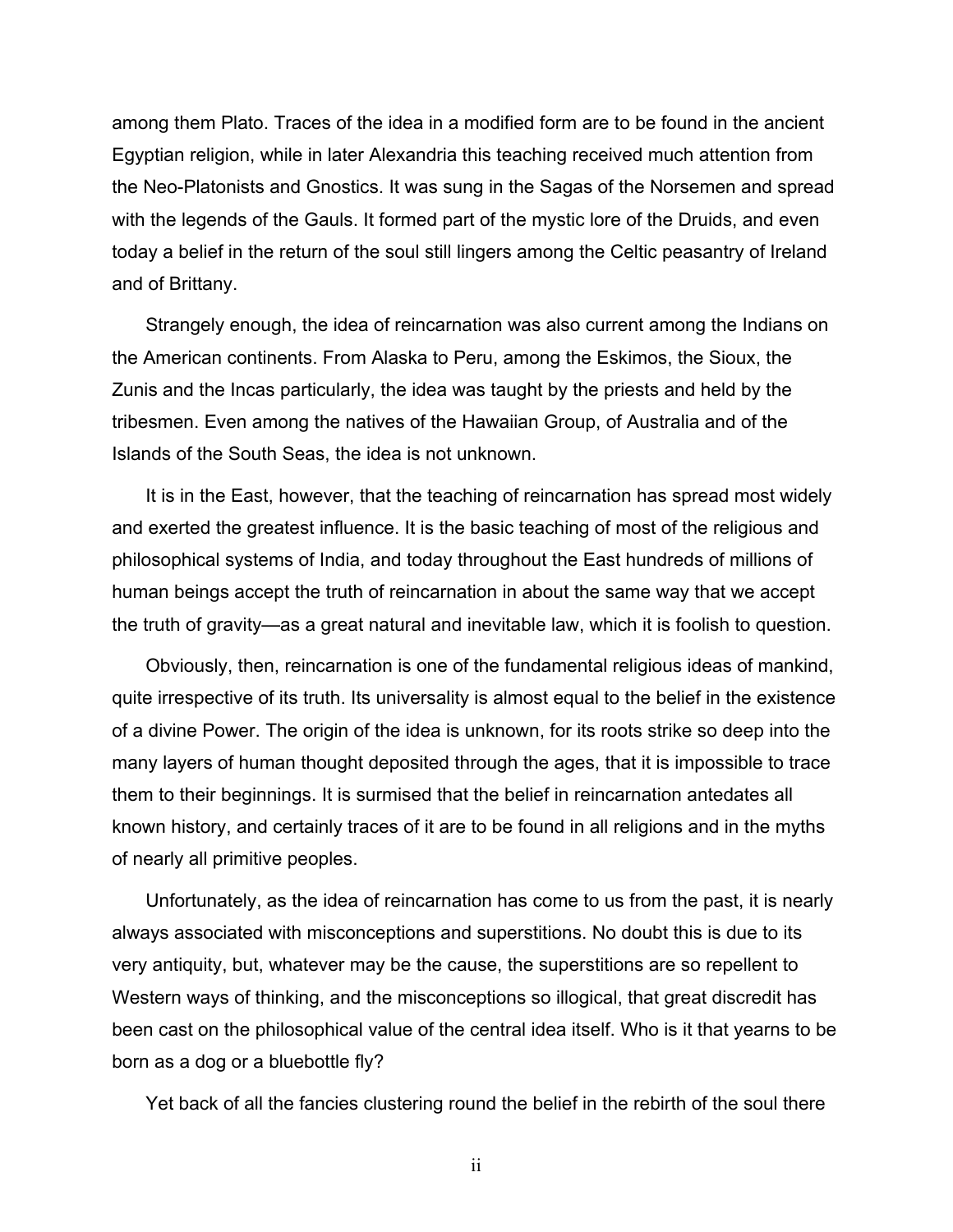must surely be a vital truth, else the idea of reincarnation could not have endured for so many thousands of years, nor could it have attracted so many able thinkers.

Part of the work of the Theosophical Society has been to present the vital truth of reincarnation free from misconceptions and superstitions, and it is astounding how quickly thoughtful people have come to regard it with favor. Before the end of the nineteenth-century, only a few score of people in the West had even taken reincarnation seriously, much less made it their working philosophy of life; now it is probable that millions of people in the Western world look upon reincarnation as the most logical explanation of many social, religious, and philosophical problems. The acceptance of reincarnation has spread far beyond the limits of the Theosophical Society.

This is due not to any desire to return to earth—for most people at first shrink from this—but to the inherent reasonableness of reincarnation and to its extraordinary value in explaining the most baffling of human problems. Those in touch with the currents of modern thought are convinced that reincarnation will soon be generally accepted by most thinking people not because of any passing popularity, but because of its sheer power to convince, to illuminate, and to inspire. It is surely destined to be the Great Idea of the twentieth-century, even as the idea of evolution transformed the conceptions of the previous one.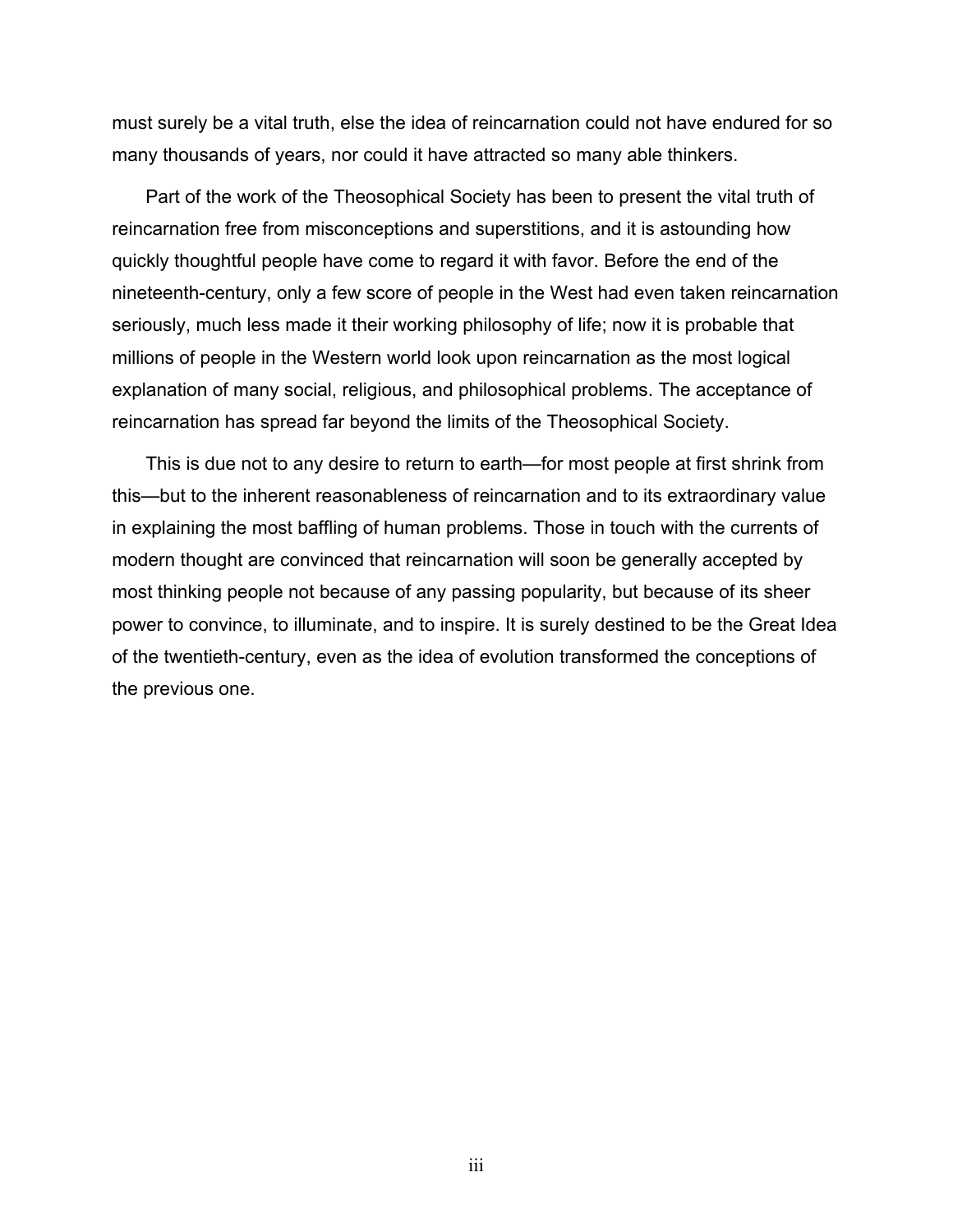#### CHAPTER 1

# **THE DESPAIR OF THE WORLD**

The restlessness of our time is due largely to unanswered questions. While it is true that the frontier separating the known from the unknown has been pressed back some little way, yet we are beginning to see that the size of the conquered territory is smaller than we thought. To the casual reader science is practically omniscient, but the trained observer is fully aware that he is surrounded by enigmas. To the devout churchgoer modern Christianity is an impregnable fortress, but the wiser eyes of many of its leaders are watching anxiously the ominous cracks appearing in its walls under the terrific fire of advancing criticism.

A century or so ago when, as the outcome of the struggle between science and theology, unreasoning faith in tradition and dogma began to give way to research and reason, a furious questioning of life and of the world arose. Nothing was exempt. The current ideas of God and the soul, of revelation and destiny, were torn to fragments as thoroughly as every speculative conception of the phenomenal world. It was a period of intellectual revolution, and the thinkers of the race, exulting in their freedom, determined to destroy utterly every falsehood that had weighed them down. Unfortunately, in the hurry of destruction, they cast aside many a truth.

Materialism was the inevitable outcome of such a reaction, and at first it did seem able to answer satisfactorily the questions propounded. People hopefully persuaded themselves that all things and all events in the universe, including the workings of the mind, could easily and logically be explained in terms of matter. It was believed that there was nothing in the universe but force and matter and the laws governing them. It was joyfully affirmed that the old beliefs, which had kept civilization so long in confinement, were dead forever. God was a myth, the soul a fancy, destiny the grinding of the world-machine, religion a tissue of childish legends interwoven with more or less wholesome ethics. And so, on the morning of this new intellectual day, rationalistic science overthrew its ancient antagonist, theology, and strode on to further conquests.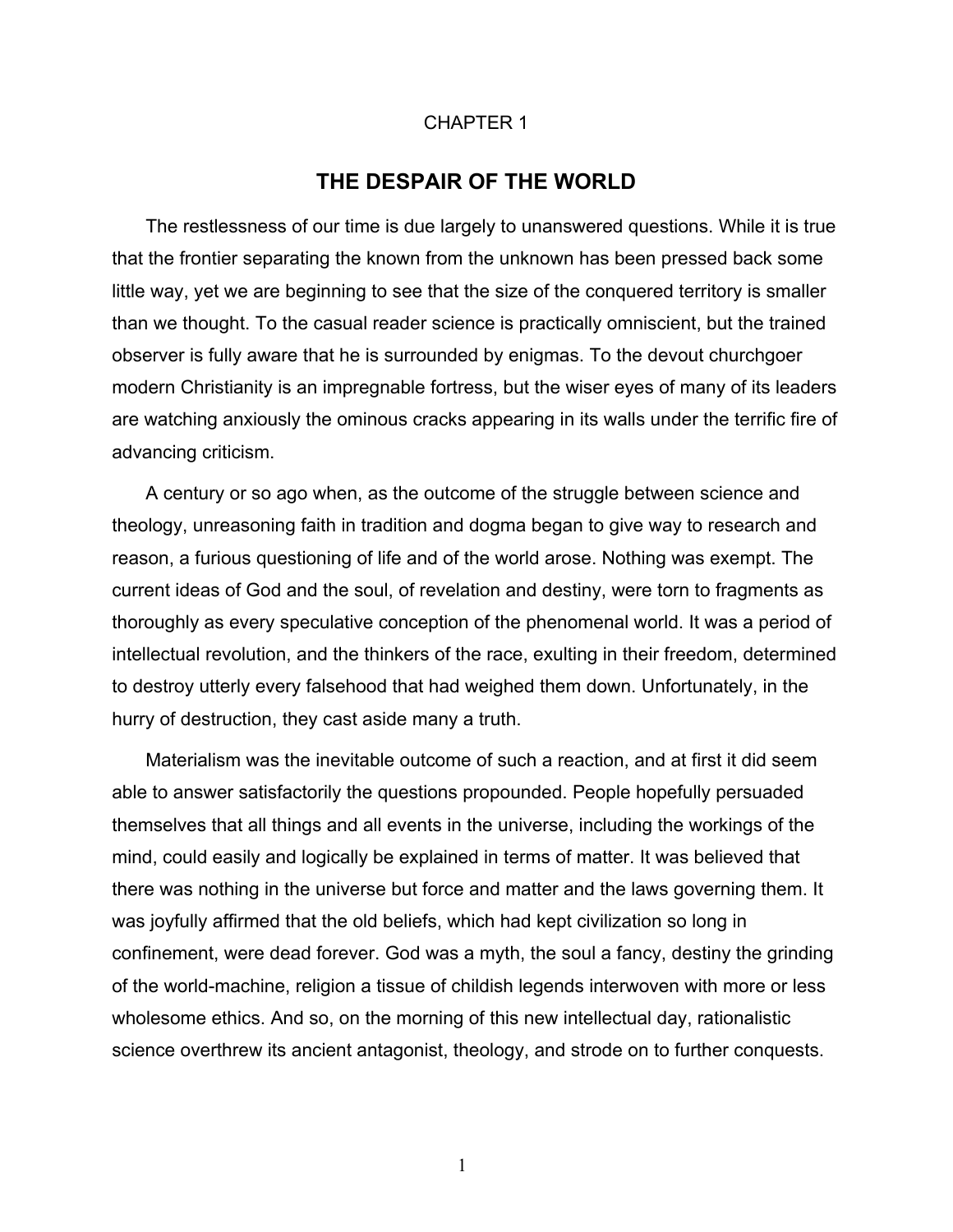It was a period of resistless enthusiasm. A feverish thirst for exploration drove men on from discovery to discovery. It was felt that soon the last of Nature's secrets would be known. Experiments in physics showed that Nature was synonymous with law; the curiosity of the chemist laid open the hidden structure of matter; the Darwinian theory of evolution revealed order and purpose in the complex realm of living things. In the crust of the layered earth was read the marvelous story of ages long since past; great telescopes gathered up the light-waves from giant nebulae and from millions of distant suns and cast them upon the photographic plate; the study and dissection of the human body gave rise to many sciences—anatomy, physiology, histology, embryology, psychology, medicine, and the like. The mastery of the world seemed near, and mankind was thrilled—with the omniscience of youth.

We have grown a little older since then, and though there is still enthusiasm, it is somewhat tempered by maturity. The first rough-and-hasty methods of research are slowly being replaced by more refined and skillful procedure. We are now engaged in going over the waste-heaps of ideas cast off during the last four centuries, taking the same minute care that is being bestowed upon tailings once discarded as valueless by the refiners of precious ore, and in the midst of the rubbish much of value is being found.

It is becoming evident also that some of our most prized treasures are only fool's gold, glittering but worthless. Science has had to throw away theory after theory; religion, dogma after dogma; philosophy, speculation after speculation. Consequently, there is not a little uneasiness and anxious turning one to another asking what will be the outcome of it all. It has become evident that many of the old theories and dogmas are untenable, but what can be found to replace them? The search for knowledge has resolved itself into a complex series of questions, which, remaining unanswered, has bred uncertainty, and out of uncertainty restlessness has sprung. Materialism has been discarded, truly, but the religious thought of the new age is still groping its way to adequate expression.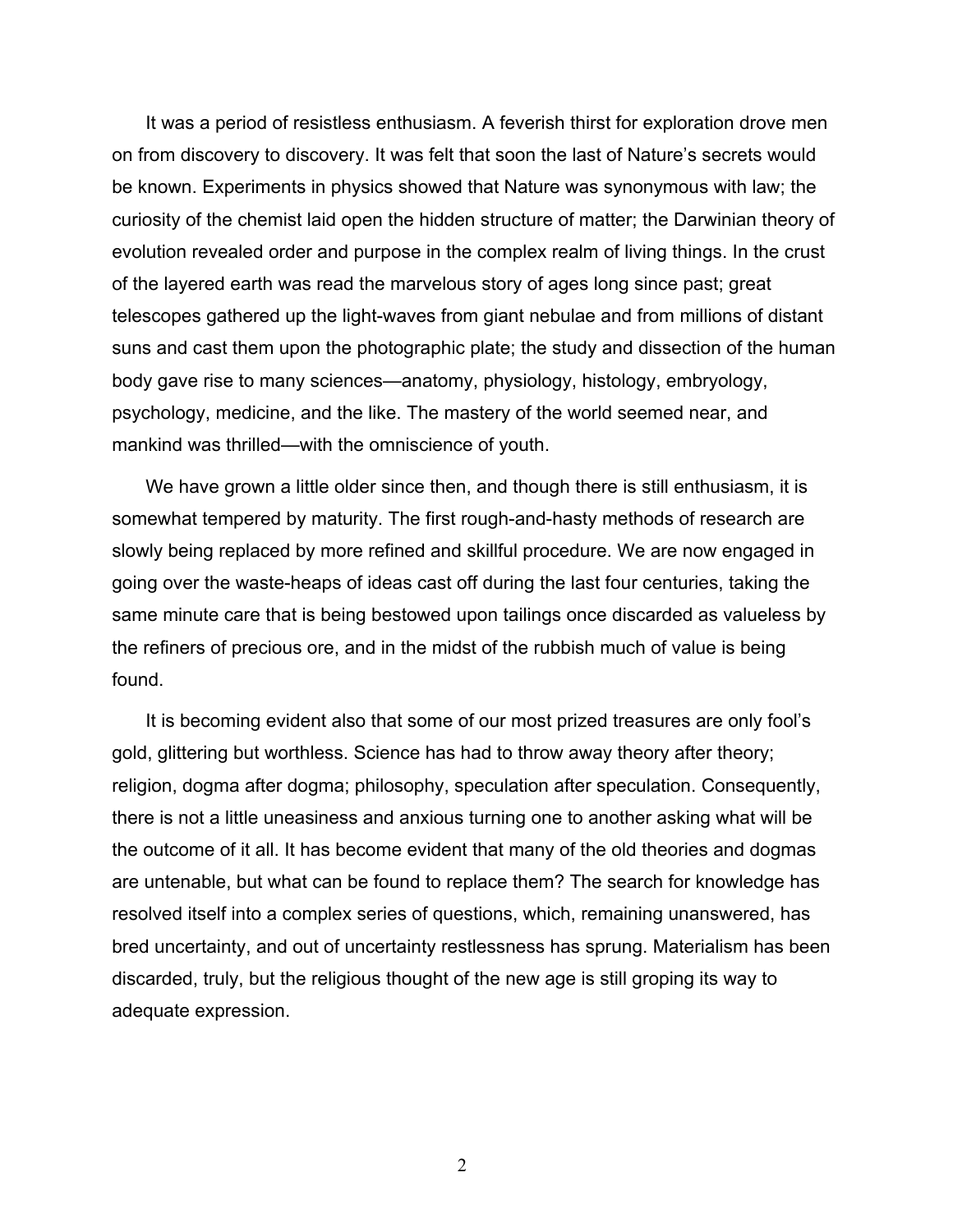Does God exist and is there a moral law at the heart of the universe? If so, why then is death everywhere, the weak overcome by the strong, the lesser preyed upon by the greater?

> How lizard fed on ant, and snake on him, And kite on both; and how the fish hawk robbed The fish-tiger of that which it had seized; The shrike chasing the bulbul, which did hunt The jeweled butterflies; till everywhere Each slew a slayer and in turn was slain, Life living upon death. So the fair show Veiled one vast, savage, grim conspiracy Of mutual murder, from the worm to man, Who himself kills his fellow . . .

If God exists why is there so much misery in the world, so much undeserved suffering, so many unearned gifts and opportunities? Why are strong men suddenly struck blind, innocent children scourged with disease, nursing mothers killed by some drunken fool speeding in an automobile? Must we agree with Mill that if there is a God either He does not care or else He is so powerless that He cannot change conditions? To speak of an inscrutable Providence does not solve our problem; it only affirms our ignorance.

In this world is right rewarded and wrong punished? Observation tells us that it is not. Many times the criminal goes free, the innocent is imprisoned. To mediocrity come rank and wealth, to real worth hardship and despair. Envy and malice hound ability to the grave; the hands of the populace applaud the successful trickster. The Churches, which yearn to help mankind, are slowly losing ground; the strongholds of vice are apparently becoming ever more strongly entrenched. Goodness in business is a handicap, we are told, for in the marketplace the saint is a failure and the gambler supreme. The Christ-like virtues are helpless in the grasp of might, and against our wills we must arm ourselves to protect our homes from ravage.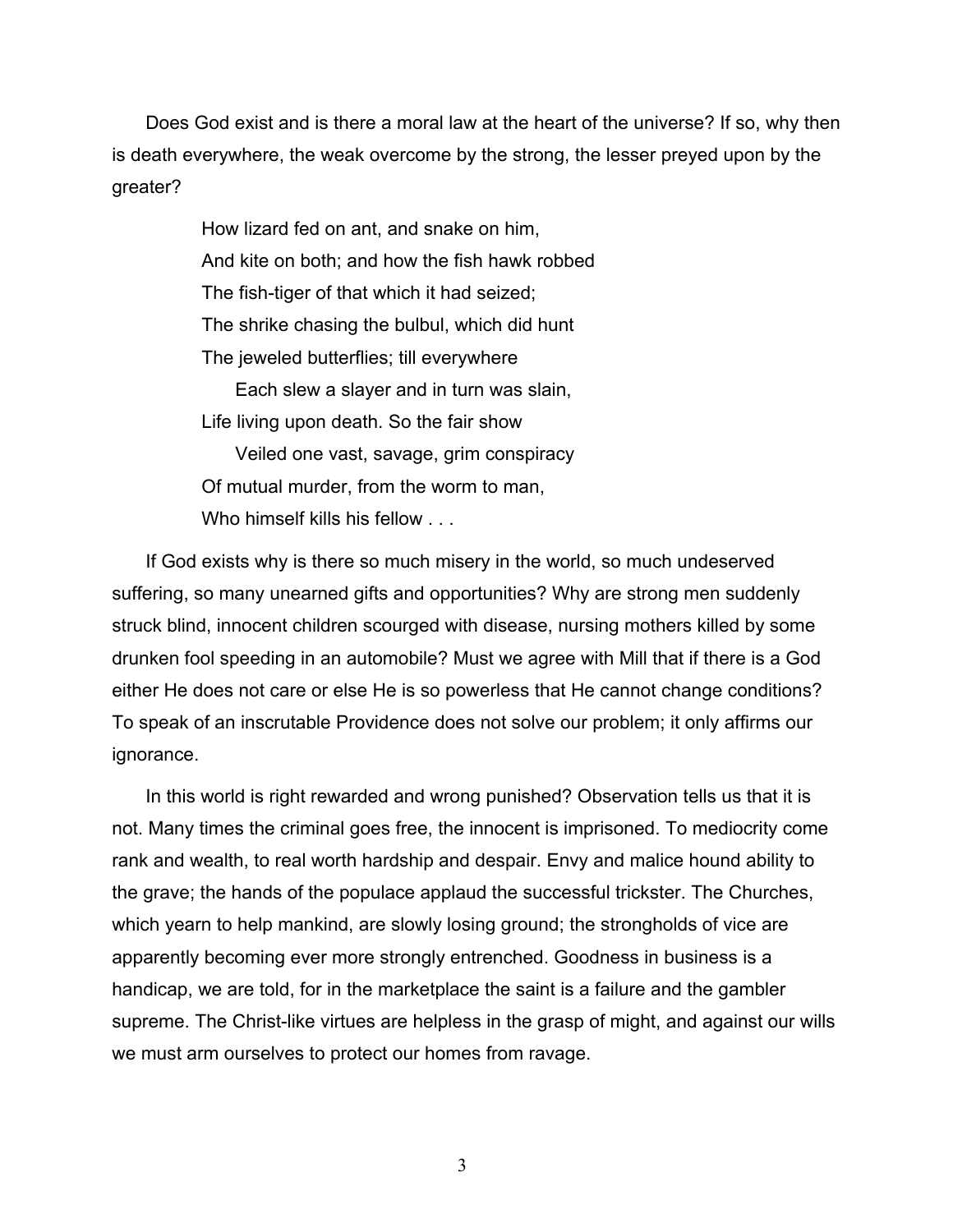A little while ago a man was released from a prison after spending nearly a third of his life within its walls. He had been convicted on circumstantial evidence and, though protesting his innocence, was sentenced for life. Twenty years later the real criminal confessed to the crime on his deathbed, and the innocent man was released, a wreck physically, morally, and mentally, for such is the disgrace of our penal system. A minister of the Gospel, a man of deep feeling and wide sympathies, whose work brought him frequently into touch with released prisoners, met this man and tried to console him and to bring him back into touch with Christianity. He felt the weakness of words, so he simply put his hand on the shoulder of the man and told him to try to be patient and strong, to trust the loving Will of God and the Promise of Christ. The effect upon the prisoner was significant. He straightened up, his eyes blazing with the concentrated bitterness of twenty years of undeserved suffering, and in a voice hoarse from the deadly fluff of the jute-mill, asked these searching questions:

"Do you mean to tell me that it was God's will that sent me to prison? If He is just and loving why didn't He save me from such a fate? What had I done to deserve such suffering? I was an honest man and I loved and worked for my family. And then they sent me to that hell for a crime I didn't commit. Was it God's will that left my wife and two children to starve? Where are they now? I haven't heard from them for years. They may be starving or dead or—worse. And look at me, a wreck—offal flung on the dungheap of civilization. And then you tell me that it was all the will of God! Get out! I want none of your God!"

And the minister went away a sorrowing man, for he had no way and no arguments whereby he could convince the released prisoner that God exists, and that He is good.

Religion tells us of a world to come, and would have us understand that there our wrongs will be recompensed, our sins forgiven, our ignorance dispelled. Through all the centuries men's eyes have turned longingly to that world, and they have endured the trials of this for what has been promised hereafter. But if God created a world, apparently so wretchedly arranged as this, what hope have we, in the name of logic, to expect anything better in heaven? If there is little justice here, why more there?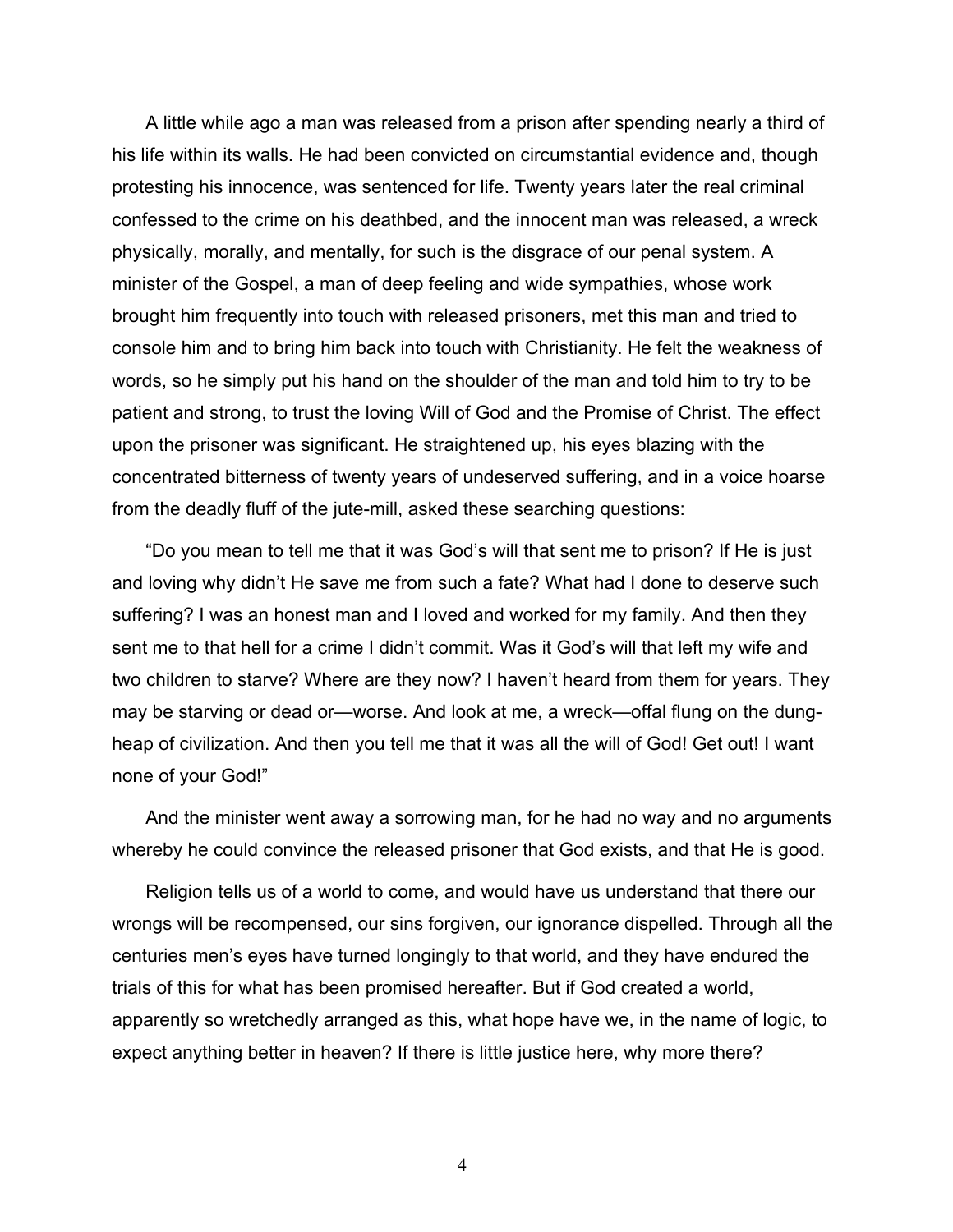If all souls are equal at birth why are human destinies so terribly unequal? Are we to fall back upon the hopeless doctrine of predestination and the elect? Why is not every soul given a chance to develop its powers? Is it all a matter of chance? Can we conceive of a divinely ordered universe in which such matters as human lives are left to the blind working of chance? Is it not significant that all other events in the physical universe are guided by natural law?

So far as this world is concerned, human equality is a myth, despite the orations of vote-seeking politicians. We are unequal physically, mentally, morally, and spiritually, while opportunity and limitation seem always to be playing a game of tag with our plans.

Some men have strong and healthy bodies; others are frail and diseased. Some have grace and physical refinement; others are gross and coarsely grained. Some have quick and capacious brains; others are dull and limited in thought. Think, too, how completely our standing in the world is affected by what we are physically. Equality? Equality is denied by every fact in Nature!

In one of our large cities, for many years there was to be seen a small handicapped man seated at the street corner on a piece of carpet. He was certainly over forty years of age, but had a body the size of a boy of ten, and his arms and legs were so twisted and distorted that it was unpleasant even to look at him. For years he had kept himself alive by selling pencils and papers, and the limits of his intellectual universe were bounded by the street crossing at which he sat. Contrast the limitations of his life—the physical suffering, the dim yearning for friendship, the colorless days, the narrow horizons—with the many opportunities and friends which have come to us. If we believe there is a divine Power, then that Power is responsible for this man's destiny, either directly by placing a soul without stain in this crippled body, or indirectly by creating a world in which such tragedies can take place.

Why are there so many terrible inequalities in environment? One child is born in an Eskimo hut, doomed by its very birth to a life of the utmost narrowness. Another is born in the midst of an advanced civilization, with every educational and cultural advantage. One is born in the dark, foul room of a crowded tenement, reared in rags and taught in the gutter. Another is born in a home of refinement, reared in the best of surroundings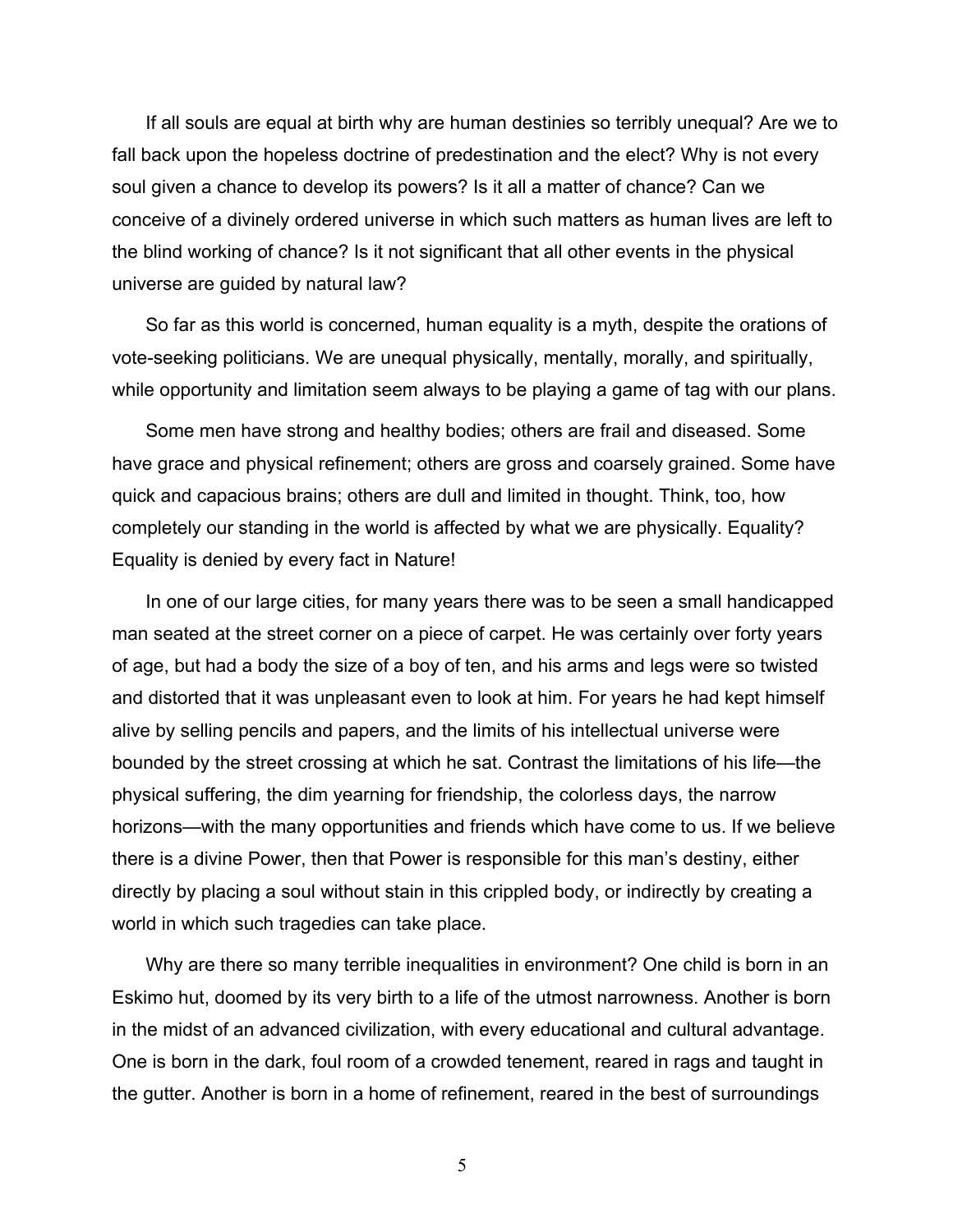and taught in an excellent school. One grows up to be a shambling beggar of alms, the other a leader of citizens and an honor to the State.

If there *are* souls and they are equal at birth why should there be this favoritism? Why is one wailing infant condemned by the very conditions of its birth to a life of misery and deprivation, and another to good fortune and endless opportunities? Is God's love, mercy, or justice made manifest in this? Is there no law or purpose in the assignment of our respective destinies?

Why are there so many inequalities in opportunities? One man may work hard all his life and in the end, through some accident, become a charity patient in a dreary hospital or the inmate of a home. Another inherits a vast estate and possibly a title, has a yacht and several automobiles, travels widely and draws largely upon the luxuries of the world. He is an idler, a parasite, a useless member of society, but his hands are filled with treasure. Why should this be so, if not a sparrow falleth unknown? It is not correct to answer that it is all a matter of work and of intellect, for many bright men of industry have failed, and many fools have money constantly springing up under their fingertips.

Turn where we will, the world is full of inequalities, of startling contrasts, which are inexplicable in the light of current religious teaching. We feel instinctively that there *must* be Divinity at the back of all things and all events, but we are unable to *prove* it by pointing to the conditions of the world. On the contrary, moral chaos seems more in evidence than moral order. It is any wonder that the ranks of the churchless are increasing year by year?

It is true that Christianity has endeavored to solve these problems, usually along two lines—original sin and the will of God—but neither answer satisfies the modern mind. The first answer fails because we have become convinced that Adam never existed, and that therefore there could have been no original sin. The second answer fails because it makes God directly responsible for all the suffering in the world, especially that which arises from birth conditions, and we rather shrink from worshiping such a Being as that!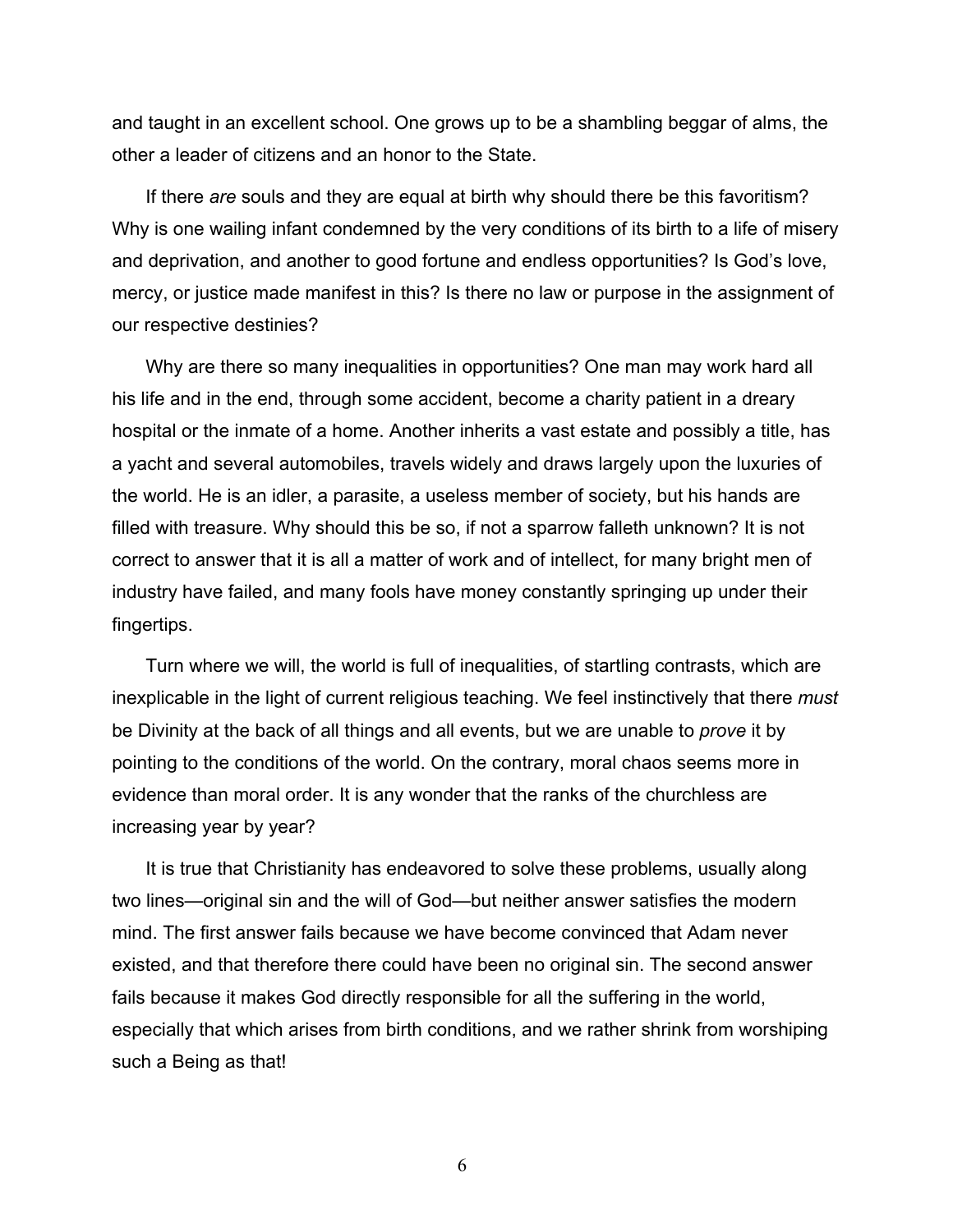These problems of religion are the despair of the modern world. They seem impossible to answer, and yet unanswered they make ineffective the teachings of religion, and materialize the hopes of men. A master key is needed to solve them, to make real again the life of the spirit, to make strong the faltering trust in the goodness of God and the purpose of life. In reincarnation that master key is found.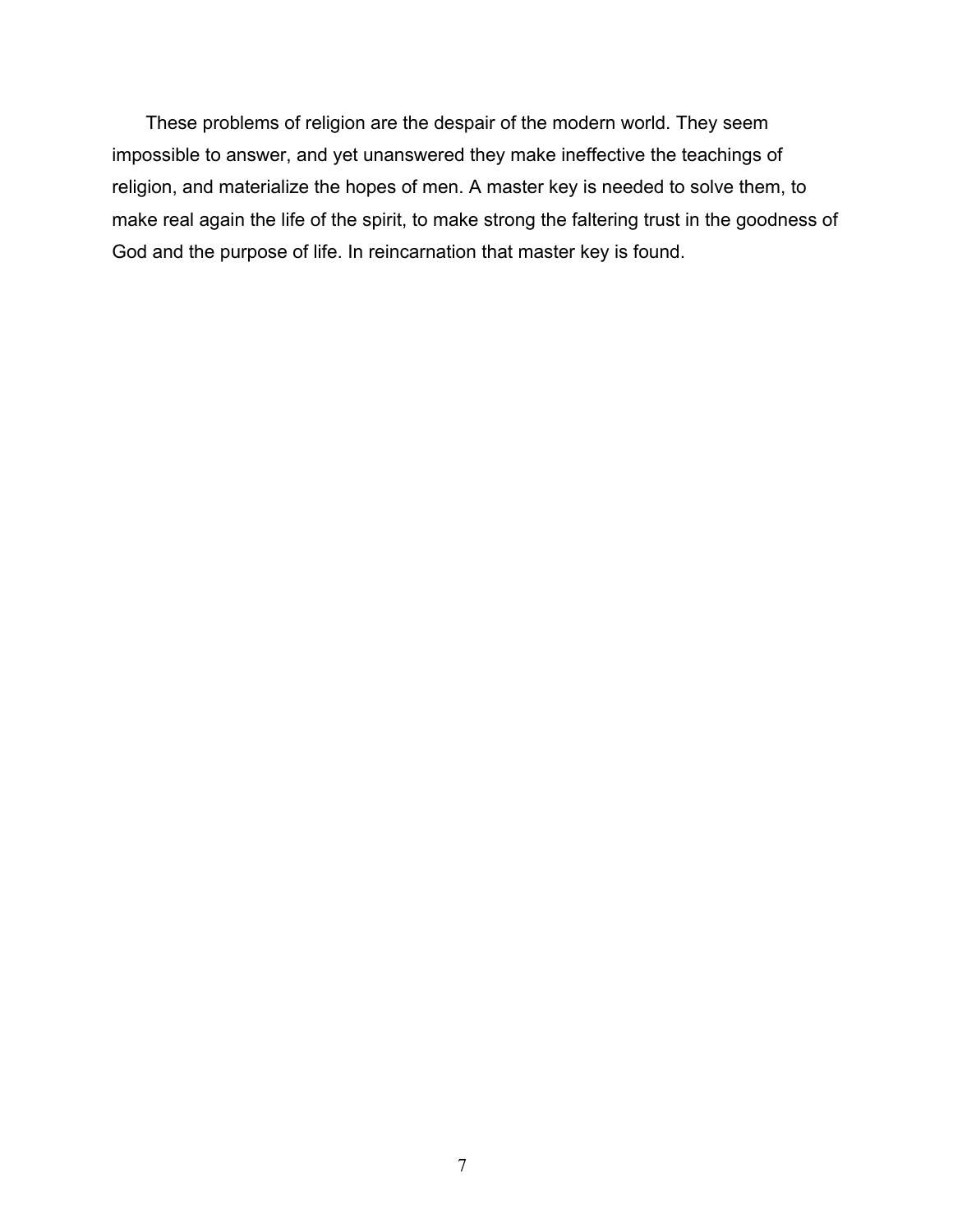#### CHAPTER 2

### **THE MEANING OF REINCARNATION**

Few people ever take the trouble to think out just what views they hold about the world. If they did they would be much surprised to find out how much is taken for granted as being true without any real thought about the matter at all.

When a child is born, for example, we take for granted that its consciousness was created with its body. The basis for this assumption, of course, is easy to be seen. In the child we see apparently the development of the consciousness with the growth of the body, and in old age the disappearance of the consciousness with the death of the body. From these parallel changes we receive the impression that the brain *produce*s the consciousness, but this is not by any means the only explanation of the facts.

With the facts exactly as they are, it is quite possible that the brain is not the originator, but only the instrument of consciousness, and that the mind—using the term in its broadest sense—is quite distinct from the brain. According to the delicacy and response of the instrument will be the physical expression of the consciousness using it.

The brain of an infant has little power of response because it is too plastic and unorganized, and so the mind using it can impress but little of itself upon it. As the child grows and the brain becomes more organized, the mind of the child is much more in evidence, not so much because of the growth of consciousness itself, but because of the improvement in the instrument transmitting the consciousness. In old age the brain becomes less responsive, and hence the physical expression of the mind is dimmed. At death the instrument is destroyed and therefore the consciousness can no longer make itself manifest physically, at least in any normal way, but this does not imply in the slightest the annihilation of the mind. Putting it tersely, the consciousness of man is no more dependent upon the brain for *existence* than is a musician upon his violin, but both instruments are necessary for *expression* in the physical world.

This is the viewpoint from which to approach the study of reincarnation. The mind is not the brain. The brain is a delicately arranged receiving and transmitting instrument composed of millions of nerve cells with their branches and binding tissue; the waking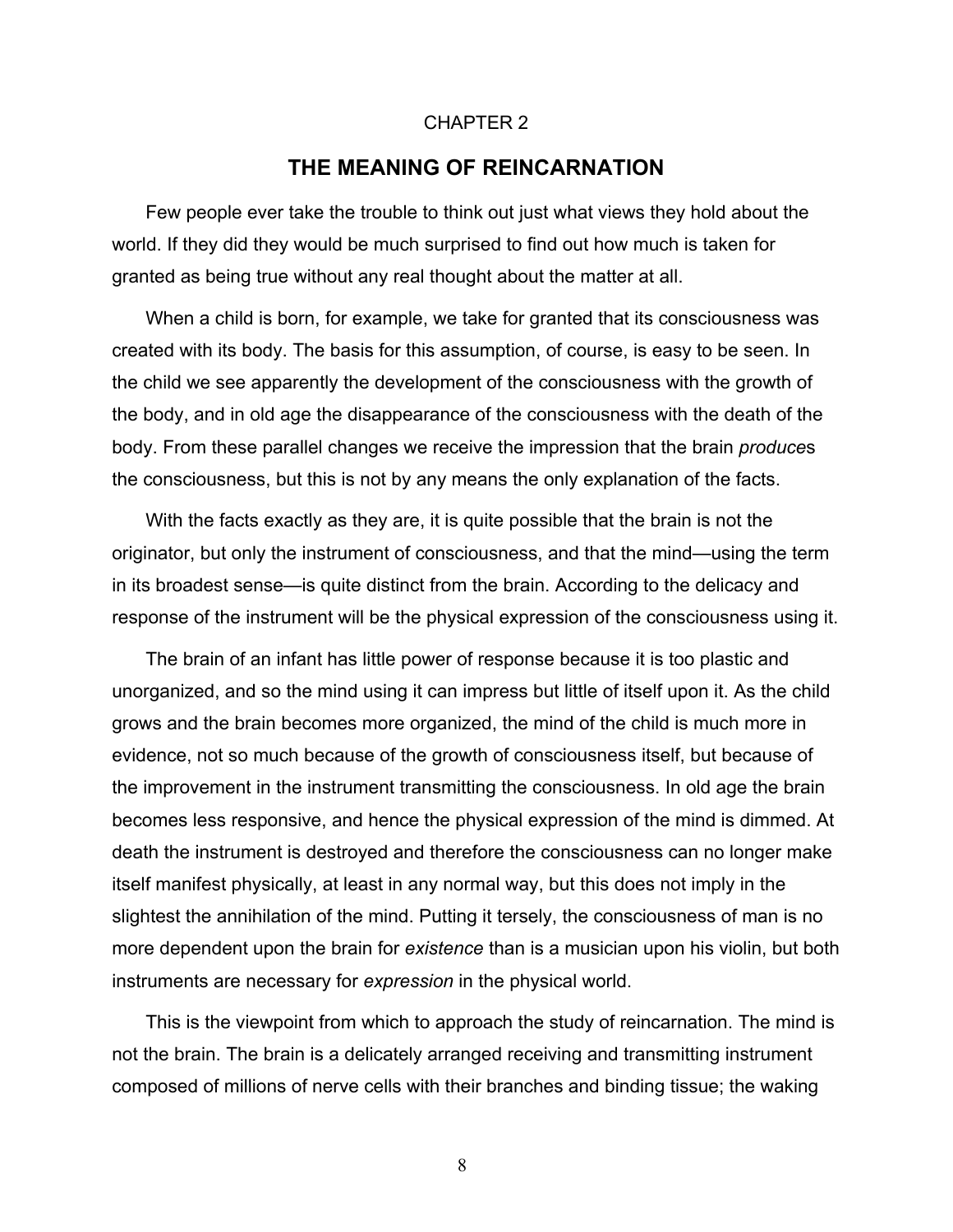consciousness is that small part of the total consciousness of a human being to which the brain responds. As conscious human beings we can and do exist just as well without a physical body as with it, both after death and *before birth*.

The human consciousness exists before birth and even before conception—this is the first fundamental fact of reincarnation. The infant is young in body only, for using that body and seeking ever more and more to manifest itself through the agency of the brain and nervous system is a mature consciousness which has had much human experience in the past during other lives on earth.

The second great fact of reincarnation is that the soul or conscious self of a human being is a growing thing, and that its development from its first awakening to the gaining of its splendid maturity, is extended over an enormous period of time, measured in tens of thousands of years. The soul is "perfect" at the beginning of its human experience only in the same sense that a seed is perfect, for there is just as much difference relatively between a "young" and "old" soul as there is between an acorn and an oak. It is permissible to speak of this growth of the soul as an evolution of consciousness, but we ought to be careful in our thinking not to confuse such growth with the evolution of physical bodies, which is the subject matter of the Darwinian and other evolutionary theories.

Such physical evolution is carried on by means of birth, cell-growth, parenthood, death, new bodies ever being produced by the old, thus giving rise to a continuity of physical forms. The whole tendency of physical evolution is from simple to complex, at one end of the organic series being the single cell without organs or structures, and at the other the extraordinarily complex human body with its millions of cells grouped into organs and tissues.

The evolution of consciousness takes place by a process of ensoulment of the evolving physical forms. This process of repeated embodiment is known as reincarnation. It is a universal process, and prevails not only in the human kingdom but also throughout the whole of Nature. Whenever we find a living form, the consciousness of that form is also evolving, using temporarily for that purpose the physical form in order that it may gain physical experience. Reincarnation is the means by which hosts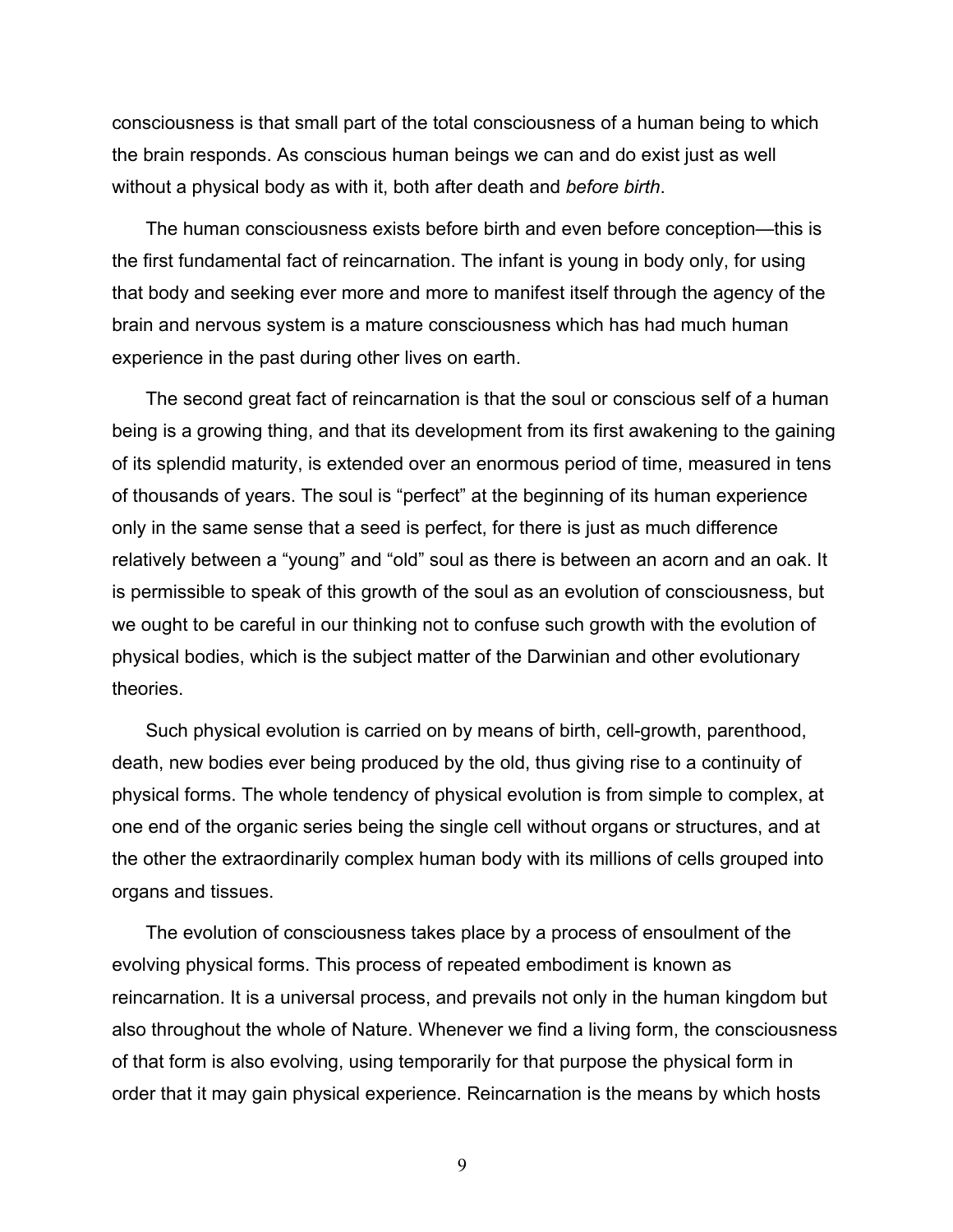of evolving lives, of all degrees of development, are brought into association with evolving physical forms of all degrees of complexity.

For the gaining of experience, it is obvious that the evolution of the consciousness must match the evolution of the form, and through the automatic processes of Nature this is always the case. Thus by means of the instrumentality of the human body is made manifest a highly-developed type of consciousness not found in the lower kingdoms, because the human body with its marvelous brain structure is far more adapted to the needs of such a consciousness than is the relatively undeveloped brain of, say, such an animal as a mule.

Is it not evident from a study of Nature that in the great plan of things little attention is paid to the preservation of forms? Death is universal; everywhere physical bodies are being sacrificed to keep other physical bodies alive. Mineral forms are broken up to furnish food for plants; plants are sacrificed to animals; animals to man. From the physical point of view Nature is a house of death, and this very fact has been not only the despair of philosophy, but also the chief argument of science against the religious belief in God.

In the light of reincarnation it is recognized that the reason Nature cares so little for physical bodies is that they are really of minor importance. Their one function is to serve the growing consciousness as a means for gaining experience. Consciousness, with its power of memory, is the important thing, and consciousness is carefully preserved. Nature destroys forms lavishly because the consciousness using those forms cannot die, and as all memories and faculties are retained by the consciousness after the death of the physical bodies, nothing of value is, in reality, lost.

We may define reincarnation, then, by saying that it is a plan whereby imperishable conscious beings are supplied with physical bodies appropriate to their stage of growth, and through which they can come in contact with the lessons of physical life.

From the standpoint of reincarnation the earth—and quite likely the whole universe—is a great school. It was brought into existence for educational purposes, and the whole plan of evolution is designed to give just the amount and kind of experience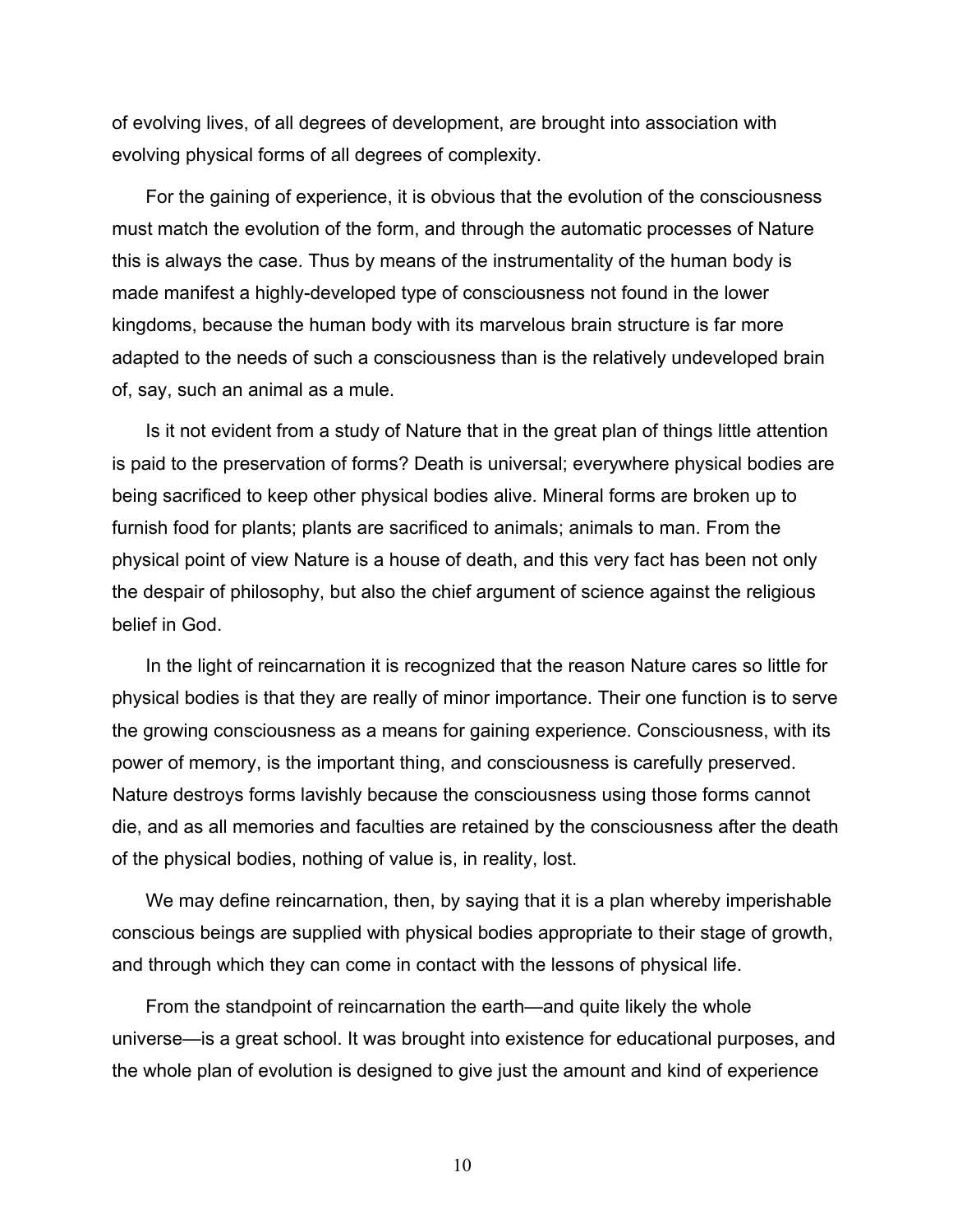which is needed to stimulate the growth of an almost infinite series of living things, of which the known physical kingdoms form only a small part.

Just as a child goes to school day after day, learning lessons, gathering experience and passing from grade to grade, so do we in our greater soul-life come here to earth many times, learning lessons, gathering experience, and passing from one social grade to another.

We commenced our human evolution as savages, because our moral and intellectual powers had hardly begun to stir. After a few lives amid such primitive conditions, we developed some slight trace of mental faculty and moral response, and were then born into some rudimentary type of civilization. Much suffering marked our various incarnations because we were willful, passionate, and sometimes cruel; but as the centuries advanced and we reaped many an evil harvest grown from evil seed of our own sowing, the voice of conscience—which is only the summarized memory of past experience—became more insistent and we began to refrain slightly from wrongdoing. As incarnation followed incarnation in rather rapid succession, we grew intellectually and morally through contact with the people about us, through the discipline of the law, and through the very pressure of physical existence. We were still ignorant folk, able to perform only unskilled labor, but nevertheless life on earth taught us slowly how to become something better, as it does every other human being. Life after life passed, each with its joys and sorrows, its opportunities and its difficulties, its successes and its failures, until we became skilled artisans. Here we learned of a higher standard of living, and slowly began to think, instead of constantly being swayed by unreasoning feelings and prejudices.

Gradually, as the lives on earth followed one another, for human evolution is painfully slow, we spent a longer time between incarnations away from earth in the different conditions of the unseen world. As a result, our mental faculties unfolded more rapidly, our moral perceptions increased, and our spirituality began to awaken. Many of us are a little past this level of evolution now, and because of the enormous amount of experience we have gained during other lives on earth we are developing into thinkers and occupy a relatively important position in the social scale. Some of our fellow-pupils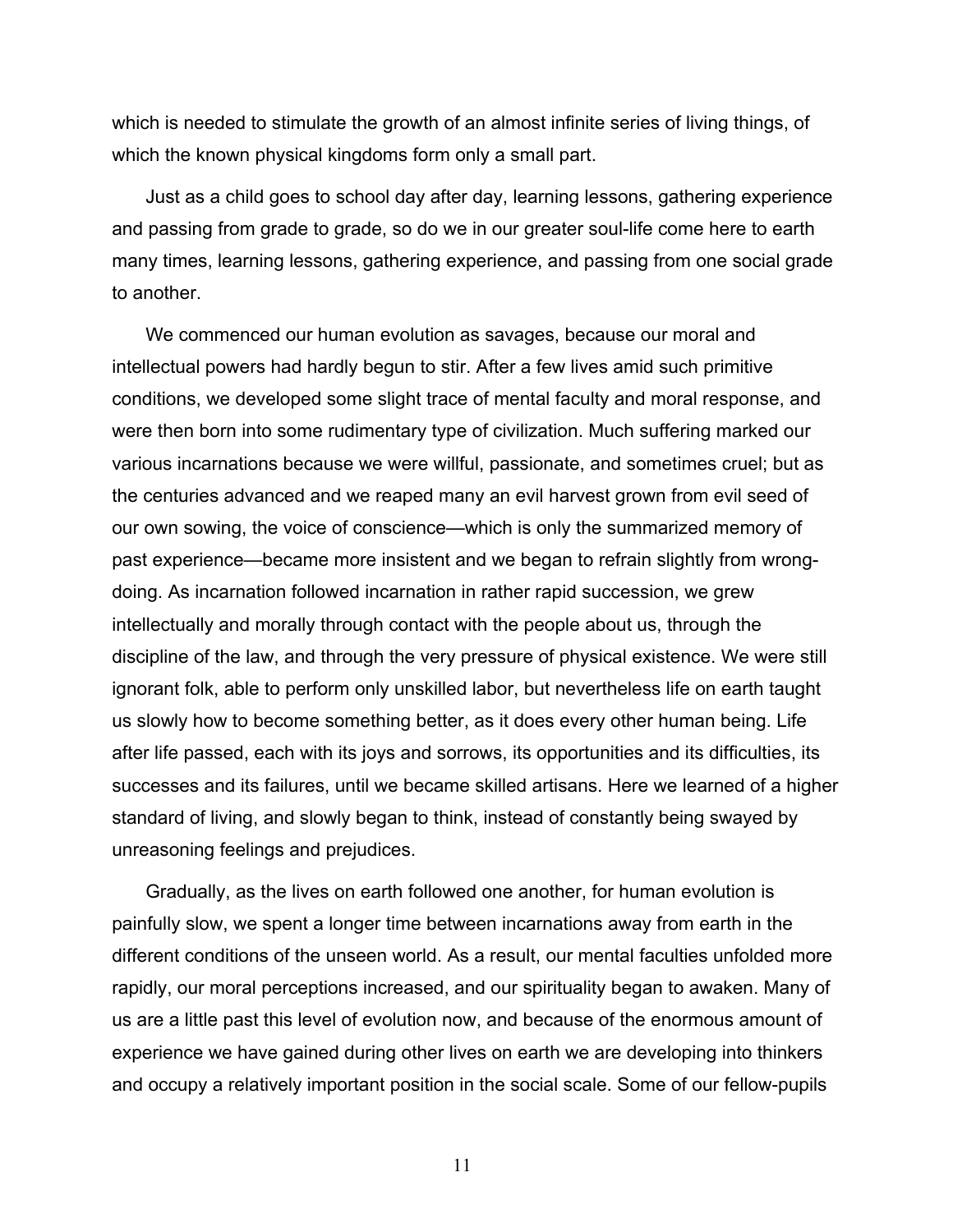are more advanced than we and are acknowledged by the world as the leaders of civilization, either by the splendor of their intellectual powers, the ability they display as statesmen, the beauty of their moral character, or the kindness of their spiritual insight.

In this there is no favoritism; it is only a matter of growth. The level they have reached we ourselves shall some day attain, if we only take advantage of our opportunities. They are more advanced and have greater power, because their evolutionary development started at an earlier period than did ours. We do not cry "favoritism" because in a school some pupils are in the upper classes while others are in the lower. It is all a matter of time, for after a while the pupils in the lower classes will themselves be in the higher. The same plan is followed in the World-School; ahead of us are "older" souls, behind us "younger" souls, the procession is endless, for while millions pass through the various classes one by one and eventually graduate, there are always other millions treading in their footsteps. In this there is no injustice but only a definite educational scheme.

So, in the light of reincarnation, we may picture humanity as marching up a giant stairway, the lower part of which can be seen emerging from the twilight of the beginning of things, the upper part vanishing into the glory of Divinity. How long the stairway is we do not know, but this is really not important. The important thing to realize is that we are standing now upon one of the steps and that the position we hold in the procession marks definitely our stage in growth. Such a realization ought to be an inspiration to us, for then we know that the great men and women of the world tell us in their persons and achievements what we with effort may become.

We are always the same individualities, although we may, during any one incarnation, take birth in a masculine body, and in another in a feminine body. This is necessary in order to balance and round out our development. Is it not noticeable that in the Christ-like characters of history there is a singular and exquisite blending of the masculine and feminine virtues?

In each incarnation we have a different physical body, a different name, and may have different souls acting as parents, but these changes do not in the slightest imperil our individuality. Our minds are not drawn at birth, as some philosophers think, from a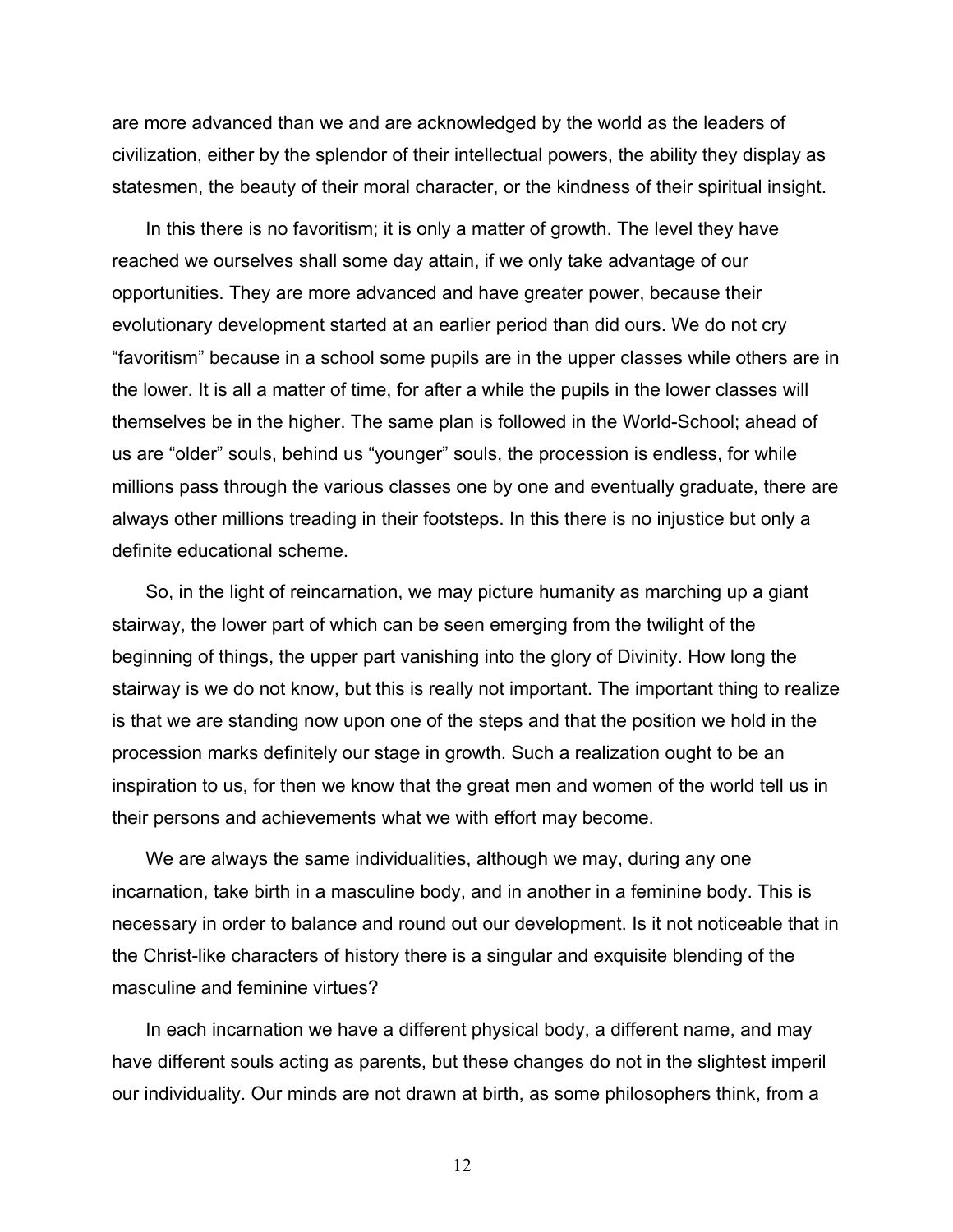great ocean of consciousness, nor at death do we lose the sense of personal existence. If this were really the case, reincarnation would be meaningless, and evolution the cruel sport of some transcendent Being.

As souls we are sexless, but our physical bodies are given sex by the plan of evolution, in order that there might be social groups, homes, family responsibilities, dependent children, sacrifices of personal pleasure, joys of affectionate relationships, contacts of different temperaments, for all these have enormous educational value.

We have been given physical bodies needing food, clothing, shelter, because through the efforts put forth to secure these things for ourselves and for others, the whole complex fabric of civilization has been woven, and the physical, moral, and mental powers of humanity have been stimulated to activity. When outer circumstances are such that we are forced to think and forced to work in order to live and succeed, our growth is the most rapid. We are most favored when life is most difficult.

To a great extent we have been left to solve our own social, political, and religious problems, and some people have advanced this as an argument to prove that there is no over-watching spiritual Power. But surely modern educational methods have demonstrated that the best way to awaken initiative, intellectual power, and ability to act with skill, is to give the children who are being taught a chance to *exercise* their faculties. To tell them everything and explain everything may develop the memory and the power of imitation, but it leaves the child hopelessly weak in other ways. What is true of children is also true of the pupils in the World-School, and if we only used enough common sense to apply the principles of sound pedagogy to the circumstances of daily life, we should find an adequate and helpful explanation of why we are left to learn through our mistakes. We have indeed been helped by the spiritual Teachers of the world far more often than we realize—were not the great religions of the world founded by Them? —but nevertheless, it is true that as a general rule mankind has been left to find its pathway alone. In no other way probably could the lessons of the world have been so thoroughly learned by mankind, and civilization brought to the point where it is realized that, in order to endure, society must be built upon a solid foundation of Brotherhood.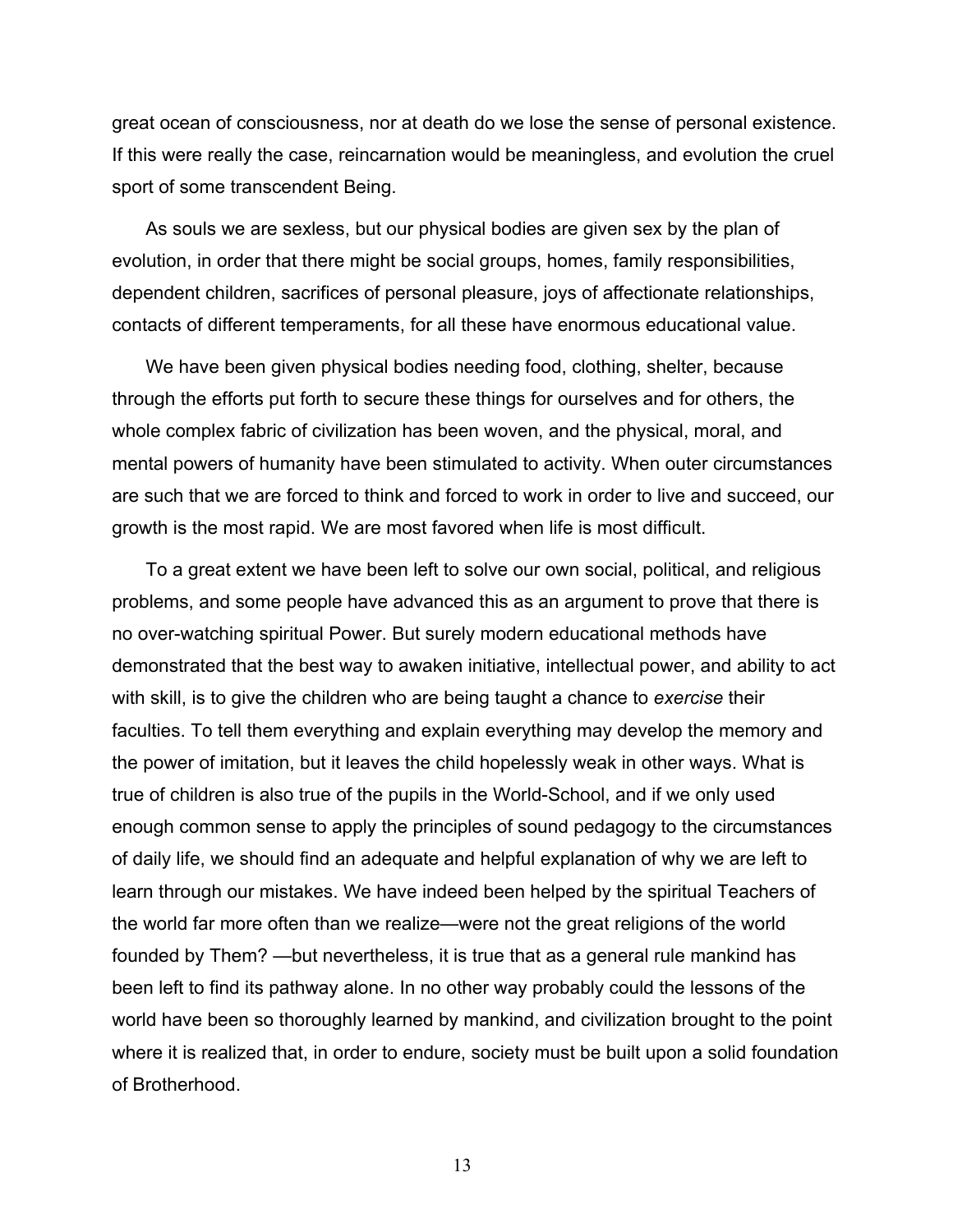Reincarnation does not mean that the human soul can be reborn in an animal body. This belief is to be found in the myths of primitive peoples, in popular Hinduism and Buddhism, and even in the writings of Plato, but it is obviously a superstition and not a fact. To think of a human being, endowed with keen sensibilities, moral perception, and intellectual power, as being reborn after death in the body of an amoral and unintelligent animal, is certainly the abyss of illogic and could serve no moral or evolutionary process whatsoever in the universe. Every process of Nature has always been found to have a definite purpose, and reincarnation is no exception to the rule.

Nor does reincarnation necessarily imply that we are reborn immediately after death, although in rare cases this may happen. A series of investigations into the past lives of some two hundred and fifty people, which was laboriously carried out a few years ago, showed that while the period between death and the next succeeding birth may, in the case of an undeveloped soul, be exceedingly short, yet a highly-evolved soul may remain away from earth for several centuries. It is said that the average period between incarnations for an intelligent man or woman is in the neighborhood of five hundred years, although the variations in this interval are so great, because of a multitude of causes, that it is impossible to state an average universally applicable.

Many people, when their attention is first drawn to reincarnation, dislike the idea immensely. They have not the slightest desire to be reborn, and so, without the least attempt to consider the matter, dismiss the idea as foolish. Mere dislike, however, disproves nothing. Indeed, most new truths are disliked. Do we not recall the storm of ridicule and the vigor of anathema, which greeted the idea of evolution? There is no opposition so intense as that which is aroused by new ideas. A hasty rejection of reincarnation, therefore, may be thoroughly human, but it does not disprove its truth. The idea of reincarnation improves upon acquaintance, for usually our dislike is due, not to the central idea itself, but to some misconception concerning it that we have assumed to be true.

Our opposition to reincarnation arises largely because existence on earth is not easy. We are not really opposed to reincarnation merely as a process of return to earth, although we think we are, but to the associated thought that if we are reborn we must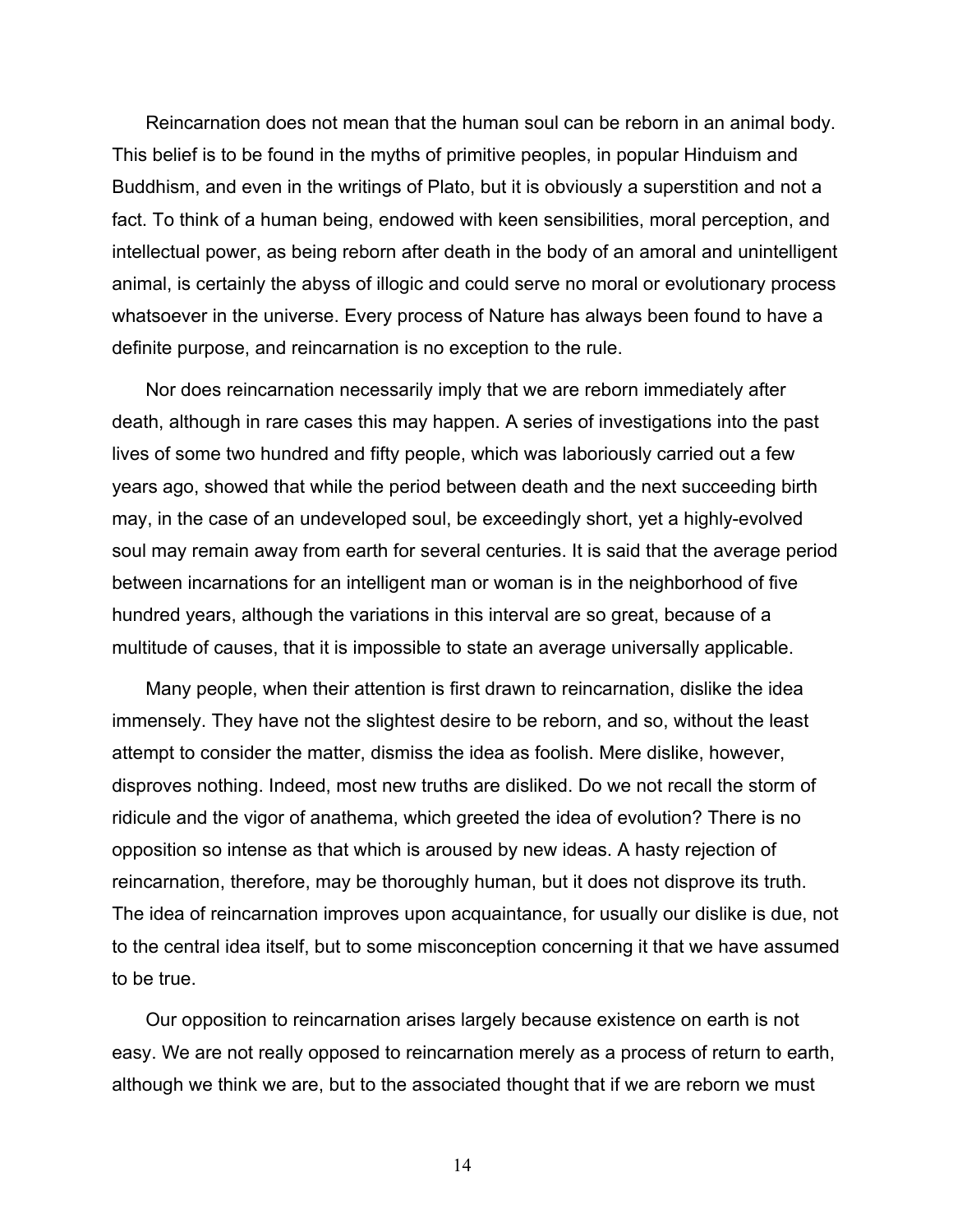go through the trials of earth-life again. Our natural shrinking from this is the real cause of our opposition to reincarnation. We seldom look at life from the standpoint of its opportunities for growth, but nearly always measure it according to its power to cater to our desire for pleasure, idleness, position, honors, and amusements. Because we are oftentimes denied these coveted things, which are of no educational value, and given instead hardships, labor, sorrows, failures, and problems which teach us most quickly, we are violently opposed to any repetition of the process. How swiftly our opposition to reincarnation would fade away if we were guaranteed, upon our return to earth, the granting of all our desires!

If we will only remember, however, that the very experiences which are most difficult to bear teach us the greatest lessons of life, and that every pain we suffer, every hardship we endure, every failure which carries us downwards to defeat, means in the end more power to achieve, we shall look upon reincarnation with different eyes. If we think only of personal pleasure, reincarnation may be as uncomfortable to contemplate as a number of years of hard study in a school, but if we think of our usefulness to the world and the happiness we can give to others, then the thought of reincarnation fills us with enthusiasm and the will to attain. Further it should not be forgotten that much of the pain and suffering of human existence are due to our disregard of certain moral principles, and that when we learn to cooperate with the Law of Action and Reaction the result will always bring happiness, whereas disregard of it entails suffering and misery.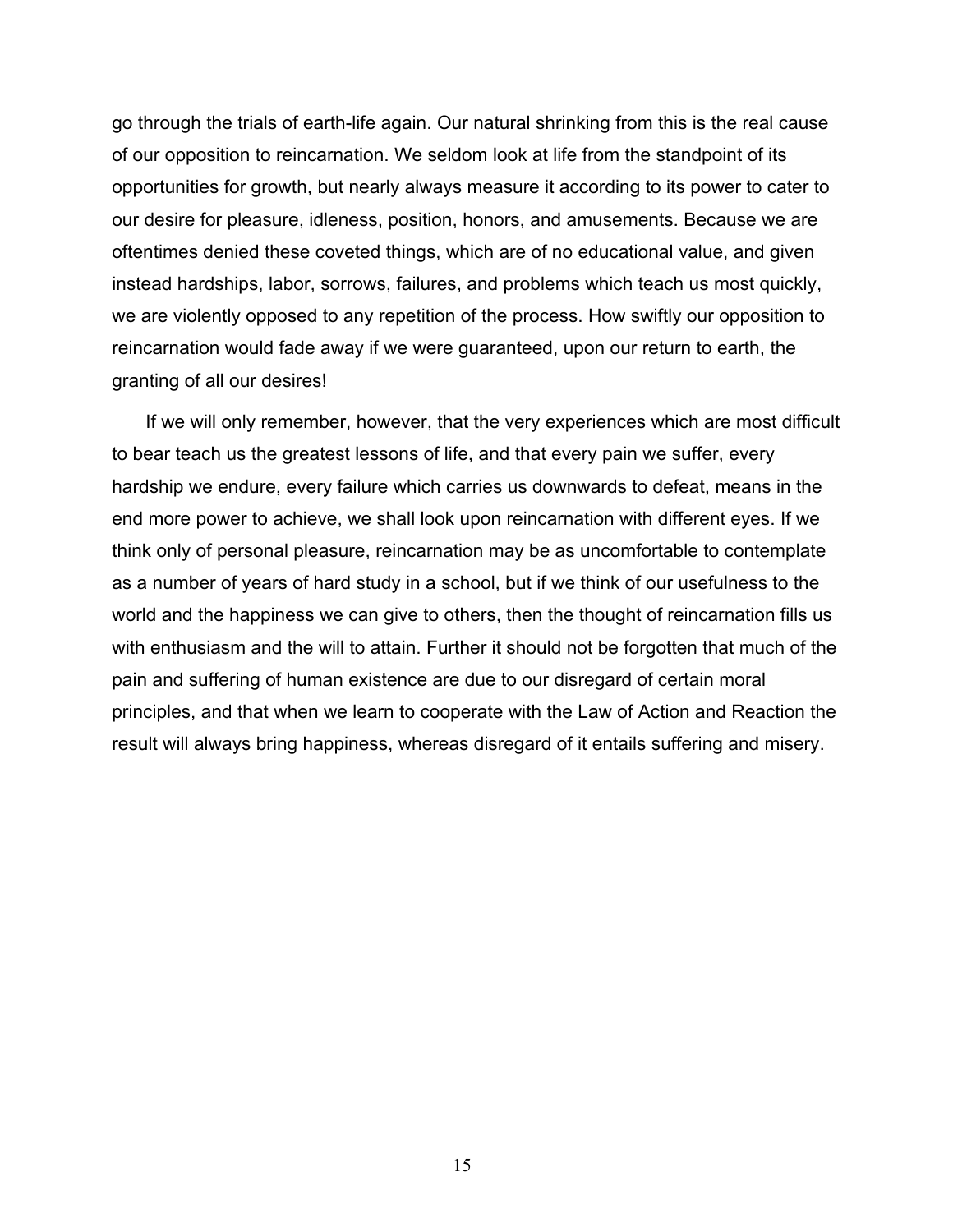#### CHAPTER 3

# **THE PURPOSE OF REINCARNATION**

The chief purpose of reincarnation is education. To this end we are born again and again on earth, not because of any external pressure, but because we, as *souls*, desire to grow. The driving-power at the back of reincarnation, which brings us to earth again, is the thirst for experience, the desire for knowledge, the yearning to mingle in the throb and rush of physical existence. To many people, whose lives here have been rather difficult, these desires seem inconceivable. The reason is that satiety kills out desire; a man who has just eaten a hearty dinner has no desire to think of other meals. In the same way, at the end of an incarnation, it is to be expected that we should have little desire for rebirth. Furthermore, our waking consciousness is only a portion of our actual consciousness, and our deeper selves often realize the need of that for which our outer selves do not care. This is the case with reincarnation; the physical consciousness, limited in outlook to the narrow horizons of a single earth-life, does not desire to be reborn, but the soul consciousness, having a splendid goal in view, is anxious to return.

In the vague ideas that are current regarding the human soul, it is not realized that power, wisdom, and character are all the results of an age-long education, and not the carelessly scattered gifts of some whimsical destiny. There is soul growth as well as physical growth; there is an awakening of mental faculty during a whole series of lives in much the same way as there is an awakening of the mind at the beginning of each life on earth during that period we call childhood.

Life's great purpose is to develop our inherent powers. As we grow we do not *add* anything unto ourselves; we only arouse that which we have already slumbering within. Exactly the same process takes place when a seed sprouts; the germ within merely begins to unfold what is already contained within it. Growth is the stirring of latent powers and faculties to active expression. We, as souls, contain within ourselves everything we shall have hereafter, and the purpose of a series of lives on earth is to bring to us those experiences that will most rapidly awaken all our latent faculties and bring them into action.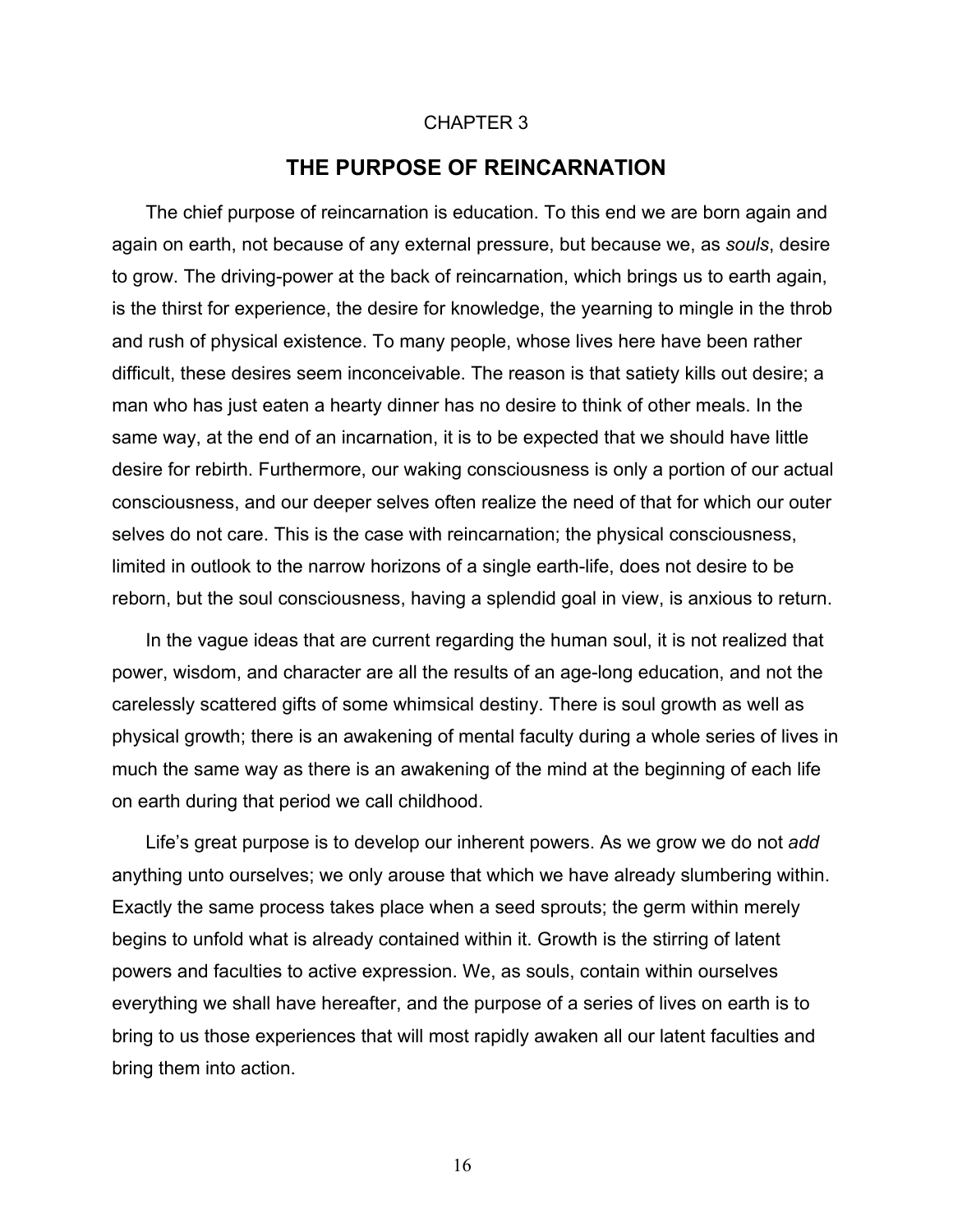Within each soul infinity lies hidden; in a sense each human being is the center of the universe, for God lives equally in all. If the character of our neighbor is adorned with a virtue which we have not, if he is equipped with a sterling quality which we admire, it is not that he has been given more than we, but that he has awakened into activity that particular virtue or quality sooner than we. If we wish to become like him, there is nothing to prevent our making the efforts, which surely will bring our desire to fruition.

The glorious imagery of the gifted artist, the divine harmonies of the inspired musician, the keen mentality and patience of the scientist, the profundity of the philosopher, the wisdom of the born teacher—all these powers, and many more, lie hidden within us awaiting the time when we shall arouse them with the magic of the will.

There is neither great nor small, old nor young, wise nor ignorant, from the Godward side of the universe; all is God. But from the material side of the universe God is expressed in different degrees of power, according to the capacity of the form. If the form be dense and unresponsive, little of the indwelling Divinity can manifest itself; if the form be pure, refined, and far-evolved, the inward God is able to shine forth with such blinding glory that we bow our heads in reverence and adoration. This is what St. Paul meant by the Christ within.

The evolution of forms is one of the functions of the World-School, but this is only one side of the whole process, for by growth we imply not only the development of forms in this and other worlds, but also the unfolding of the powers of consciousness. As growth takes place, the immeasurable Life behind is able ever more and more to manifest beauty and its power. On the matter side of evolution is seen the slow transformation of mineral to plant, plant to animal, animal to man, man to superman; on the life side is seen the overbrooding spiritual Life gradually learning to inhabit and control these bodies built of matter.

We are a race of resplendent spiritual Beings—such has ever been the message of the Seers of all ages—who descended from our high estate at some period hidden in the mists of the illimitable past, in order to gain the mastery of matter such as is taught in a material solar system. At the time we commenced our evolution in the universe of matter, we found it impossible to interpret the meaning of its vibrations or to make the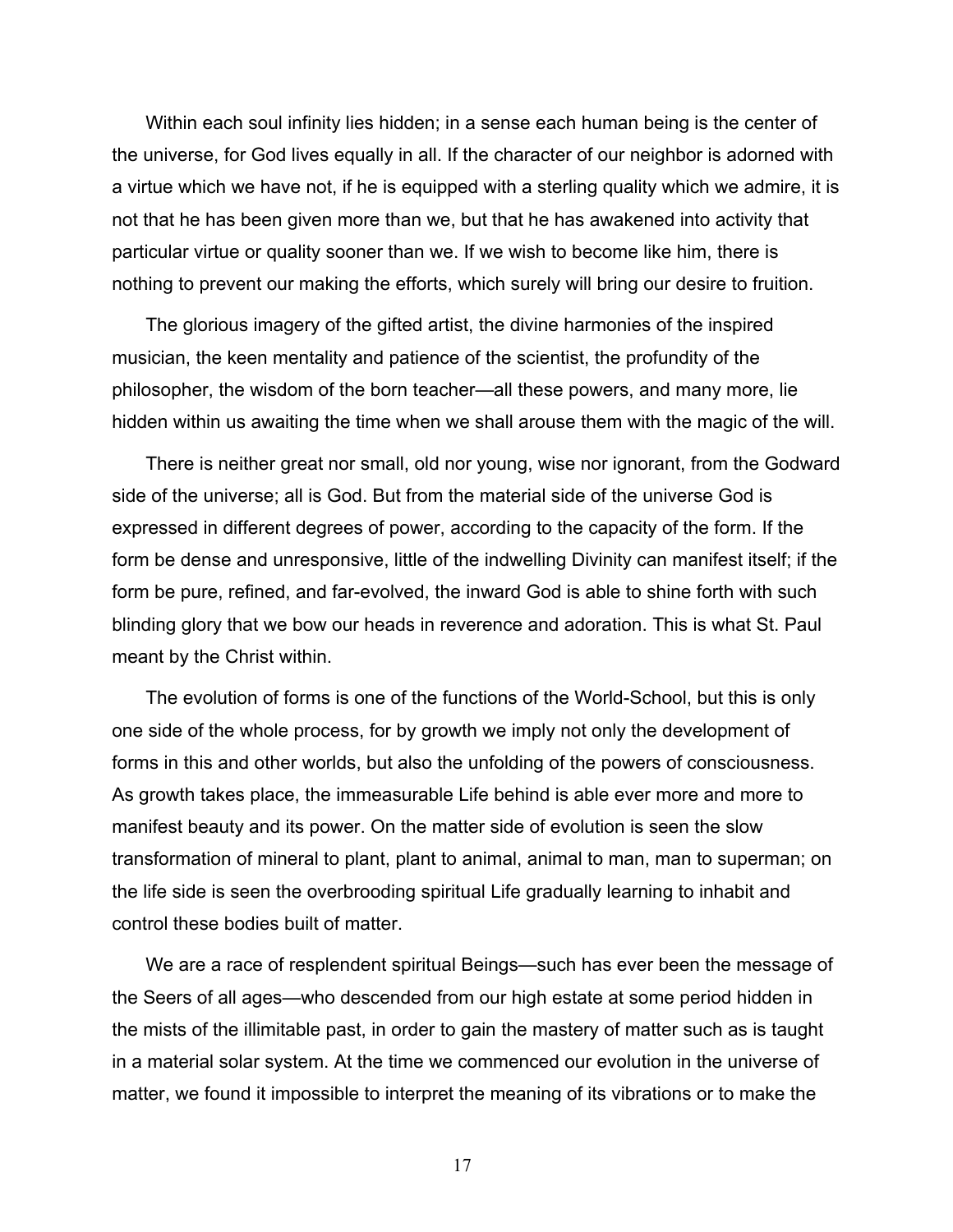matter respond to the changes of our consciousness. Thus, while we possessed all the powers of our divine Father, they were as yet merely potential, latent, so far as outer existence was concerned. As aeon after aeon swept on in unhurried flight we began slowly to force matter to obey our will, until now, as human beings, we have progressed to the stage where we can understand physical vibrations—the slowest of all—and control a physical body; where we are able, partially at least, to understand the meaning of the vibrations of the astral world and assume some control over our emotional body; but where we know little as yet of those regions in which dwell mind and soul.

It is helpful to the young student to bear in mind that the physical body of a human being is surrounded and interpenetrated by a luminous ovoid composed of the emotional, mental, and soul bodies, in much the same way that the unseen mental and astral worlds surround and interpenetrate the earth. The analogy, however, should not be carried farther. All these bodies are but forms in which the Spirit is unfolding; even the soul body itself may be thought of as a radiant and flashing chalice of subtle matter in which is glowing a fragment of the Life that is God. But the Spirit in man, the life of the soul body, does not evolve, but rather is the infinite source of those qualities which, one by one, are expressed in the living garments of the soul we speak of as bodies.

Thus we have, in this World-School, old and young physical bodies whose age is measured by the years which stretch between the cradle and the grave; also we have old and young souls whose vaster span of life is measured by hundreds of incarnations on earth; the Spirit alone is without measure, without age, without limit—the Source of all things.

What greater stimulus to courage and valiant exertion than the knowledge that the loftiest ideal of which we dream, the mightiest powers for which we long, the superb beauty of character to which we aspire, are all to be found within ourselves! To win them petitions need not be offered, and prayers are useless; we must work for their development, even as we labor hours at the piano to gain the power of musical expression. We stand like men above a buried treasure, and all we have to do is dig.

Every particle of wisdom stored up by the soul increases the precious treasure which we come here to gain, even as every drop of attar of roses falling from the still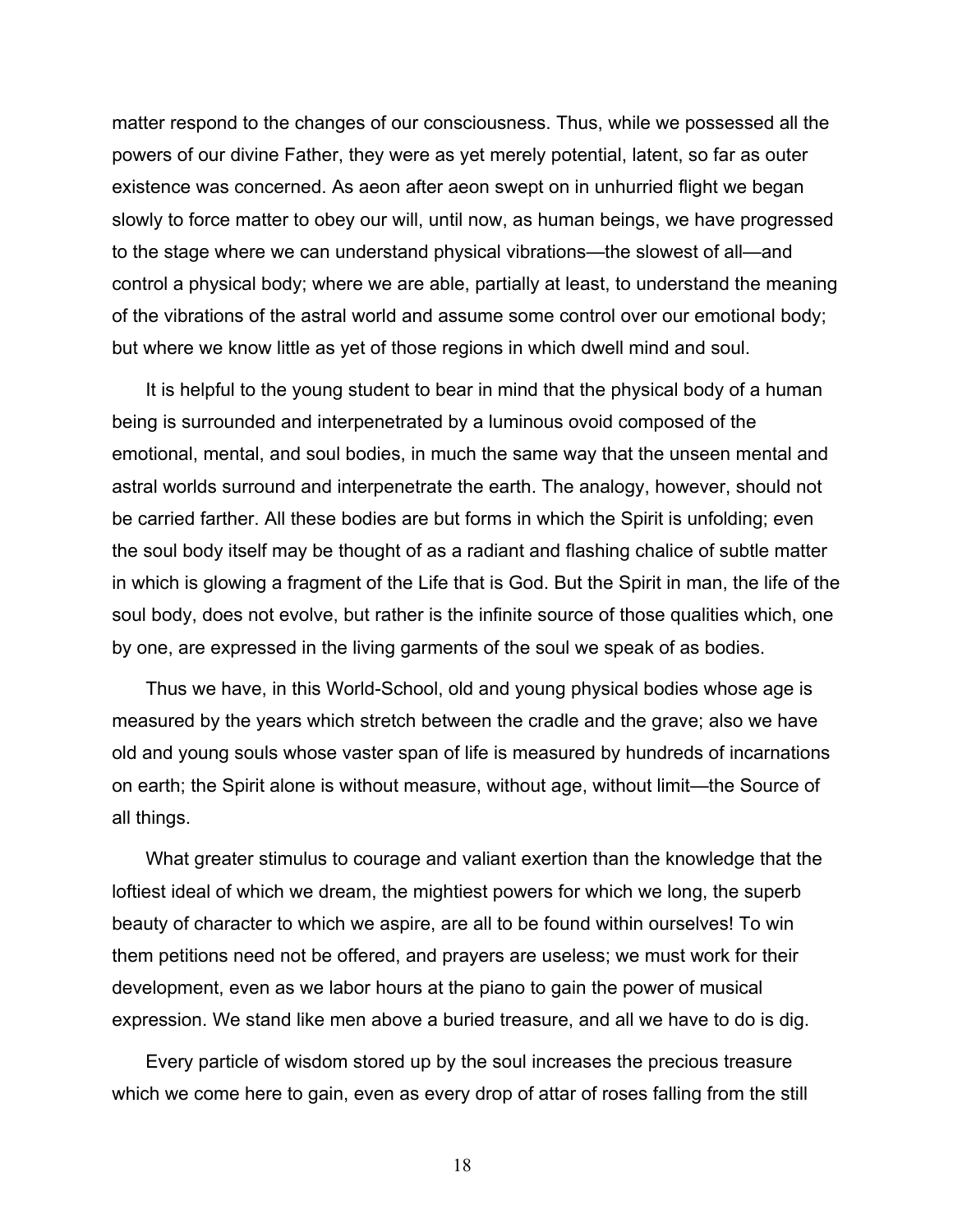adds richness to the fragrant perfume which has already been gathered. But soulwisdom can be gained in no other way than by plucking in the gardens of the world the sweet and bitter blossoms of love and hate, action and sloth, success and failure, joy and sorrow, peace and turmoil. We grow as gradually we learn to master these conflicting forces and move with steady feet in the midst of a storm, or to take full advantage of a time of calm.

When we are reborn Nature is concerned primarily with only one thing, and that is our education. She does not try to amuse us or give us a good time; she teaches us through experience. Everything has its teaching value and broadening effect, and we should feel honored when life is hardest, for then it is that special pains are being taken with our education. What to us is usually regarded as a hardship or a sorrow is usually training of the greatest value. Our mistake lies in not looking at life from the standpoint of education; if we did, many of the most puzzling problems would disappear.

We should not, however, confuse Nature's plan of education with that of the human teacher. There are two kinds of education: the education of the memory, which crowds the mind with facts more or less logically arranged according to the capacity of the student; and the education of the faculties, which sounds the depths of the inner nature and calls forth to activity the powers that are hidden there. The first is the usual method of the pedagogue, the second that used in the World-School.

We are beginning to realize that real education is not limited to instruction in the various branches of learning—languages, mathematics, science, philosophy—which at best but stimulate the intellectual faculties; education in its truest sense should round out the whole character by building up a noble morality, encouraging generous emotions, disciplining the mind into accurate ways of thinking, teaching skill in action, awakening the power of the will, and developing the capacity to realize the Divine Presence.

No educational institution built by man ever attempted such instruction in full; the world is the only school that offers the entire curriculum. It might be even truer to say that the world is a great university, exquisitely adapted, down to its smallest detail, to the education of the swarming millions of living creatures that dwell upon its surface, in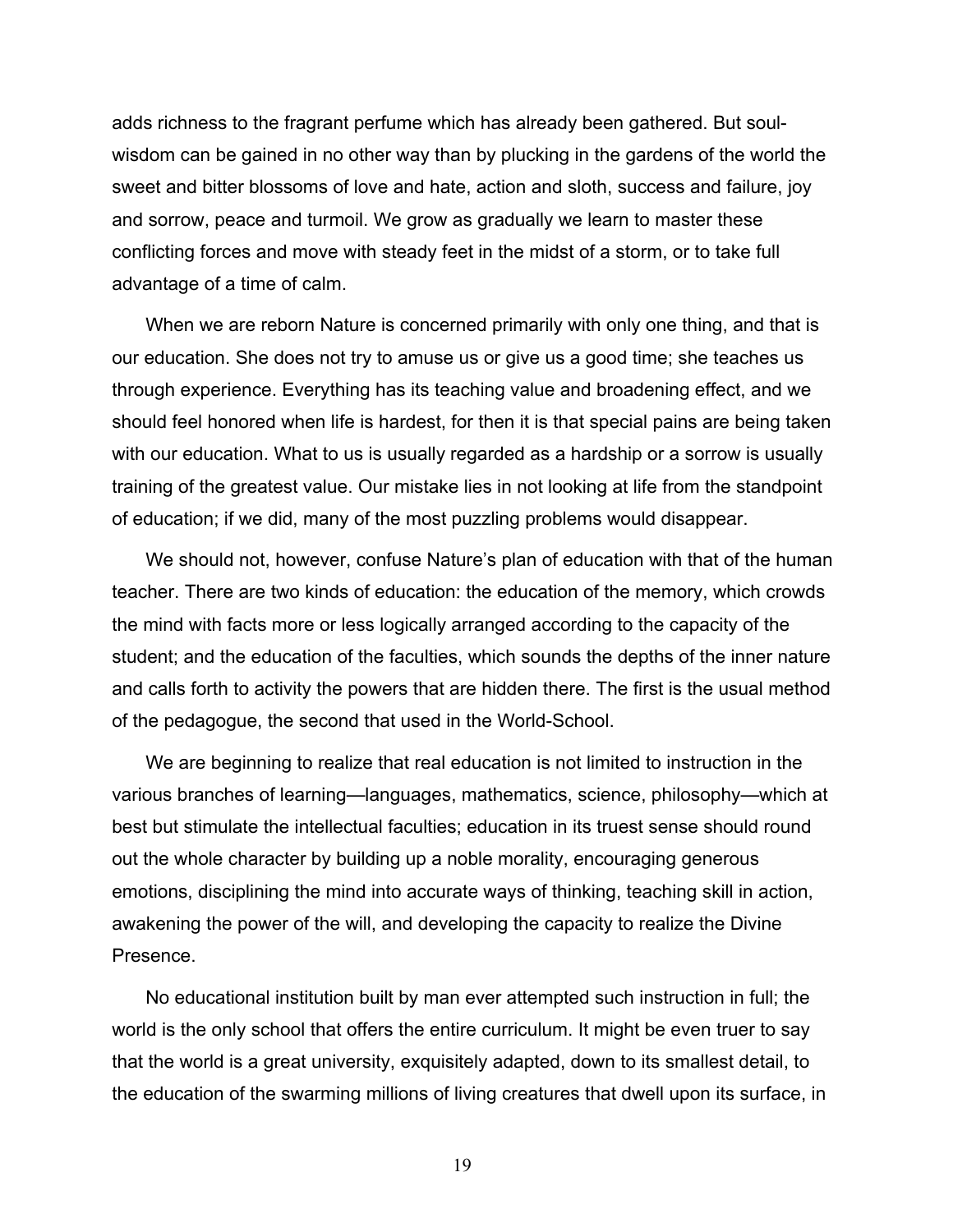its interior, and within the atmosphere surrounding it. Each experience that comes to us, great or small, is part of the teaching. Naturally, we do not all attend the same classes or study the same lessons, for we are not all of the same soul-age, but every living thing—atom, microbe, plant, bird, animal, man, superman, or angel—receives just those experiences which are needed to insure its next step forward in evolution.

Unfortunately, we are far from being convinced of this. It may be true, we admit, for other people, but not for ourselves. We are constantly picturing to ourselves different surroundings in which we are sure we could grow more rapidly, and as constantly we ignore the very lessons, which our present circumstances in life are endeavoring to teach us.

For some reason few of us take advantage of the teaching of daily life, unless forced to do so by some bitter experience. It often takes many lives to learn a single lesson of right and wrong, which might easily have been grasped in a year if we had applied ourselves to the problem, instead of thinking, as is usually our habit, that we have been injured or unhappily treated, and abusing Fate for her malignity. We run hither and thither like children after bright butterflies, and generally our mercurial attention receives but vague impressions from the valuable lessons which are offered. And so these same lessons are patiently repeated day after day, year after year, life after life, until finally their meaning dawns upon our inner vision. Sometimes the lessons which we persist in ignoring must be taught by pain in order to hold our wandering attention; sometimes they come with pleasures and captivating things which arouse desire. The loving Mother is always sublimely patient and uses many ways to teach her children.

If we were apt pupils our lives would be much freer from suffering than they are. Pain comes to us because of our ignorance, our willful disobedience, and our inattention. If we were eager to learn, if we joyfully welcomed each event as a gift for our helping, if we cooperated with the Divinely directed sweep of evolution instead of stubbornly resisting it, our growth would be rapid and our happiness unmarred. How long will it take us to realize that Divine Love is the matrix in which the universe is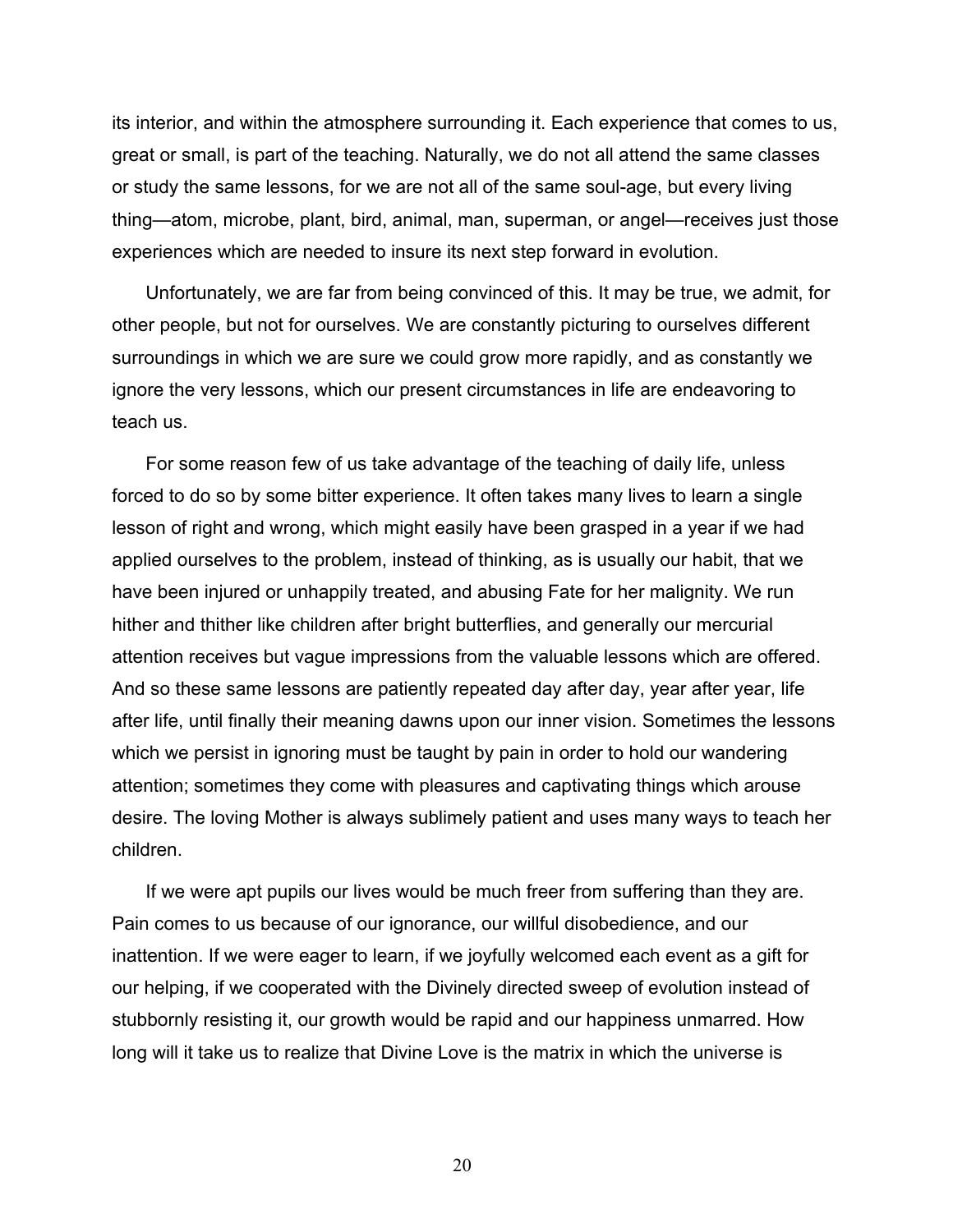embedded, and that Divine Wisdom guides the vibration of every atom as well as the swing of the planets, the life of the least of us as well as the destinies of nations?

The memories of the experiences through which we have gone, and the recognition of their relationships to one another, constitute knowledge. Wisdom, however, is the realization of the inner meaning and spiritual purpose of the oft-repeated events of life. Thus wisdom is the essence distilled from knowledge by the alchemy of the soul.

If we look deep into our own natures and unflinchingly study each hidden thought and motive, we shall find that the cause of much of our sorrow is selfishness, the longing to possess things and persons for ourselves, our very own. Fundamentally selfishness is a unifying tendency; it seeks to collect and gather in, and to make each individual "I" the center of the universe. Selfishness is a distorted and warped reflection in matter of the all-embracing unity of the Spirit. On the spiritual plane we know, as spiritual Intelligences, that we are one with all living beings, but when that pure insight is darkened and veiled by the bodies we wear, the sense of unity becomes limited to our own little circles, to our own wants and desires, and so is changed to selfishness.

As the wheel of life and death turns on its unswerving way, we learn by bitter lessons to extend the limits of our individual circles so as to draw within them spouse and children. For them we labor, because dimly we realize that they are in some way one with us, and we become selfish for the family. As the days of schooling continue, we begin to look upon certain friends as part of ourselves and learn to serve them with the same assiduity as heretofore we served our families. Much later still, this groupselfishness expands to include the whole nation, and finally the entire world; our selfishness has been transmuted to spirituality, for we look upon every being as ourselves and exclude none from our circles. This is the level at which stands the Saviors of the world.

Though we have not as yet reached this marvelous level of spirituality, nevertheless we, as souls, are old—very old—and in a deep hidden layer of our consciousness reside wonderful and romantic memories of an age-long past spent in other lands and in other bodies. We have loved many times before with blinding passion; in stormy incarnations we have hated and fought and killed, with anger in our hearts. Grief has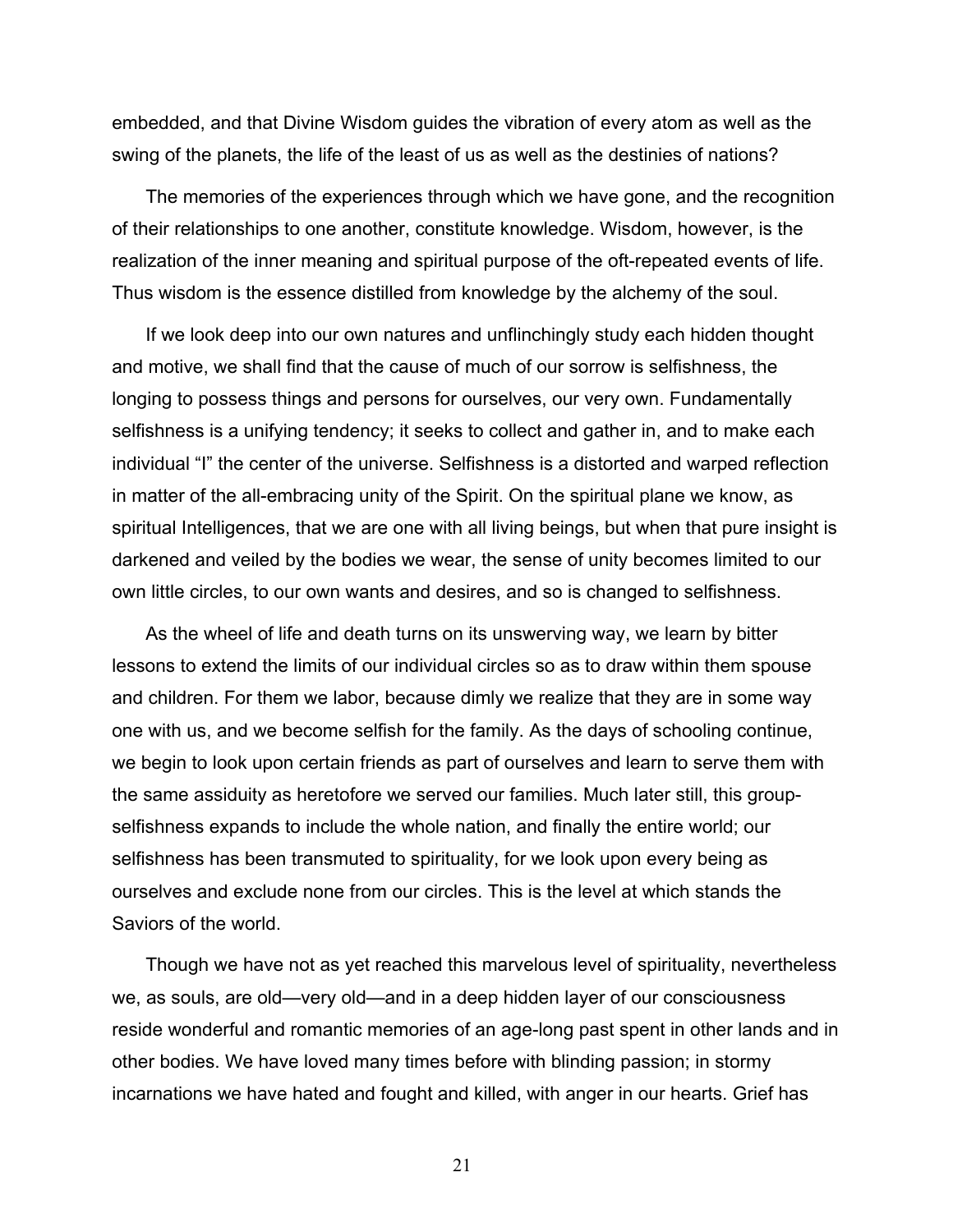torn us again and again at the death of the bodies of those who were dear to us, and yet again and again we have met and lived and worked with those same dear ones when they and we have taken new bodies.

How utterly absurd to regard as heathen all the people who do not worship God in the same fashion, with the same ceremonies and under the same name as we, for in other lives and lands we have loved and reverenced the very manifestations of the Divine which now we refuse to recognize. How foolish to stand aloof from those who are less developed, for they are our own younger brothers, learning the same lessons which we ourselves were taught only a little time before. How shortsighted to despise those who wear physical bodies of a color different from our own, for *we* have lived in that race before, and may live in it again; besides, on spiritual planes all of humanity is one.

If we would let the truth of reincarnation sink deep into our hearts, we could no longer envy others for the qualities they possess nor lament our own limitations. Envy and lamentation alike arise from ignorance of the law by means of which those powers we admire may be made our own, if we will, not by foolish envy or idle dreaming, but by making the effort to develop them within ourselves. There is no goal so high but we may reach it by persistent effort, although many lives may be needed for the winning. There is no real failure in life except the lack of courage to try again after each apparent failure.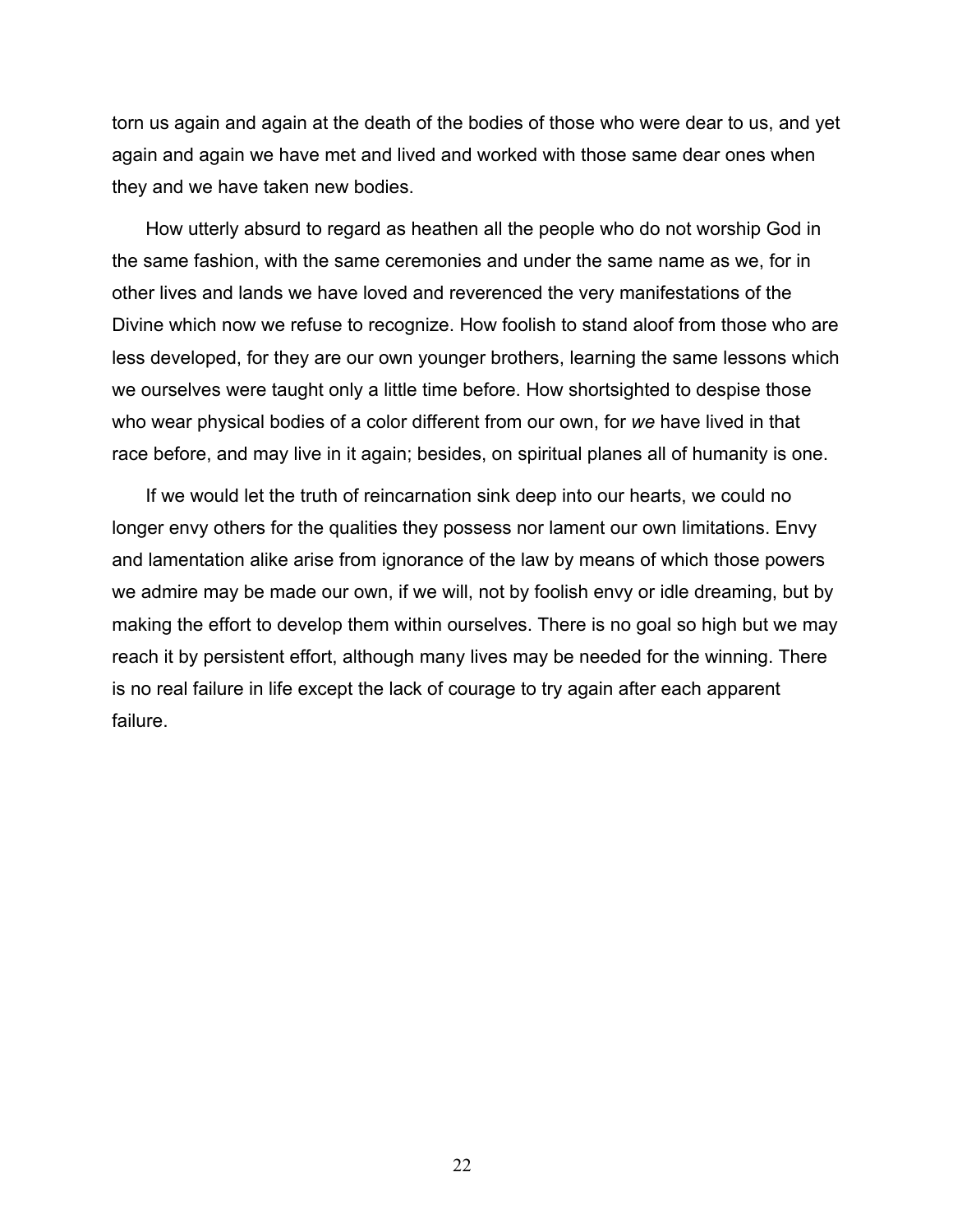#### CHAPTER 4

# **THE PROCESS OF REINCARNATION**

The process of reincarnation is not so simple as might be supposed, and in order to understand clearly just what takes place when a human soul is incarnated in a physical body, it is necessary to review some of the facts that have been discovered by psychical research.

A slight awakening of what is known as clairvoyant sight makes visible a delicate mist of luminous matter surrounding every living human body. This mist, usually called the aura, has been seen by thousands of people, and is now one of the commonplaces of psychical research. Usually it extends out about eighteen inches on all sides from the surface of the physical body, and in form it is egg-shaped, presenting an ovoid outline from whatever angle it may be observed. The delicate colors which sweep through it vary in hue according to the qualities of character and the habitual thoughts of the person observed, and in the same person according to the mood or thought of the moment. The colors themselves, though arranged in different areas in the aura are subject to frequent changes and modifications, because each change in consciousness is accompanied by a new vibratory wave through the matter of the aura, and each such wave has its own special color, according to the nature of the thought or feeling.

Upon going to sleep or at death the aura is withdrawn from the physical body, and it is then possible to study it by itself to see what it is like. It has been found that in the midst of the faintly luminous ovoid is a life-size duplicate or counterpart of the physical body, which is much more prominent than the aura proper, because ninety-nine per cent of the matter of the ovoid is contained within it. Hence, after death, although the real form of the subtle body in which we are active and conscious is ovoid, nevertheless we appear exactly as we do here because of the counterpart of the physical body within the scarcely perceptible aura. We may—with a little strain upon the imagination compare the appearance of the ovoid to one of those large glass marbles, so dear in our childhood days, in the midst of which is embedded a little man. We must imagine, however, the glass part as being ovoid in form and so delicately colored as to be scarcely visible, and picture the little man as being life size and the exact image of what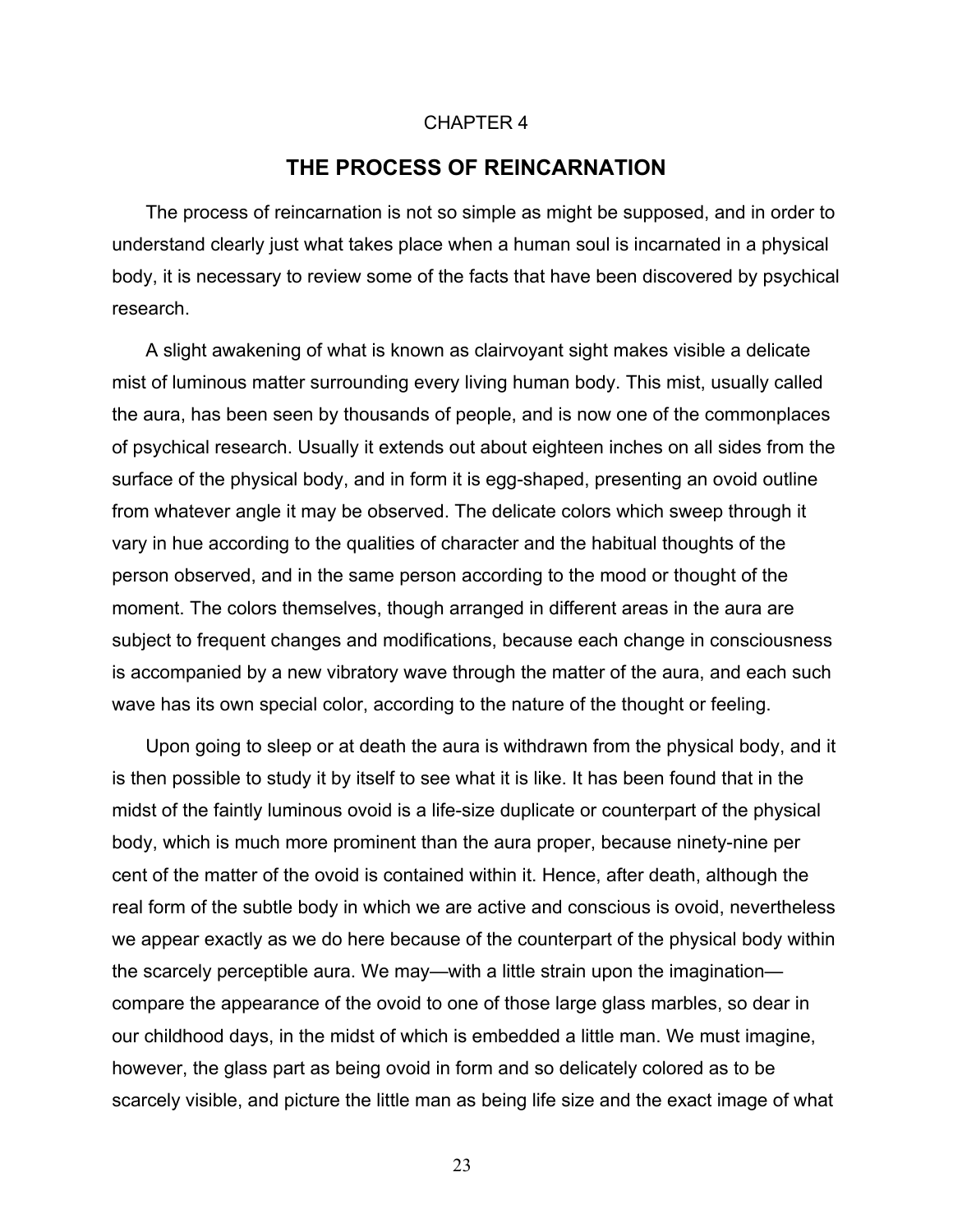we are physically. Further, we must endow the aura and image with intense vitality, and realize that our consciousness can use such a form much more easily than it can a physical body.

Additional research has shown that this luminous ovoid with its counterpart is, in reality, composed of three interpenetrating bodies, of about the same size and with very much the same arrangement of colors. They occupy the same space, the rarefied matter of which they are made intermingling with no more difficulty than either permeates dense physical matter. These three bodies of man are known as the emotional or astral body, the mental or thinking body, and the causal or soul body. In their totality they constitute the invisible ovoid by which every living human body is surrounded and interpenetrated.

In the emotional body our consciousness is expressed in the form of sensations, feelings, desires, passions, and emotions. In the mental body it is expressed in the form of thoughts, which can be thrown into picture-form—concrete thinking. In the soul body it is expressed in the form of thoughts, which are abstract in their nature—abstract thinking. The brain itself does not generate a single thought, but is merely a sensitive instrument responding more or less to the play of consciousness in these various bodies, and the degree of the response determines the extent of our waking consciousness. Much of the activity of our consciousness working in these invisible bodies remains unreported by the brain, because of its limited power of response, and all such unrealized activity forms our sub-consciousness, or, to use a better term, our super-consciousness.

When it is said that a human body is "ensouled" we ought not to get the impression that something has been put into it, like water into a vase. The relationship between the physical body and the mind is a *vibratory* one; so long as the physical body is surrounded and interpenetrated by the luminous ovoid the brain responds to the vibrations of consciousness, and we may rightly say the body is "ensouled." When, at death, the relationship is broken, it is not inapt to say that the soul has "departed." In neither case, however, has the consciousness been poured into or taken out of the physical body; the vibratory relationship alone has been broken.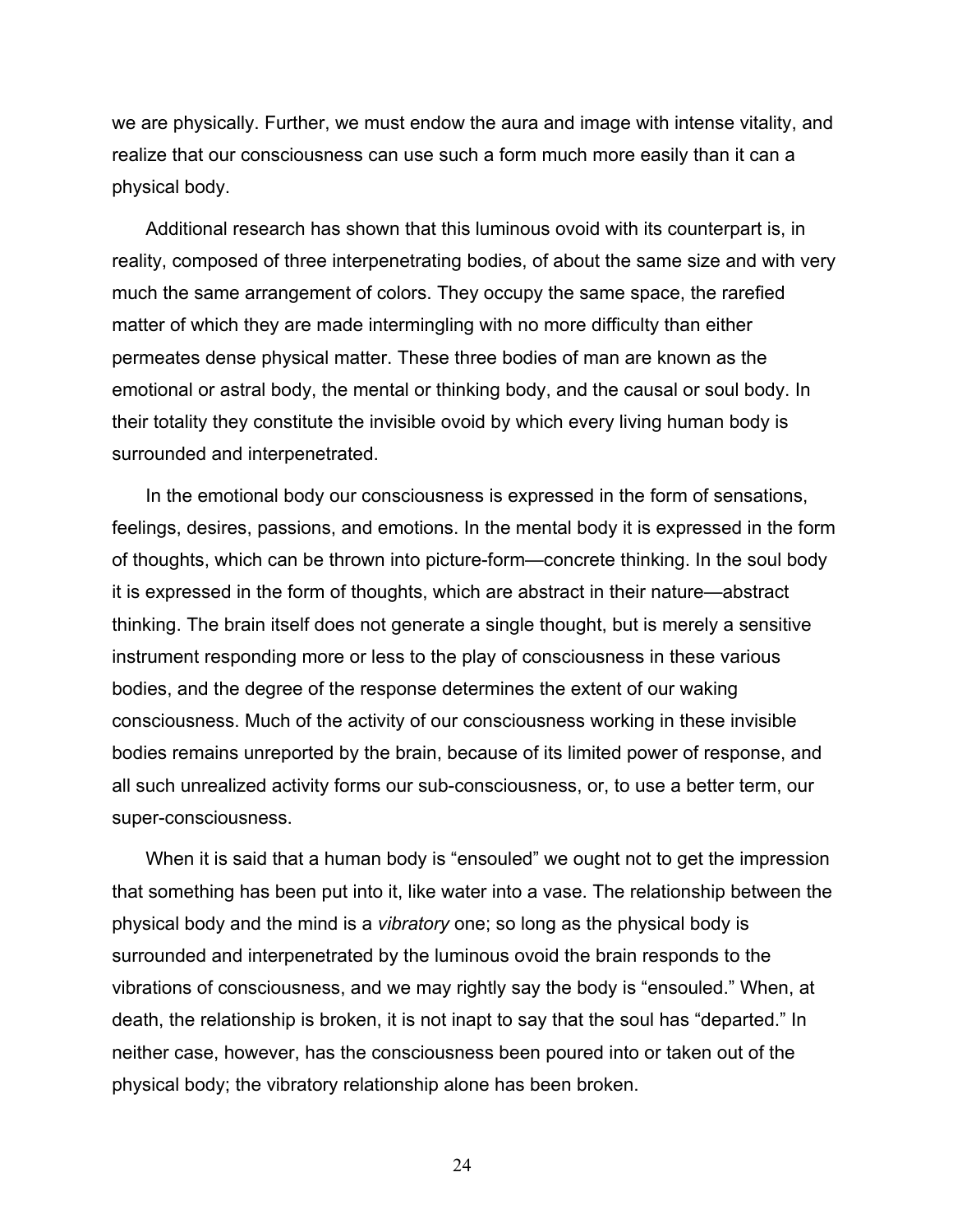After these preliminary statements it will now be possible to trace in an intelligible fashion that part of the cycle of an incarnation, which commences at the death of one physical body and ends at the birth of another.

After death we find ourselves conscious and active in that part of the unseen region surrounding the earth, which is known as the astral world. Here we live for several years—usually about twenty-five—entering into the interesting activities of that world, keeping in touch with our friends whether they are physically incarnated or not, and getting rid in the meantime of any impurities which may have crept into our character during the life on earth. This part of our existence corresponds to the "paradise" of some Christian Churches and the "purgatory" of others, although in connection therewith we should rid our minds of all ideas of punishment. It is true that some people do suffer during this part of their existence, not, however, because they are being *punished*, but because of the inevitable reaction from some bad habit or wrongdoing to which they were accustomed while on earth. Further, the suffering is not forever and ever, but is only temporary and of a purifying nature. No hell exists except in the imaginations of men and women.

After a while, when the astral body in which we are conscious in that world has served its purpose, we sever our relationship with it—a sort of astral death—and then find ourselves vividly conscious in that portion of the unseen region known as the mental world, which corresponds to the Christian idea of "heaven." In that world we spend by far the greater part of the period between one incarnation and the next. During this portion of our existence we assimilate the experiences we gained during the previous incarnation on earth, develop into faculties and powers all the training we received, and weave into the fabric of our character all the lessons taught. This is the happiest part of the whole cycle as well as the longest, and, while we are no longer in touch directly with physical events and physical people, we are in the most sympathetic relationships with the minds of those we love and admire, which in reality is much more satisfactory than any physical relationship can ever be, because the possibilities of unhampered and joyous communion are so much greater.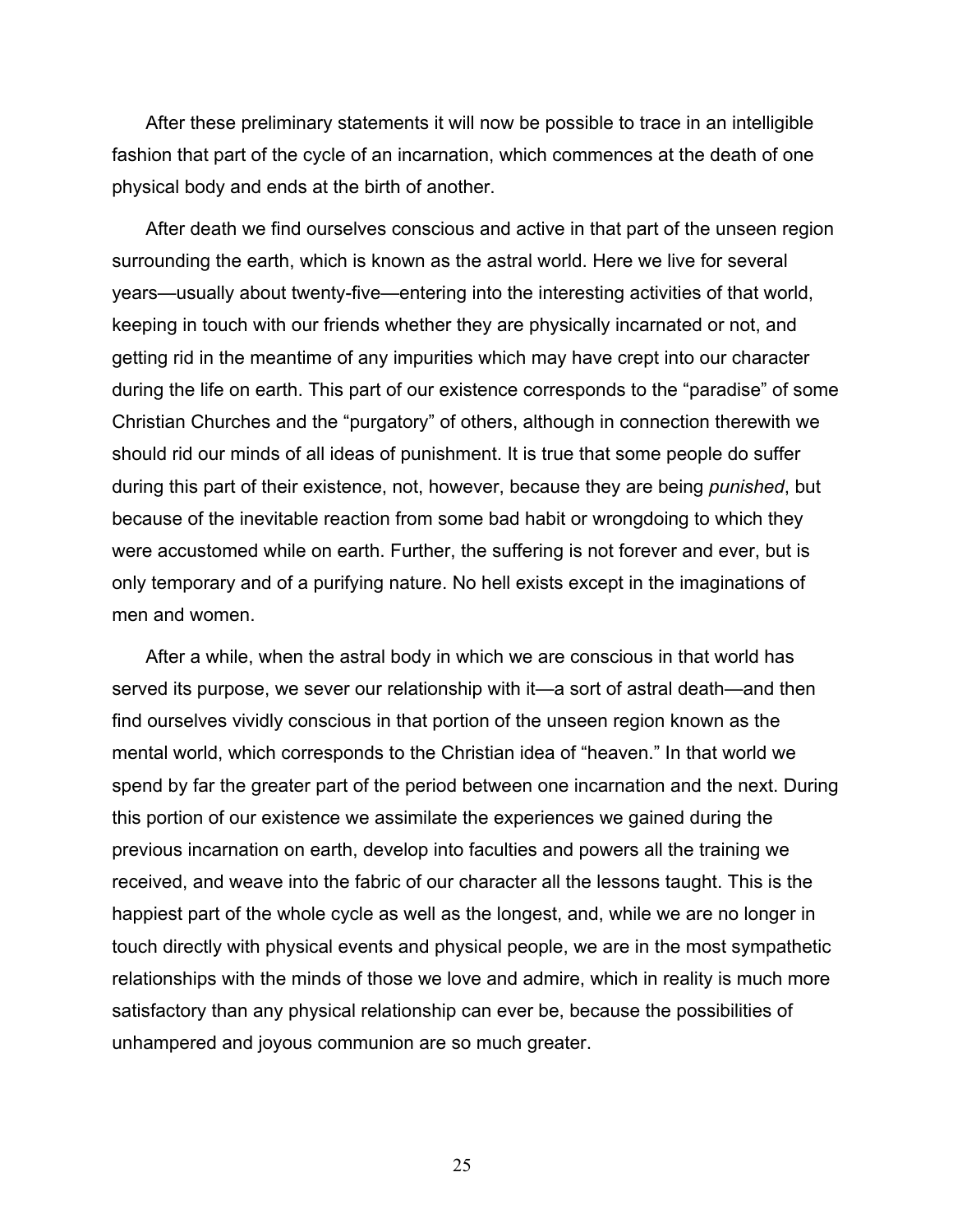Still later we cast off the radiant mind body, and then we realize our oneness with the soul, the divine Self of man. It is the soul body alone that endures and grows through all the centuries, for the physical, emotional and mental bodies are used for one incarnation only. In other words, the physical body with which we commonly identify ourselves, the emotional body which so clearly reveals our character, and the mind body with which we think, *are as we know them but for one incarnation only*; the consciousness in us which persists throughout the centuries and by which are retained all the memories of the past, is that of the soul or ego, manifested in the soul body.

It is well to remember that the life after death is by far the happiest and much the freest part of our whole existence, and that we experience no suffering whatsoever unless on earth we lived impure and unwholesome lives, or unless we cared for nothing except eating and drinking and other physical pleasures. Physical existence is really the most arduous and trying of all. This does not mean, as some people persist in thinking, that suicide is therefore desirable—for suicide is a serious mistake —but it does imply that the physical part of our existence, which many cling to so tenaciously, is the hardest part of each incarnation cycle, although it is absolutely necessary for our growth.

Before describing that part of the cycle of existence that brings us back into incarnation again, and after we have realized our oneness with the soul consciousness, it will probably be helpful if a digression is made in order to explain the origin of the soul body. The story is a long one involved in many complexities, and can only be presented adequately in an advanced textbook, but we ought to be able without difficulty to grasp some of the essential points by a quick survey of the evolutionary plan.

First of all we should realize that the *whole* of Nature is living, and that every natural form, from the crystal to man, is serving as the body of a growing consciousness. We may picture wave after wave of evolving life surging up through the various kingdoms: mineral, vegetable, animal, and human. In the mineral, consciousness is scarcely awake; in the plant, it is beginning to show forth like the dislike and a faint trace of sensitivity; in the animal, it is manifest in definite feelings, passions and desires, and in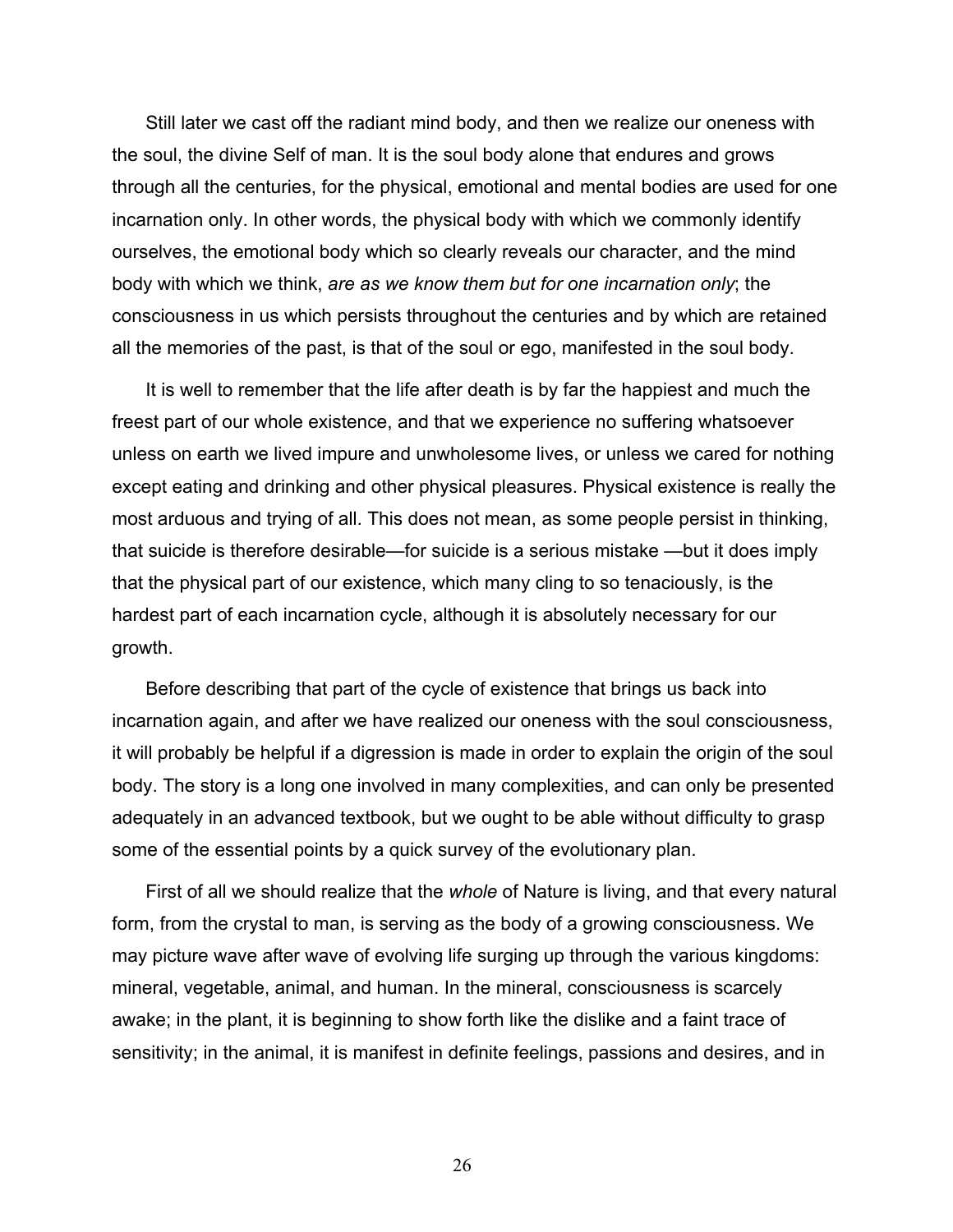the beginnings of thought; in man, after having been subjected to the experience of hundreds of incarnations, it reaches sublime heights of spiritual understanding.

Secondly, we should realize that in the lower kingdoms consciousness evolves in the mass, while in the human kingdom there is an evolution of individuals. In the animal kingdom, as an example of mass evolution, we find that hundreds or even thousands of physical bodies of the lesser-evolved animals are animated by one "group soul." As these group souls slowly develop through millions of years, they continually divide and subdivide—in a way which reminds one of the process of cell division—and after each separation of one group soul into two smaller group souls, a lesser number of animal bodies is found to be animated by each of the latter. Finally, when evolution reaches the stage where highly intelligent animals are in close contact with humans, as in the case of the domesticated cat, dog and elephant, each group soul has but one animal body to represent it. A very intelligent and affectionate dog is a reincarnating entity, ready for entrance into the human kingdom, but not yet a human soul; he has a rudimentary astral and mental body, which are portion of the original group soul, but there is no soul body animated by the eternal Spirit.

The condition of an animal's mental body at this time is not wholly unlike that of an unfertilized egg; it has within it many possibilities, but it is impossible to develop them without the stimulus of a spiritual element, which is as yet lacking. This element is supplied when the animal—either through intense affection for its human master, or through an act by which it sacrifices its life for a man, or through a strong mental effort to understand that which it is being taught—draws down upon itself a stream of force from the spiritual world. When this takes place, a curious sort of whirlpool is set up in the heaven-world, which speedily involves the mental body of the animal. When the vortex subsides, a filmy and almost colorless soul body is seen and when the next incarnation takes place the physical body is human. Thus two elements enter into the human consciousness: the emotional and mental one, which had its start in the lower kingdoms—the animal in man—and a spiritual one which makes man different from any animal by giving him possibilities of growth which no animal possesses. This spiritual element is the Eternal Spirit in man, the resplendent Being, mentioned in a previous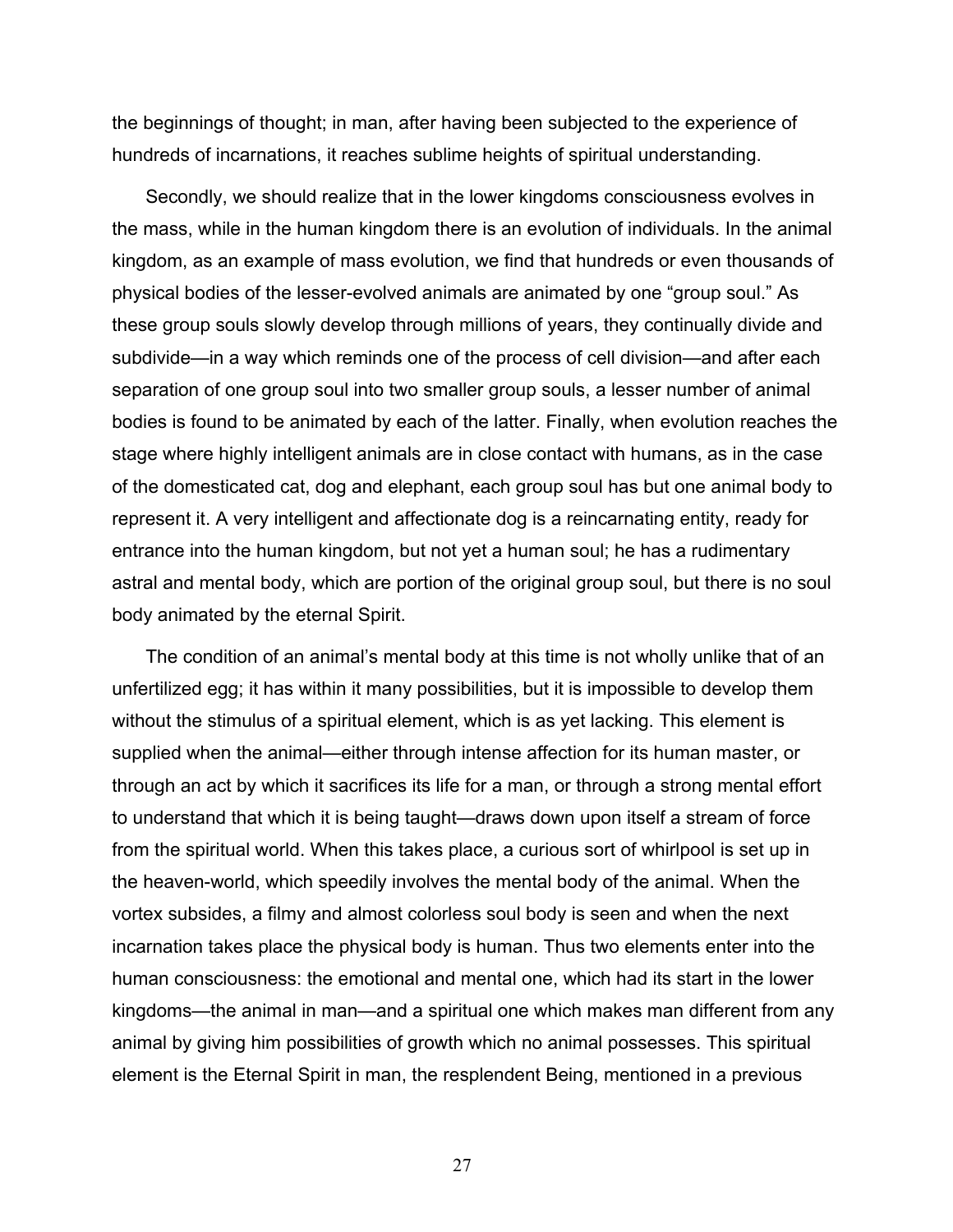chapter, who links man to God and makes possible the divine evolution of the human race.

After this necessary digression we can now consider the process by which the soul incarnates.

At the commencement of a new incarnation, when we have exhausted our previous experience and begin to yearn for more, we automatically draw round ourselves a cloudlike mass of mental and astral matter. Out of this later on we are able to fashion our mental and emotional bodies. In the meantime we await in the astral world the formation of our new physical body, which is to be supplied by our parents. At a variable period between conception and birth we are linked with that body, and at birth our consciousness begins to function through the infant brain, but so slightly that for at least two years after birth we are unable to retain physically any memories whatsoever of what happens to us.

Although the soul of a child has had many incarnations in the past—for we are now well past the stage of evolution when any "new" souls come into incarnation nevertheless its consciousness appears physically as that of a child for two reasons: first, its emotional and mental bodies at the beginning of an incarnation are cloudy, unorganized masses of luminous matter, and are therefore scarcely active as vehicles of consciousness; second, the physical brain of the child must be subjected to much interplay of the vibrations of consciousness and of the senses before definite areas can be specialized in the gray cells of the brain for transmitting and receiving purposes. In other words, the earlier years of a child's life are largely spent in training three instruments of consciousness: the mind body, for the expression of thoughts; the emotional body, for the expression of feelings; the physical body, for the receiving of sense impressions and for expression of the will to act. At first the aura of a child is practically colorless, but as its education proceeds the color areas begin to appear, each one signifying a trait of character or a habitual trend of thought. If the education of the child has been wisely guided, only the best of qualities will appear in the aura. If the education has been unwise or neglected many unpleasant qualities will be noticeable.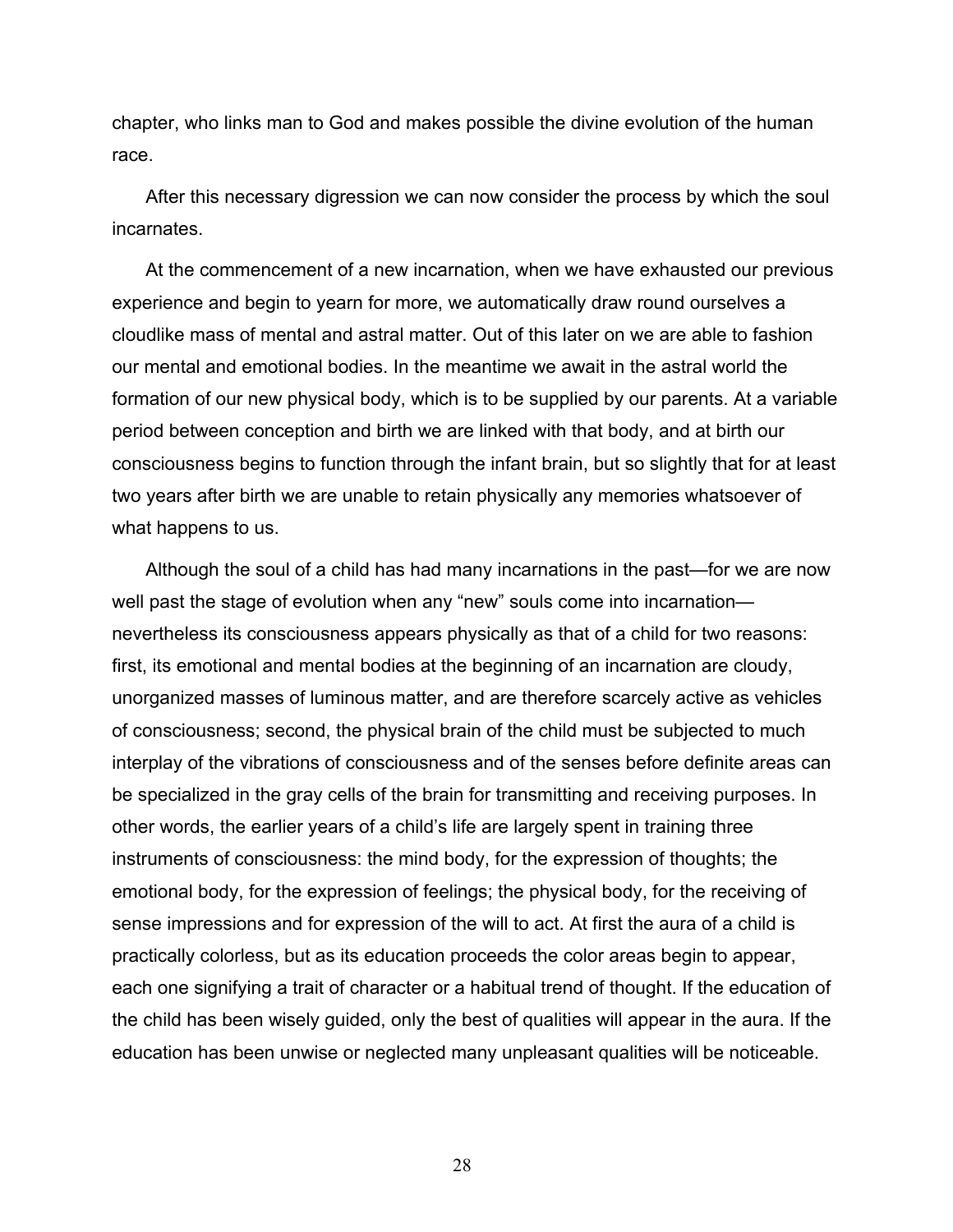The importance of education can scarcely be over-emphasized, for the value of an incarnation to the soul of the child largely depends upon it.

At the beginning of an incarnation we do not choose our parents, as a rule, because we have not knowledge enough to do so wisely. The selection of our parents, and therefore of our station and opportunities in life, is under the guidance of certain spiritual Intelligences, of whom very little is known. They have the transcendent power of surveying the whole past of every soul and selecting in complete accordance with divine justice the exact conditions of birth, which every soul has earned, and in the midst of which the lessons of life can be most rapidly learned. Nothing can be more tangled than the web of human destiny, and it is not until a person has nearly completed his human evolution that he is permitted to choose the conditions of his birth for himself. Even now, however, we are indirectly influencing our relationships with others in the future, for it has been found that those who love one another are drawn together life after life in the various possible relationships: parent and child, brother and sister, lover and sweetheart, and so on. The very fact that these physical relationships are not always the same, life after life, makes possible the perfecting of the tie of love.

The sex of our physical bodies is not always the same, for the unfolding of human character can best be furthered by a series of incarnations in one sex followed by a series in the other, and so on alternately during the whole of our long evolution. The number of incarnations in any one sex ranges from one to ten and even more, but usually we have not less than three nor more than seven consecutive incarnations in one sex. The needs of our growth determine the sex of any one incarnation, since when we are born as a woman it is obvious that we develop a different set of qualities than when we are born as a man. When we have completed our human evolution our character is a magnificent blending of the virtues of both sexes.

The length of the interval between incarnations varies within wide limits, as it depends upon three factors, which in turn are variable. These are:

1. The length of the preceding earth life. A long life on earth, generally speaking, is followed by a long stay in the unseen world.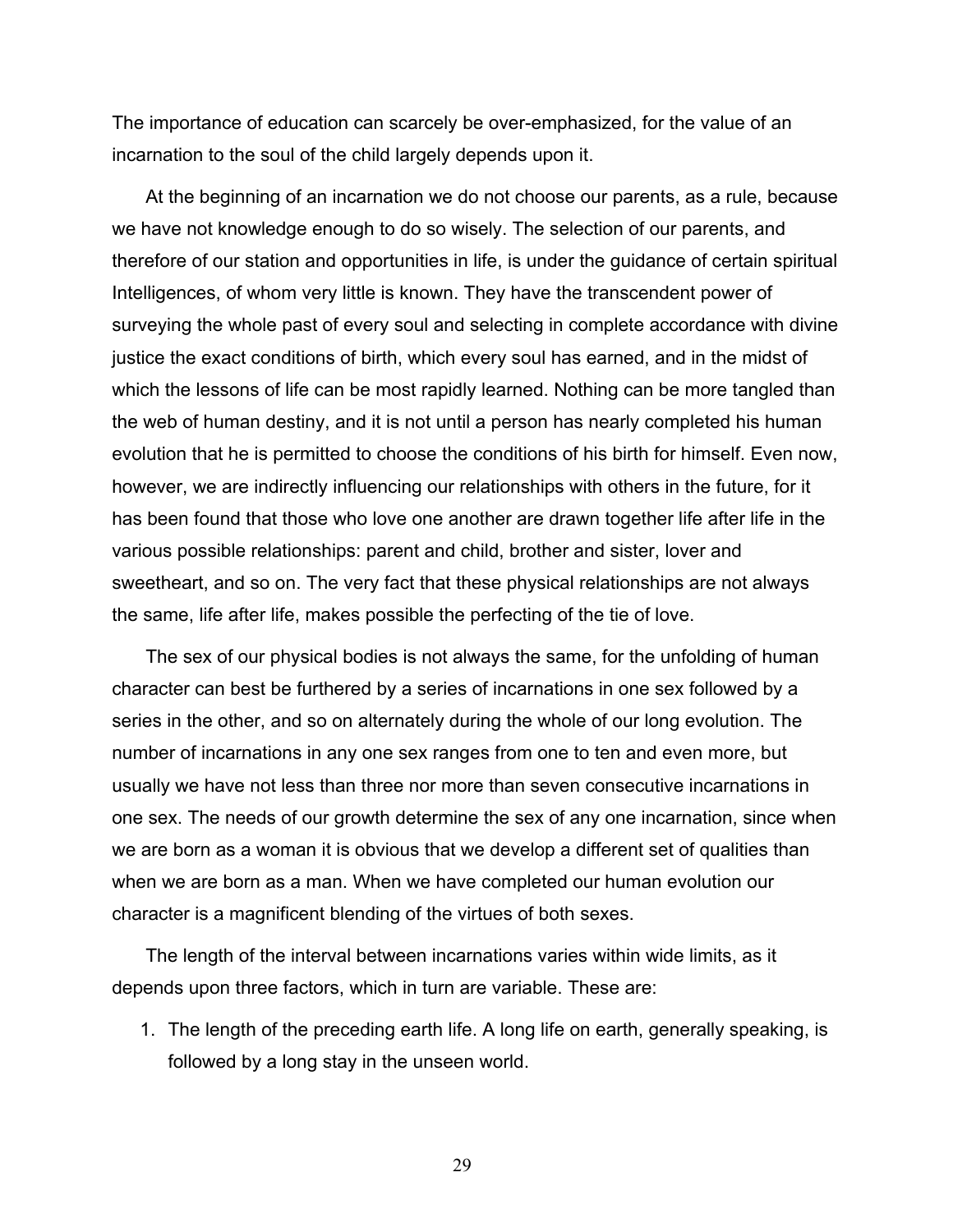- 2. The intensity of the preceding earth life. Some lives are placid and uneventful, while others are crowded with varied happenings. The greater the amount of experience, the longer the interval between incarnations.
- 3. The level of development which has been reached in evolution. The more advanced the soul the longer the time spent in the heaven world, because the more vigorous the consciousness, the richer the meaning of every experience, and therefore the longer the time necessary to assimilate that experience.

The length of the period between incarnations has been found by actual investigation to range from five years in cases of the lowest human types to two thousand three hundred years in cases of the most developed, who still find it necessary to incarnate for the acquirement of a few remaining lessons. The general average length of interval, as said before, is about five hundred years.

Reincarnation is not an endless process, and when we have learned the lessons taught in the World-School we return no more to physical incarnation unless we come back of our own accord to act as Teachers of humanity or as Helpers in the glorious plan of evolution.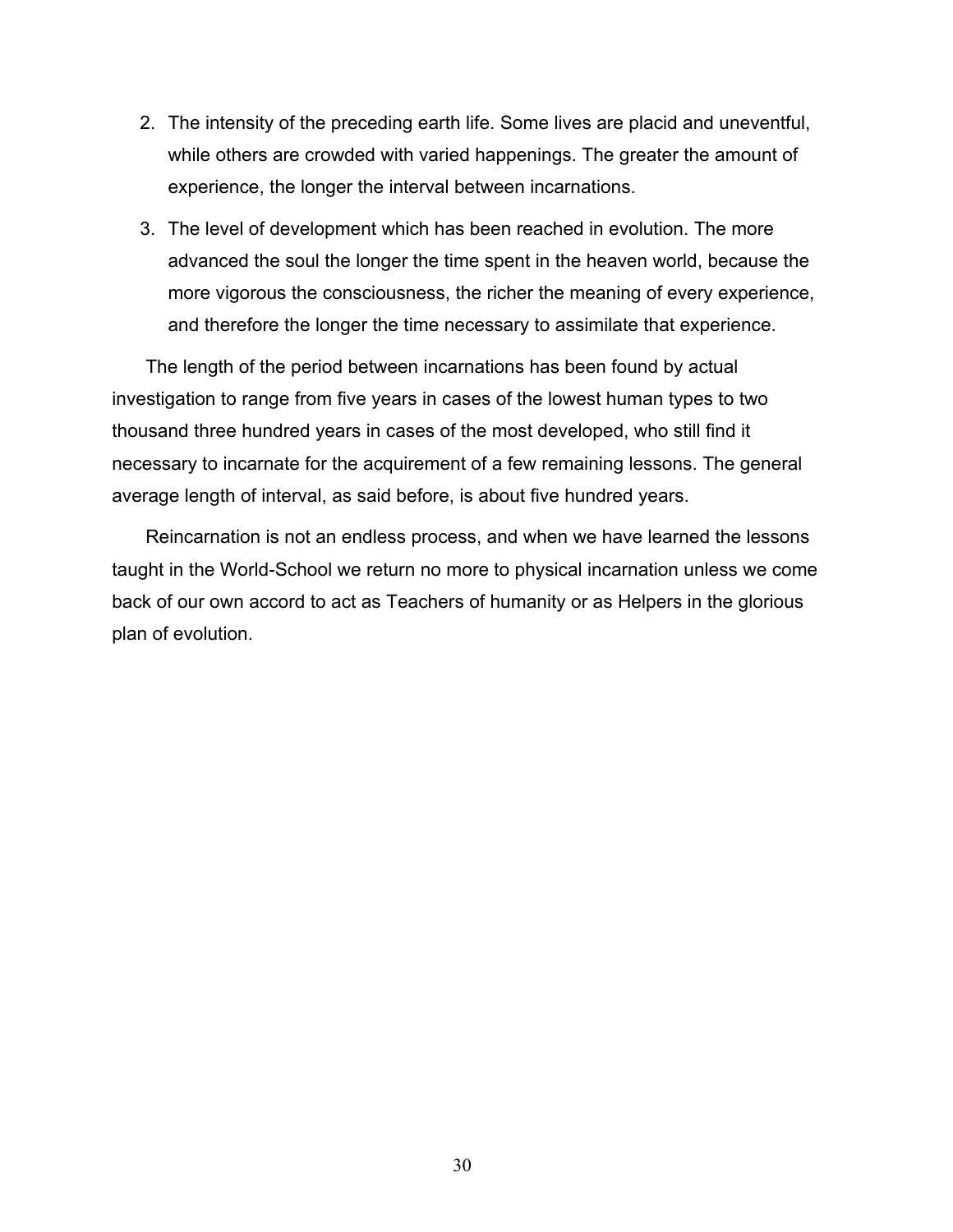#### CHAPTER 5

# **THE PROOFS OF REINCARNATION**

#### Objections and Logical Arguments

The first question that occurs to a person who has listened to a discourse on reincarnation is: "What proofs have you that reincarnation is a fact?" This question is a fair one and should be answered in a satisfactory manner if the study of reincarnation is ever to command the attention of thoughtful people. Reincarnation, if true, is an evolutionary process of such importance that no effort should be spared to put the doctrine upon a solid foundation of logical argument and demonstrated fact.

Before considering the arguments in favor of reincarnation it may be well to clear out of the way a number of minor objections, so that we shall be able to examine more carefully the points worth considering at length. These objections are as follows:

# • *Reincarnation is absurd because it claims that we can be reborn as animals*.

It has already been shown in an earlier chapter that the modern idea of reincarnation—and, for that matter, the original ancient teaching before it became corrupted—claims nothing of the sort; on the contrary, it affirms that the human consciousness always returns in a human body, and that, generally speaking, each new incarnation brings the person back to a slightly higher social level and amid better surroundings.

#### • *Human progress is possible without returning to this or any other planet*.

The idea generally current in Christian lands is that after death if we have lived up to a certain standard of morality and accepted certain theological beliefs, which differ with the different Churches, we shall go to heaven and live there forever and ever. Just what we do in heaven to while away the countless millions of years is not stated. Presumably there is some sort of progress, but just what this means is not defined. It cannot mean moral progress, as we usually understand morality, for in heaven, where there are no moral temptations, there would be no need to exercise, and hence no possibility of developing, moral strength and understanding. It cannot mean intellectual progress as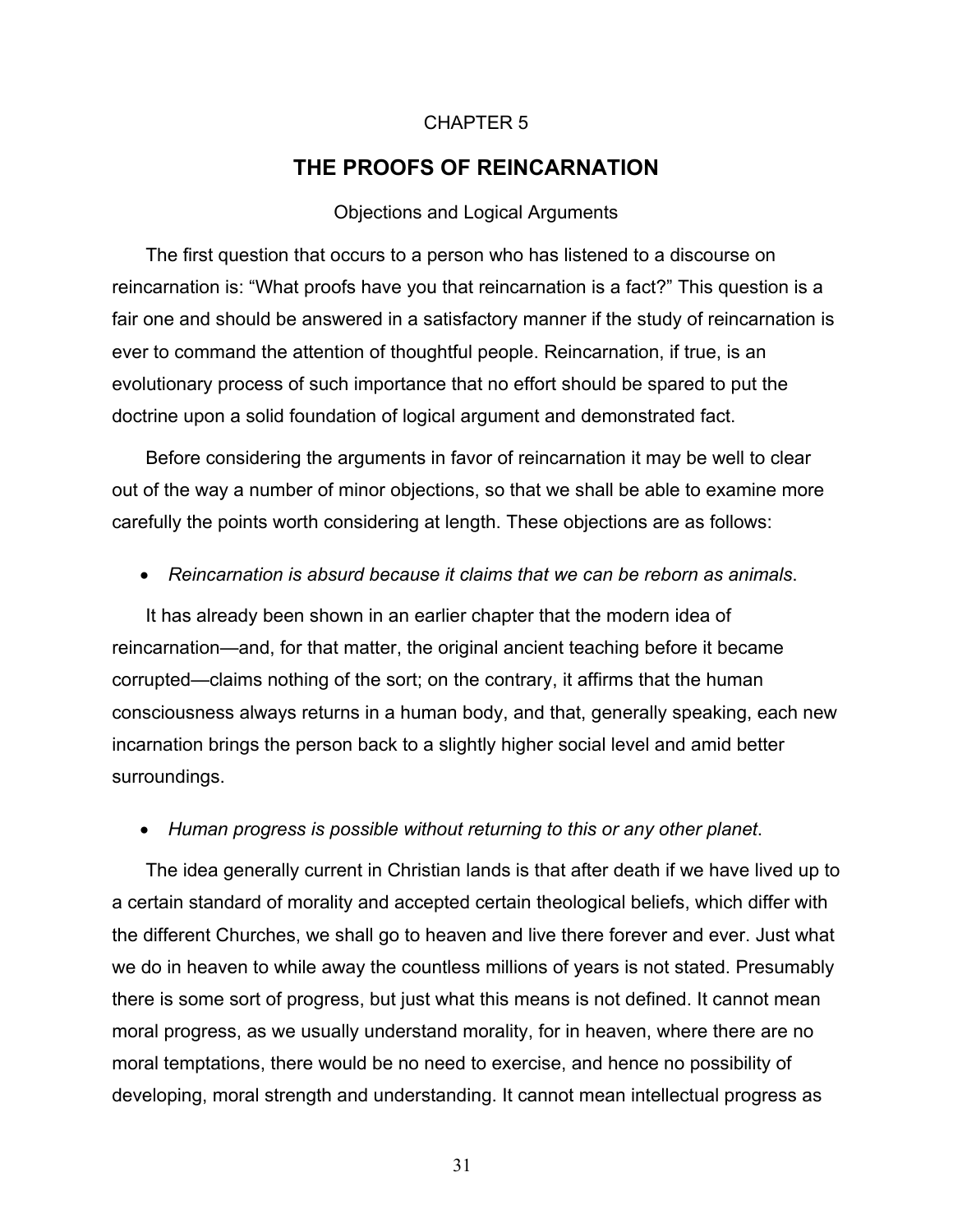we understand it here, for in heaven there would be no commercial, political, economic, social, racial or international problems upon which we could sharpen our mental faculties. There would be nothing left but metaphysical reasoning, and to many people such reasoning is not only distasteful but actually impossible. While the current idea of the heaven-life may be most pleasing to those of a devotional temperament, it is certainly not so to many others. If we could put three-fourths or even nine-tenths of the people of the world into a realm where there were no business transactions, no newspapers, books, theaters, weekends, no eating and drinking and sleeping, no manual labor, construction and invention, no painting, designing, or musical instruments, no political discussions, none of the activities and interests which stimulate the minds of men, those people would surely be unutterably bored and possibly not even conscious of their transcendental surroundings. A life for all eternity in such a heaven would stop absolutely the progress of the average person. There would be nothing to interest them or to arouse their consciousness. That which delights the person of culture is meaningless to the uncultured. Reincarnation is thoroughly logical, therefore, when it points out that the place where our mental and moral growth will be most rapid is right in the midst of physical activities and problems, around which our interests and thoughts chiefly center and not in the surroundings of a heaven remote from human life.

### • *We may reincarnate on other planets, but not again on earth*.

Some people seem particularly fond of picturing the soul as wandering from planet to planet, and even from star to star, forgetting for the moment that stars are incandescent suns. They imagine, for some reason, that conditions for progress must be better elsewhere than here. This is, of course, quite uncertain, and further, even if we do assume that human beings exist on other planets, their level of development may be so different from our own, that to take incarnation there would seriously handicap our progress. There may be civilizations on other planets, which are newer and consequently more backward than ours. There may also be civilizations on other planets, which are more advanced than ours. If we reincarnated on the former, we should encounter such primitive conditions that our progress would not be helped; if we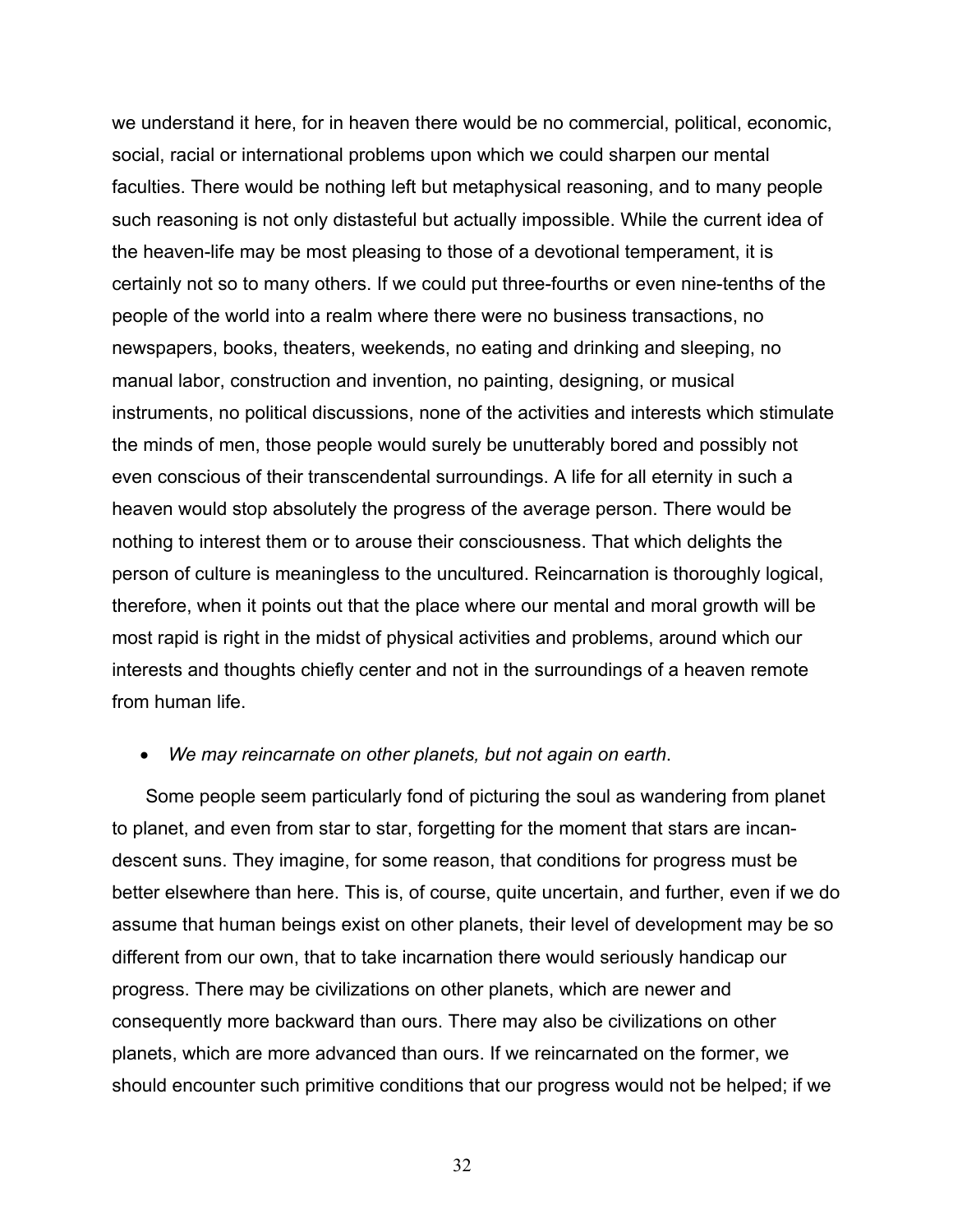reincarnated on the latter we should probably be regarded as ignorant savages. Surely it is better for us in every way to reincarnate on this earth where our own development matches up with the level reached by civilization.

Notice, furthermore, that we find about us *now* people of all stages of mental and moral growth. May we not assume that they have been evolving on other planets—if the objection under discussion is a valid one—and that, therefore, on those other planets there must be about the same human inequalities that we find here? Under such circumstances, what advantage would there be in wandering from planet to planet, when all the varied conditions necessary for growth, for the savage and for the saint, are to be found on this earth? There would be none. The modern idea of reincarnation states that we are born only on this planet—during the present period of human evolution—and that we do not journey from planet to planet, except at long intervals when we go in a mass and not individually.

### • *Reincarnation is a coldly irreligious notion*.

For some reason the accepted belief in a hereafter is associated in the minds of some with a lazy existence in a blissful heaven where there is nothing to do but dream gentle dreams and indulge in ecstasies of emotional exaltation. One cannot but feel at times that such ideals are only forms of spiritual selfishness. If the holding of these ideals is "warmly religious," then it must be admitted that reincarnation is "coldly irreligious," for reincarnation points out that instead of spending countless centuries idly in heaven, our greatest joy should be in learning how to make others healthier, happier, and wiser here on earth, and that our greatest privilege is to take part in hastening the spiritual unfolding of our incarnated brothers. As our own evolution progresses there will, of course, be ever-greater personal happiness and understanding, but our ideal ought to be not what we can gain for ourselves, but what we can give to others. By the process of reincarnation we are brought again and again among those who need our help and can profit by our experience. Instead of seeking to save our own souls, which again is nothing but spiritual selfishness, we ought to be aflame with the ideal of human service, and regard every faculty and power we possess as hard-earned wealth to be used for the helping of others. Is this cold and irreligious? If so, then the glorious ideal of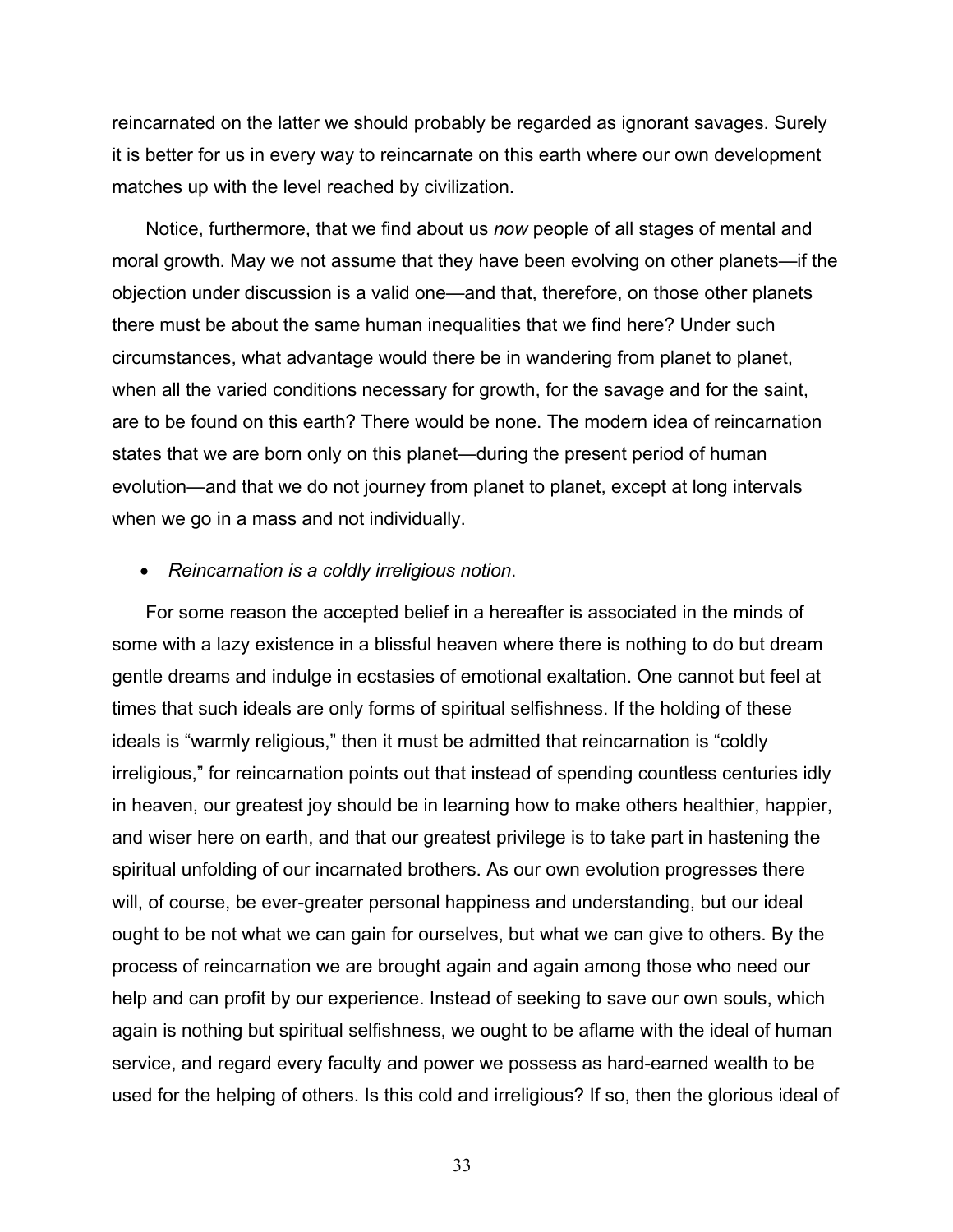service preached by the Christ is of the same nature. Which is the nobler conception: to live for ever and ever in some idle heaven, or to return from time to time to earth to take part in the progress of the world and to help our younger brothers and sisters when they stumble and fall? Reincarnation is rich with promise and warm with the glow of consecrated service, when we realize that it means ever-increasing skill and ever-wider opportunities for the helping of humanity.

### • *Reincarnation destroys the hope of recognizing friends hereafter*.

This statement is based upon the misconception that we are reborn immediately after death. Although in rare cases human beings are reborn almost immediately, yet in the vast majority of cases a long period is spent in the unseen realm between incarnations. While in the astral world there is no difficulty usually in finding and associating with friends in much the same way as is done here. In the heaven world, while the mode of communication is somewhat different, nevertheless we are constantly and closely in touch with those we love. And further, it should not be forgotten that whether in or out of physical incarnation the *souls* of friends are *always* in touch with one another, and that the only separation which *may* occur is here on earth during the period of an incarnation, when for some reason we do not meet physically. But even such separations are rare, for in the majority of cases we are brought into close relationship with the friends of other lives, when they and we have come back again to earth. It is the tie of love and friendship, which chiefly brings souls together into family and other groups, and many a love of this life is the renewal of the love of other lives. Because reincarnation is based upon the deathless nature of the consciousness and memory of man, it does not destroy, but on the contrary, emphasizes the hope of recognizing and meeting friends hereafter.

## • *Reincarnation brings confusion of relationship*.

Surely a little consideration will make clear that the priceless element in any human relationship is not the relation our physical body may hold to the physical body of another person, but the tie of affection that exists. Without affection of what significance is any relationship? Now, reincarnation makes possible the continuation and the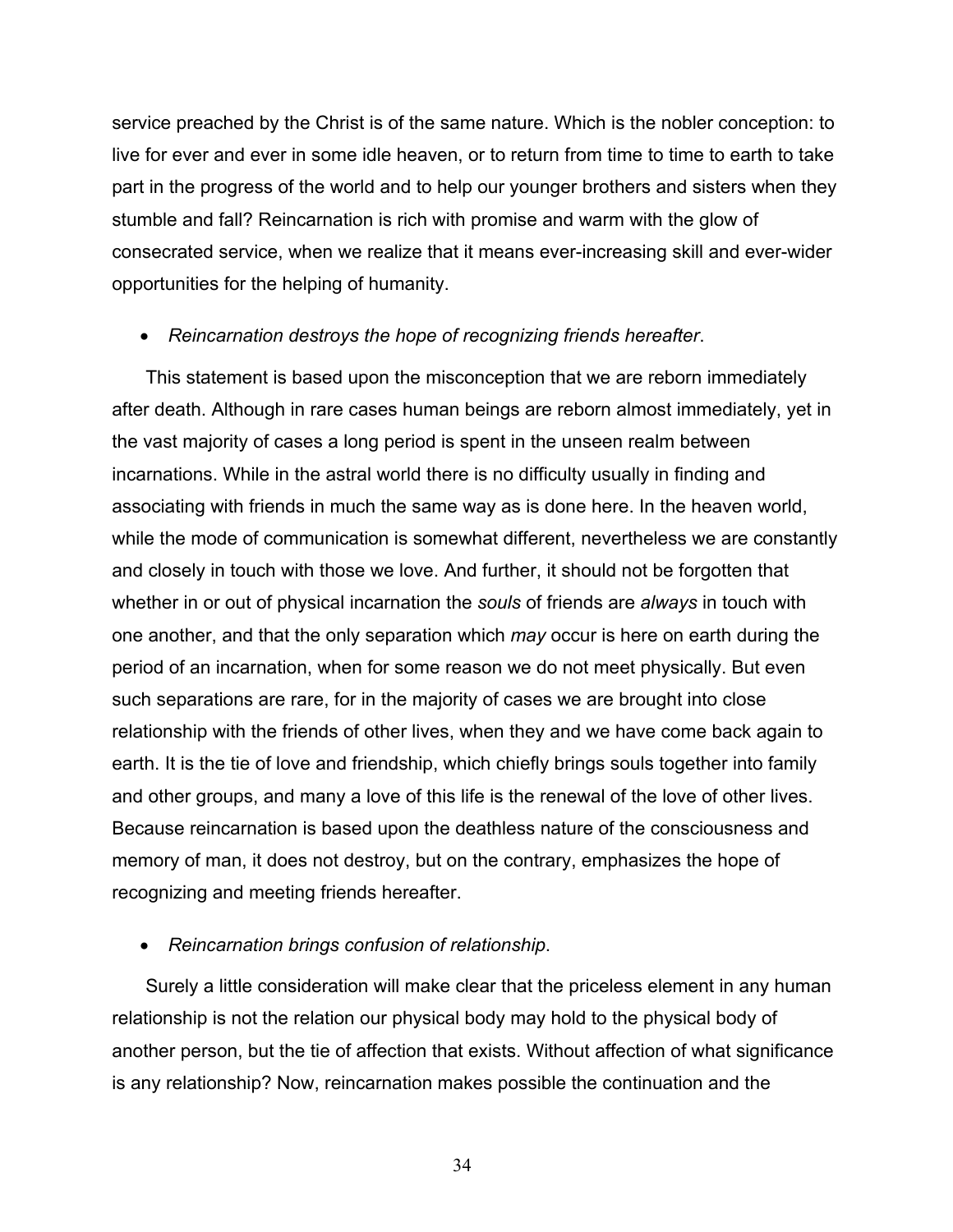continual enrichment of the tie of affection by a constant change in physical relationship life after life. At first thought this idea may be repellent, but after consideration we realize that no plan could be better adapted to round out and perfect the love between friends.

"When a mother first clasps her baby son in her arms that one relationship seems perfect, and if the child should die her longing would be to repossess him as her babe; but as he lives on through youth to manhood the old tie changes, and the protective love of the mother and the clinging obedience of the child merge into a different love of friends and comrades, richer than ordinary friendship from the old recollections; yet later, when the mother is aged and the son in the prime of middle life, their positions are reversed, and the son protects while the mother depends on him for guidance. Would the relation have been more perfect had it ceased in infancy with only the one tie, or is it not the richer and the sweeter from the different strands of which the tie is woven? And so with egos; in many lives they may hold to each other many relationships, and finally, standing as Brothers . . . closely knit together, may look back over past lives and see themselves in earth-life related in the many ways possible to human beings, till the cord is woven of every strand of love and duty; would not the final tie be the richer, not poorer, for the many-stranded ties?"<sup>2</sup>

# • *Reincarnation is unknown to people in the other world*.

This is not entirely true, for of recent years many spiritualistic "communications" have contained information regarding reincarnation. A belief in the return of the soul has long been held by the French School of spiritualists, and is now being received with more favor in other countries. It is, however, quite true that many people in the astral world do not know of reincarnation, for the excellent reason that they do not care to know. Death does not change our consciousness at all, nor does it remove many of our prejudices, and after death we are just as apt to associate only with people who hold opinions similar to our own as we do now. If we are opposed to the idea of reincarnation before our death and refuse to examine the evidence in its favor, we usually adopt exactly the same attitude after death, even though the available evidence may be much

 $\overline{a}$ 

<sup>2</sup> Annie Besant, *Death* — *and After?*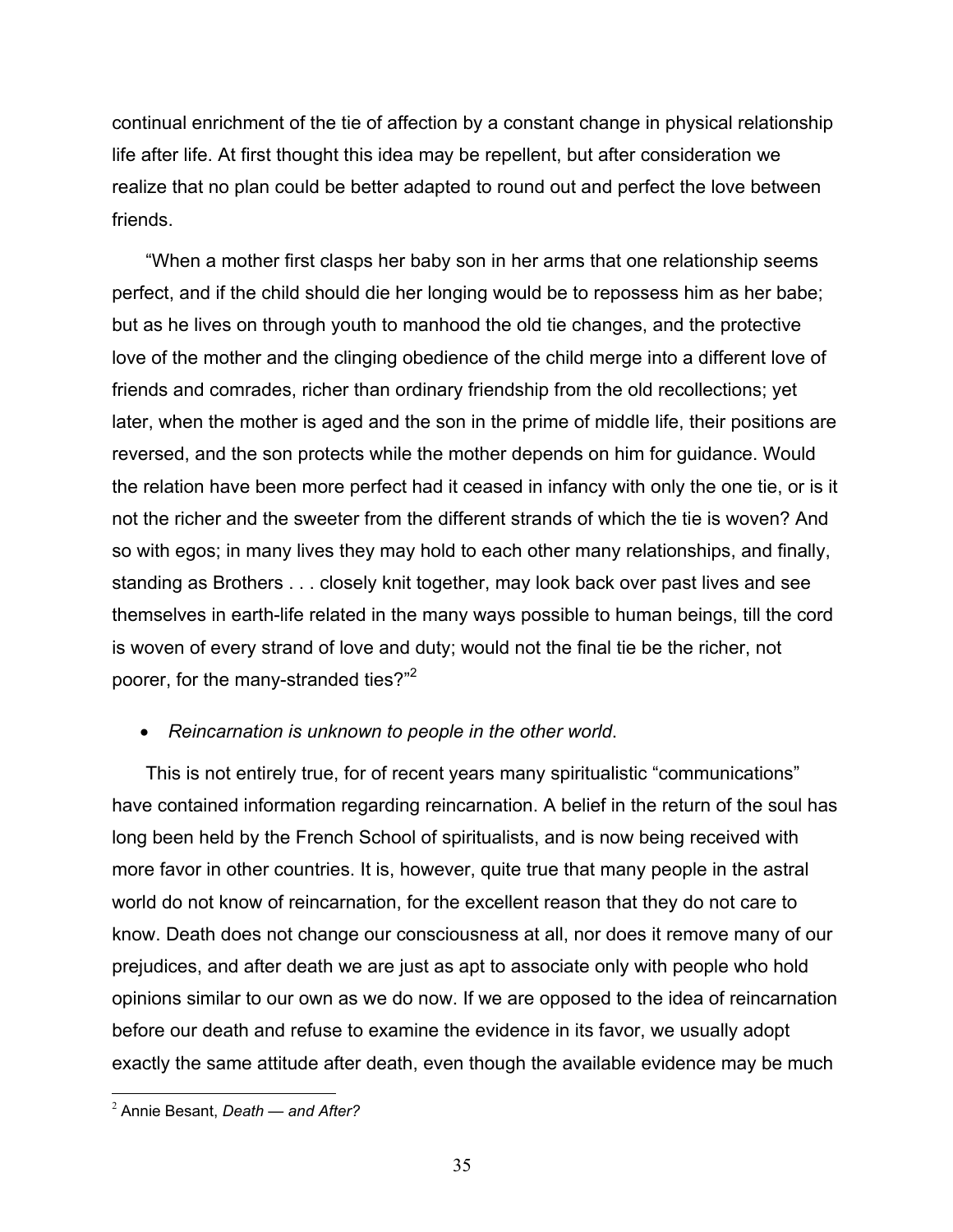more conclusive. It should not be forgotten that we do not have memories in the astral world of our own past lives any more than we have here, for the reason that we cannot fully remember the past until we can contact our soul consciousness, and therefore this means of verifying the truth of reincarnation is not available immediately after death.

• *If reincarnation were true then there could not be any increase in population*.

While it is true that the total population of this planet in and out of incarnation is now practically fixed numerically, because civilization has advanced too far to admit many new souls from the animal kingdom, nevertheless we ought not to lose sight of the fact that the progress of evolving beings up through all the kingdoms is a continuous one, just as a continuous stream of pupils pass through the various classes in a school. Later on, during another evolutionary cycle, a great host of reincarnating entities will graduate from the animal kingdom into the human, even as we did many thousands of years ago, but, for the time being, new pupils are not entering the World-School.

Even if the population of the world has increased, the validity of reincarnation is not imperiled, since a study of the length of the period between incarnations shows that the population of the unseen world at any one time must be many times that of the earth itself. If the population of the earth has been increased this would only mean that the population of the unseen world had been decreased proportionately, the total population of the planet remaining the same.

• *All logical reasoning concerning the origin of consciousness favors pre-existence, which in turn implies reincarnation*.

There are two principle theories with regard to human consciousness:

1. Consciousness is a by-product or result of chemical and other action in matter. This is the materialistic position and implies that consciousness is dependent upon the physical brain for existence, and that at death consciousness disappears.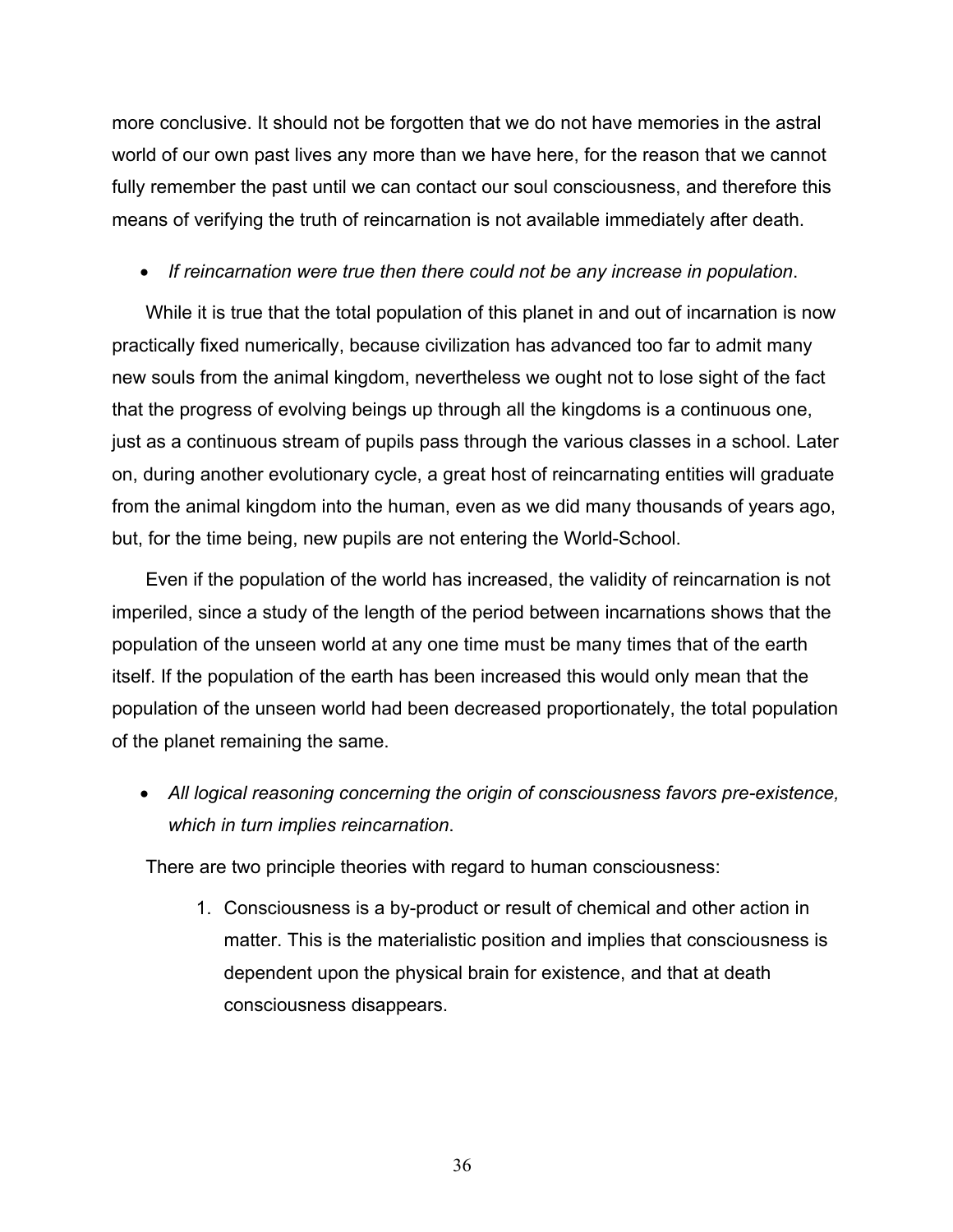2. The consciousness of man is an imperishable thing that in some way not fully understood is able to affect, and be affected by, the brain. This is often spoken of as the soul theory.

The scientific evidence was all in favor of the materialistic theory until in recent years the researches of a few psychologists and of the Theosophical Society, the Society for Psychical Research, and the Spiritualists, have uncovered a great mass of facts all pointing to the conclusion that the human consciousness survives bodily death. This evidence thoroughly substantiates the second theory and throws the materialistic conception out of court. It should also be noted that the evidence, when carefully studied as a whole, shows that the human consciousness loses none of its mental, moral, and spiritual qualities by the death of the physical body, and hence that these qualities could not have been the product of bodily heredity or cellular structure. The soul theory, therefore, is the only one that may be held by one who does not disregard scientific evidence. Of the soul theory there are two versions:

- (a) The conscious personality is brought into existence at birth. This may be spoken of as special creation.
- (b) The conscious personality existed before birth. This is known as preexistence.

The first version, that of special creation, is the one commonly accepted in Christian thinking, although it leads to conclusions of which its exponents are seemingly unaware. In the first place, to think of human parents creating an *immortal* personality by means of a physical act, is to suppose a logically impossible thing. A consciousness that comes into *existence* by the physical process of reproduction will surely cease to exist by the physical process of death. That which has a beginning in time cannot be exempt from dissolution in time. Or, as Hume puts it in philosophical language: "What is incorruptible must be ungenerable." In the second place, if we claim that some *divine* power creates the soul at birth, it is rather difficult to explain why the exercise of that power is dependent upon the sexual passion of man. Third, if each soul is created at birth, why are the mental, moral, and spiritual qualities so different in different people, ranging from the ignorance and immorality of the savage to the wisdom and morality of the saint? Inasmuch as these qualities of mind and character are found to exist after physical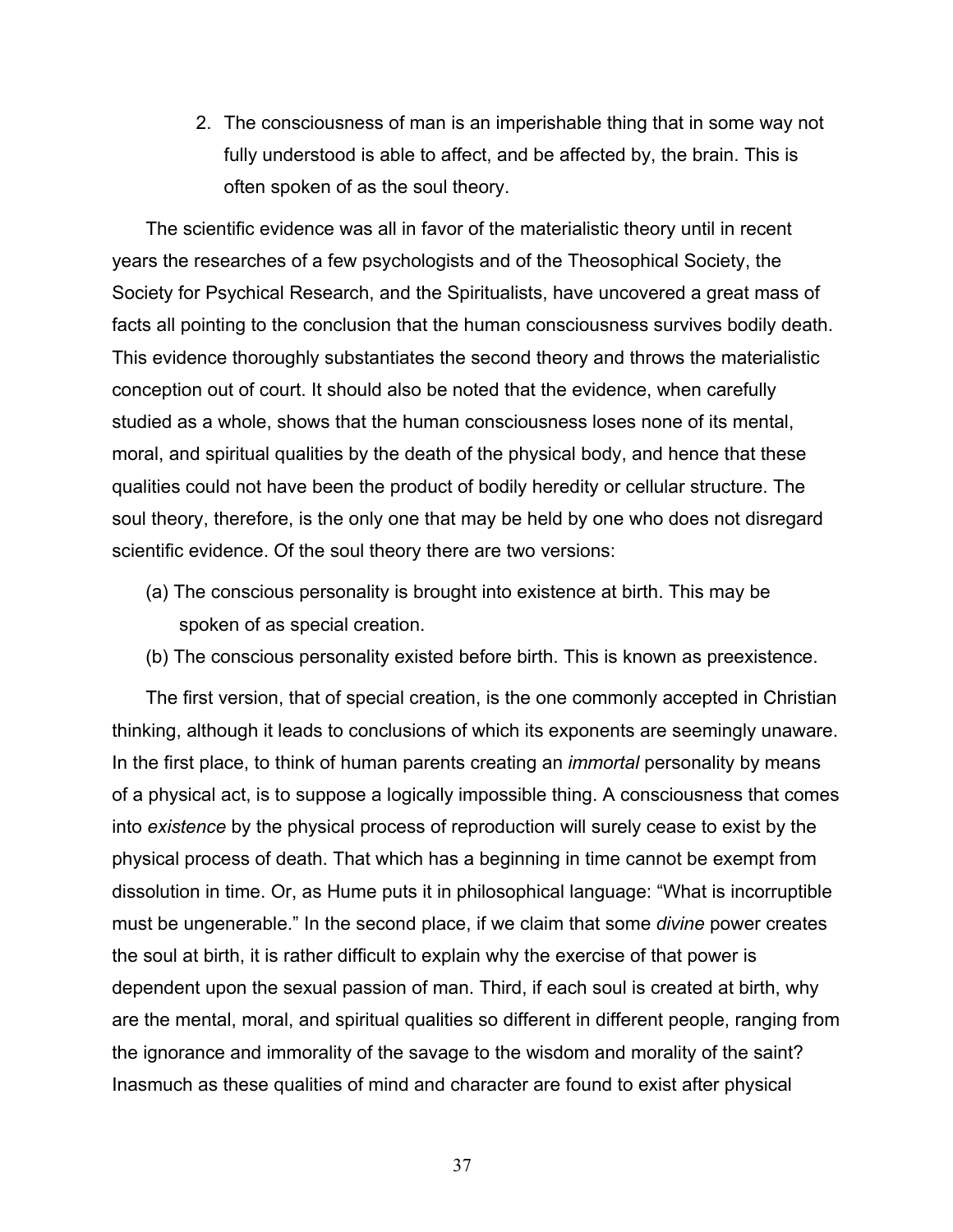death they must obviously be aspects of the consciousness of the soul as they share its immortality. Fourth, if each soul comes to earth for the first time at birth, having been created with its physical body, how can we explain the enormous differences in the destiny of each?

All logical reasoning is in favor of the preexistence of the soul, with the associated idea of reincarnation, for we can then explain that the differences between people are due to the difference in soul-age, that the destiny of each soul is the resultant of the past, and that the physical process of reproduction and birth supplies the soul with a physical body, but does not in any way determine its existence.

## • *One life only on earth is purposeless in millions of cases*.

Those who hold that we live but once on earth seldom realize how lacking in purpose such a life would be in many millions of cases. If each human being lived for some sixty or seventy years and met with experiences of various kinds, we might logically assume that that life had some important bearing upon the progress of the soul after death, even though we might not understand just how a taste of physical existence could hasten the advancement of a spiritual being. But, as we know full well, millions of children, instead of growing to maturity, die after a few months or even hours of life. Of what value to an immortal soul are a few hours of existence in the form of a halfconscious babe? Or even if the child does live longer, but is reared, as so many millions are, in the vice-ridden slums of a great city, what is the underlying purpose of it all if earth is visited but once?

If, however, we live a series of lives on earth and each incarnation is a continuation of the preceding one, then even a short life may serve some purpose. Even a few unlovely years are not devoid of meaning when we realize that in the body of that child a comparatively undeveloped soul is learning such primitive lessons of right and wrong as it can at present assimilate. The underlying principle is that nothing is ever lost, nothing forgotten, and however short a life may be, it either adds something of value to the memories of the soul, or permits the payment of some hampering debt.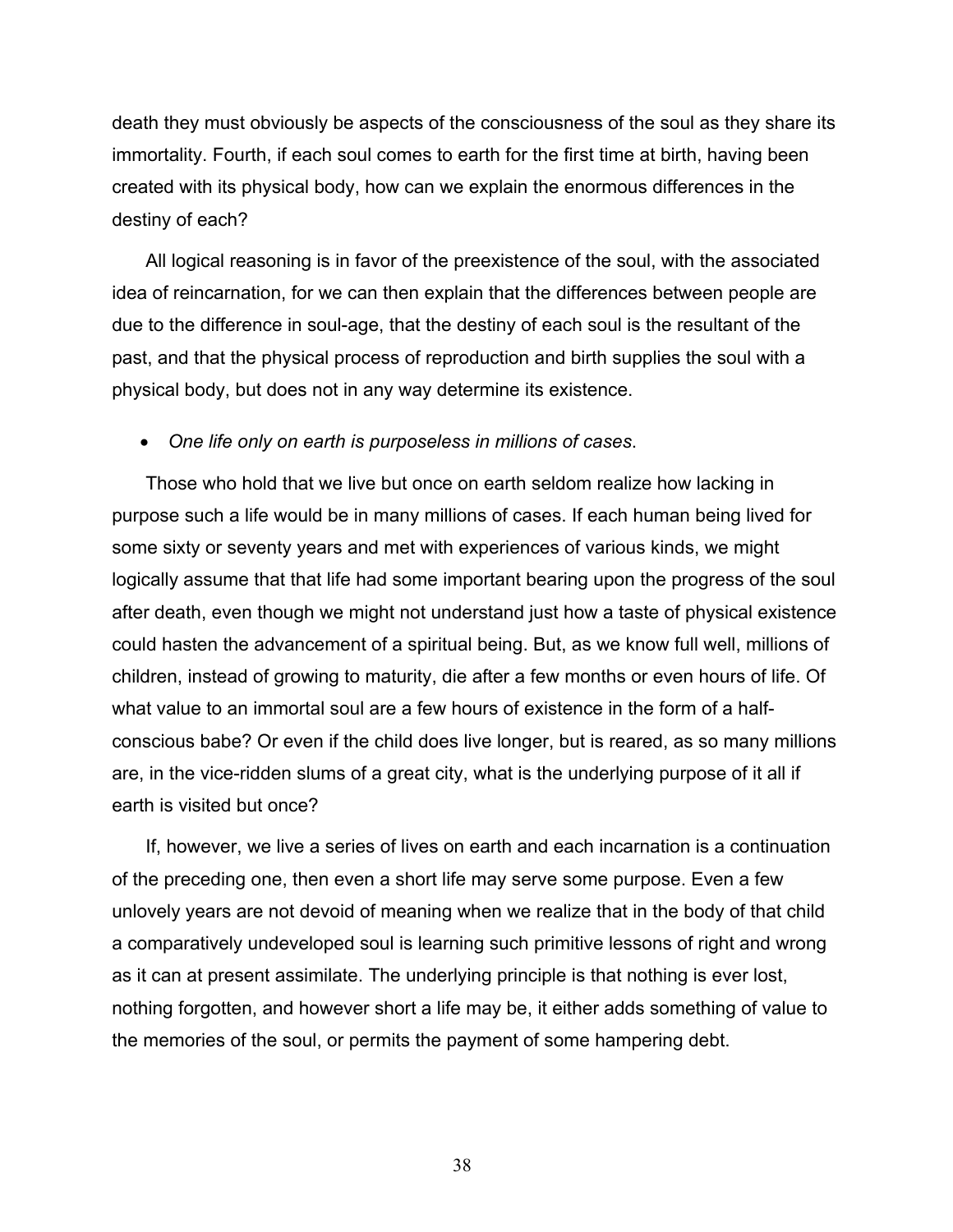Is it not irrational to take for granted, as so many do, that after a single incarnation the soul never again returns to earth, although on earth countless lessons are offered which would be of the utmost value to that soul? Why should he not come back, and, for that matter, why should not we return, even though our own experience has been so much wider? Is there nothing more on earth for us to learn? The German dramatist Gotthold Lessing clearly saw the need for reincarnation when he wrote: "Why should I not come back as often as I am capable of acquiring fresh knowledge, fresh expertness? Do I bring away so much from once that there is nothing to repay the trouble of coming back?"<sup>3</sup>

Even if we do live a long physical life of many opportunities and are unusually diligent we can gain only a little knowledge of the treasures of the world. But, small as our understanding of the world may be under such circumstances, it is large compared to the knowledge of the average man. After a limited education he goes into business, marries, settles down, has children, and then finds himself forced to work constantly just to keep food on the table and a roof over his head. He usually finds time to read his paper and may occasionally study a little, but there are always unlimited fields of knowledge, which it is a physical impossibility for him to traverse. Science, philosophy, religion, art, history, language, literature, may appeal to him variously according to his temperament, but however strong the appeal, he is forced by his physical and mental limitations to forego everything with the possible exception of some tiny phase of human endeavor. No human mind ever existed that was able to grasp in a single incarnation more than a fragment or two of all that there is to know; this fact we must face squarely if we hold to the assumption that we live but once on earth.

By means of reincarnation, however, there is not one field of knowledge we may not explore, there is not one great civilization whose genius we may not study first-hand, and there is not one human activity in which we may not share. In the long history of our soul's growth we have lived in many an ancient city, we have witnessed and taken part in great events, we have met some of the famous characters of the past, and in the lives to come ever greater richness of experience awaits us. There is no hurry, unless we are

<u>.</u>

<sup>3</sup> *The Education of the Human Race*, 1778.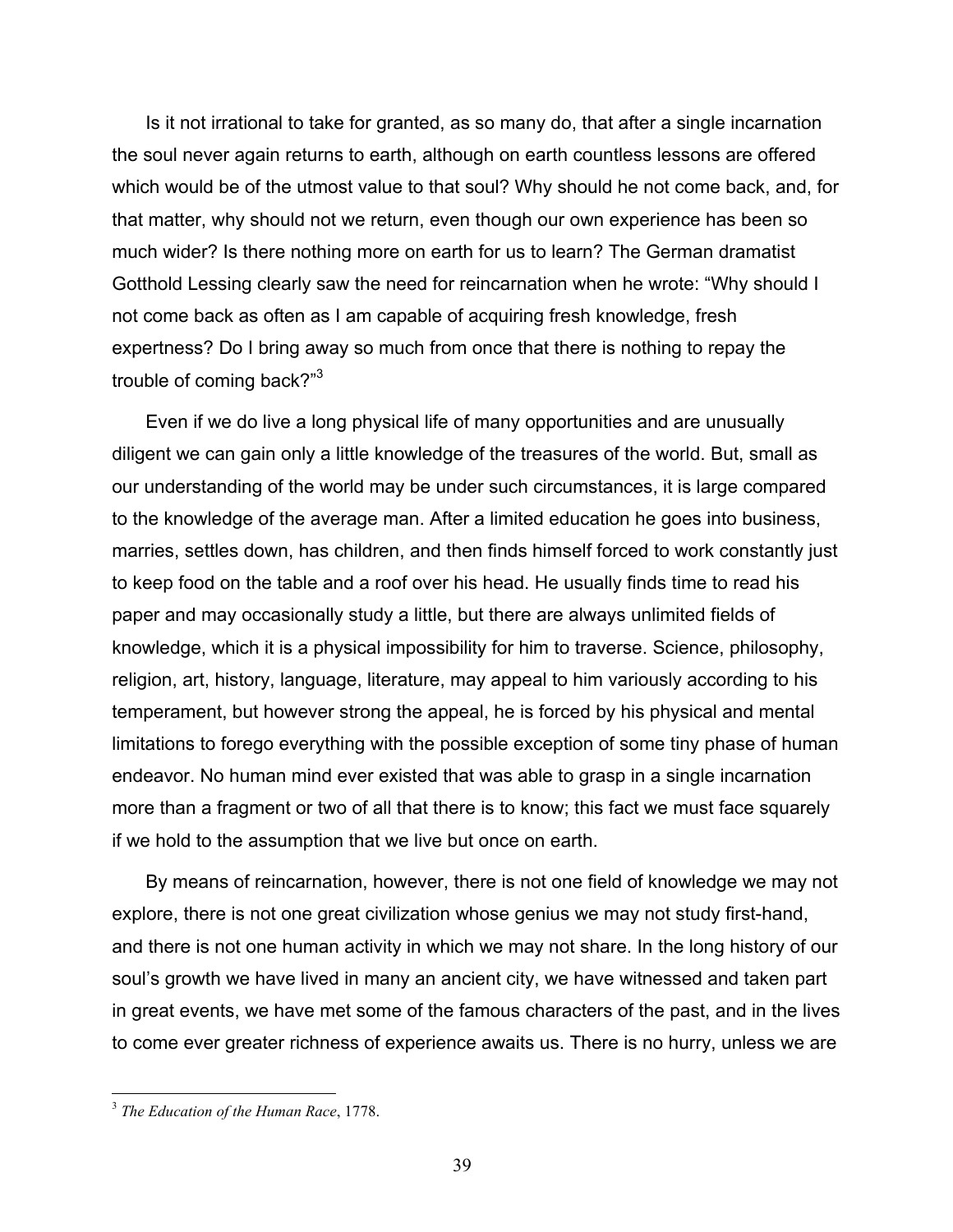eager to train ourselves so that we may the sooner be able wisely to help others, and under any circumstances it is well to take time to master thoroughly each phase of life as it comes to us. Then, when the time comes for graduation from the World-School, we shall be proficient in many lines and wise in all.

### • *Reincarnation makes possible the attainment of perfection*.

"Be ye therefore perfect" has long seemed almost like mockery to man. What chance have we to become perfect in one short life? Even worldly success seems far beyond our reach oftentimes, for when we contrast ourselves with other human beings who have already won their way to honor in the realms of science, art, philosophy, or religion, we cannot but realize most keenly our own limitations. Christ-like perfection? It is an ideal so far beyond the possibilities of the average human being that it never enters their head to try to attain it. We may talk about it vaguely, but we do not attempt to live it. Reincarnation, however, brings the ideal of perfection within reach, for reincarnation means unlimited opportunity, and opportunity implies growth and final attainment.

### • *Reincarnation illuminates the problem of evil*.

To think of God as being good, loving, just, and all-powerful, and the same time explain why the world should be filled with misery, sorrow, and injustice, has been a problem so troublesome that philosophers and theologians have been unable to solve it. The reason has been that they either ignored or did not know of reincarnation. Let us see what light reincarnation casts upon this problem.

Within each soul at the beginning of its incarnations are latent all the moral, intellectual, and spiritual qualities which later it will show forth. By the process of reincarnation, which brings each soul back again and again into the activities and problems of daily life, these qualities are slowly awakened one by one. *Until they are so awakened*, however, human beings are unmoral, unintelligent, and unspiritual. Tersely put, the so-called "evil" qualities of man are due to the *unawakened* state of the opposite good qualities. If we are cruel it is because we have not yet awakened compassion. If we are selfish it is because we have not yet awakened unselfishness.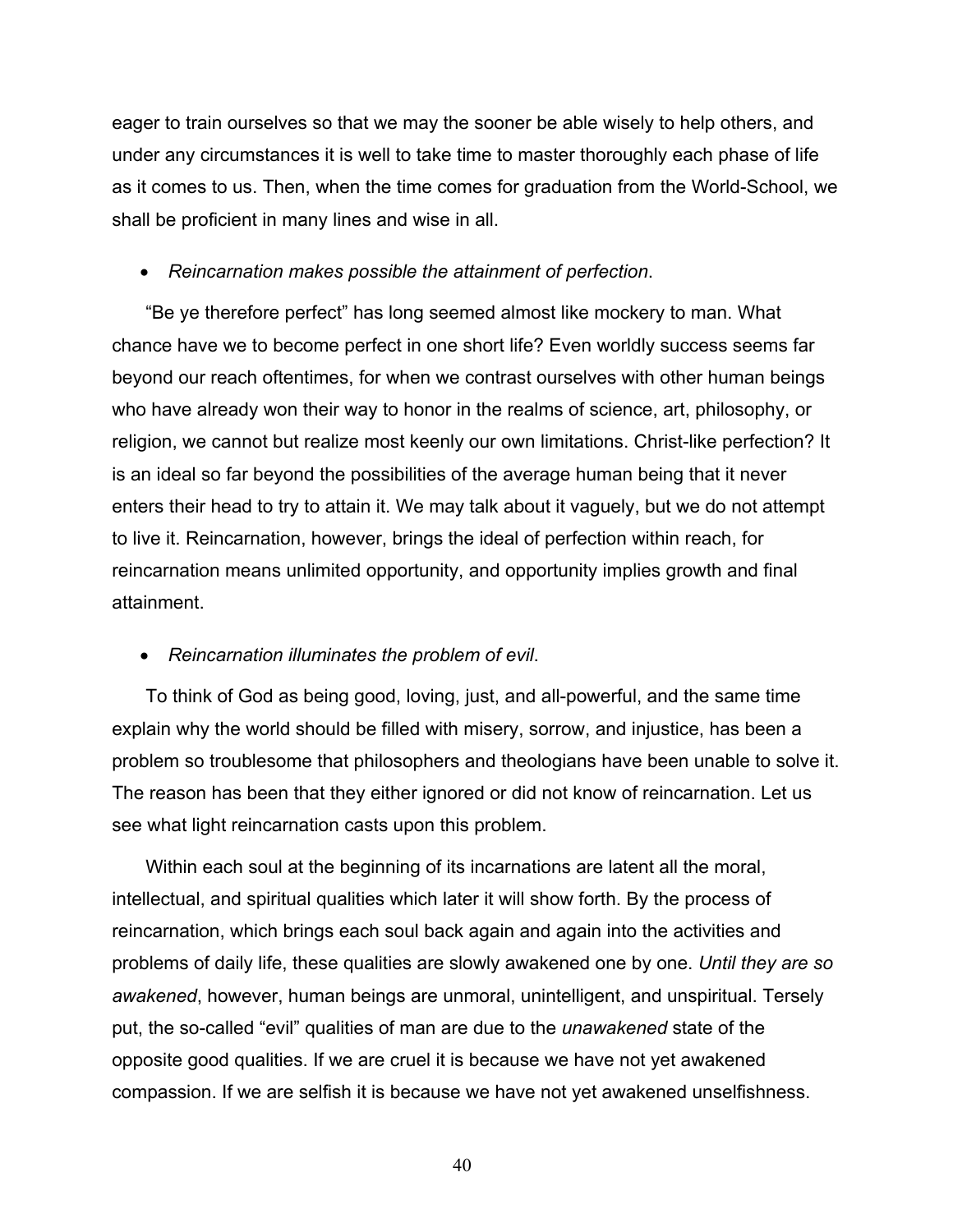When a good quality is aroused the "evil" quality disappears, for "evil" is not a positive thing in itself but only the absence of the good. A little child is often terribly cruel to an animal, inflicting pain without the slightest idea that it is doing wrong. A few years later, when the mature soul of the child is able more fully to express itself in the youthful emotional body, the child is no longer cruel. The same principle applies in the greater evolution of the soul. Where a good quality has not yet been aroused to expression there is found an evil; we are ignorant until experience has taught us wisdom; we are morally weak until we have developed moral strength.

When we learn to regard the world as a school, and realize that every living thing upon it is being taught, not by precept but by experience, the problem of evil takes on a new aspect. Surely it is obvious that if we are to possess any judgment whatsoever between right and wrong we must have gained it by having in the past chosen the wrong and learned from the results which followed that it was wrong. To be told that an act is wrong does not really convince us, although for a time we may refrain from that act. *But when we suffer as the consequence of that act*, the conviction is absolute. In the World-School we learn what is right by being permitted to do what is wrong; in no other way can a knowledge of right and wrong be obtained.

### • *Reincarnation is in conformity with the economy of Nature*.

If the purpose of physical life is the gaining of experience, as it undoubtedly must be, then the economy of Nature would suggest that human beings trained in the affairs of the world would be reborn in the world where they can make the best use of their knowledge and training. Of what particular use in heaven will be much of the technical knowledge we have gained on earth? Yet such knowledge, especially if it keeps on accumulating life after life in the form of *expert faculty*, will be of the greatest value in the physical world. If the great men and women in science and invention, in politics and statesmanship, in music and painting, in religion and spiritual wisdom, *are great because of experience gathered during many a past incarnation*, have we not a magnificent argument in favor of the ultimate perfection of humanity and of civilization? Civilizations may perish, and with them their arts and sciences, their religions and their philosophies, but the human beings who molded those civilizations do not perish—they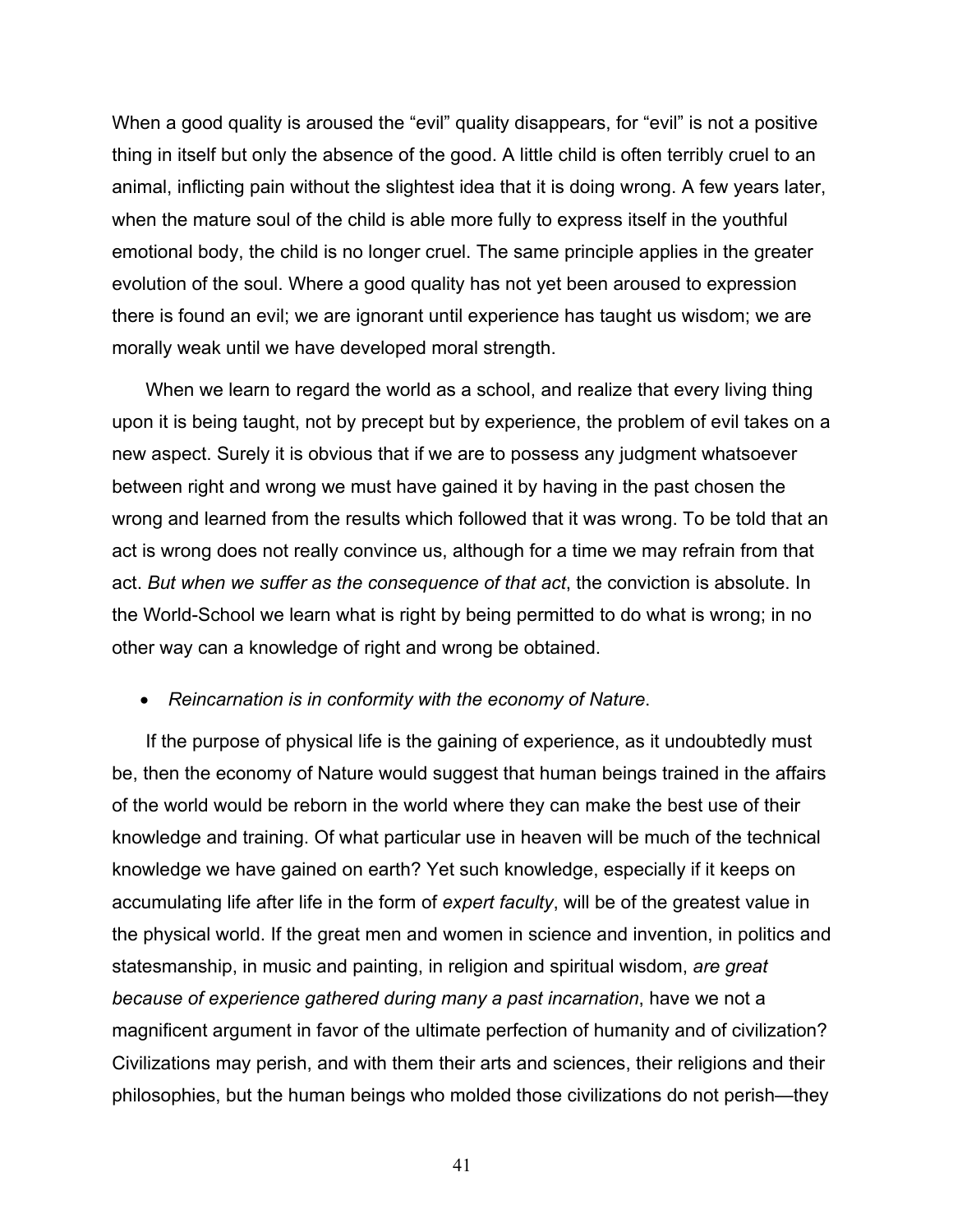live and remember and after a time they return again to earth, endowed with the expert faculties gained in the past, to share in the building up of new and more beautiful civilizations.

## • *Reincarnation explains the rise and fall of nations*.

To the student of history there is something very suggestive in the extraordinary way in which nations rise to world power, enjoy a period of prosperity, and then sink to obscurity. The external conditions alone are not sufficient cause for the rapid decay, which sometimes takes place, as in the case of the past history of Spain. When only mediocre leaders appear, when the populace no longer responds to heroic ideals, when the birthrate begins to decline, nothing, seemingly, can be done to stop the swift descent. Why is this?

The greatness of a nation depends upon the opportunities offered by it to incoming souls. If the physical heredity of a nation is comparatively free from social diseases, if the educational facilities and the religious instruction provided are good, if the acts of the government are based more upon moral ideals than selfish ends, then it would seem to follow that the human Egos [Ego, the immortal Inner Self] born in that nation are likewise of an advanced moral character. In short, the achievements of a nation depend upon the development of the souls taking incarnation in it, which in turn depends upon what is offered those souls. National righteousness and wholesome educational facilities form the greatest attractions. A nation begins to decay when the most advanced Egos are attracted elsewhere, for, when greatness is no longer available, perforce younger and therefore less experienced souls must take the reins of government and uphold the national standards. Each nation, like a class in school, teaches certain lessons and qualities by means of its social, moral, and political standards, and hence the lowering of these standards means a change in the quality of pupil. The higher the national standard, the mightier becomes the nation. When Rome became morally rotten and politically corrupt, the Egos that had made Rome great began to be born among the less civilized but physically purer Teutonic peoples, with the inevitable result that Rome decayed while the younger nations flourished.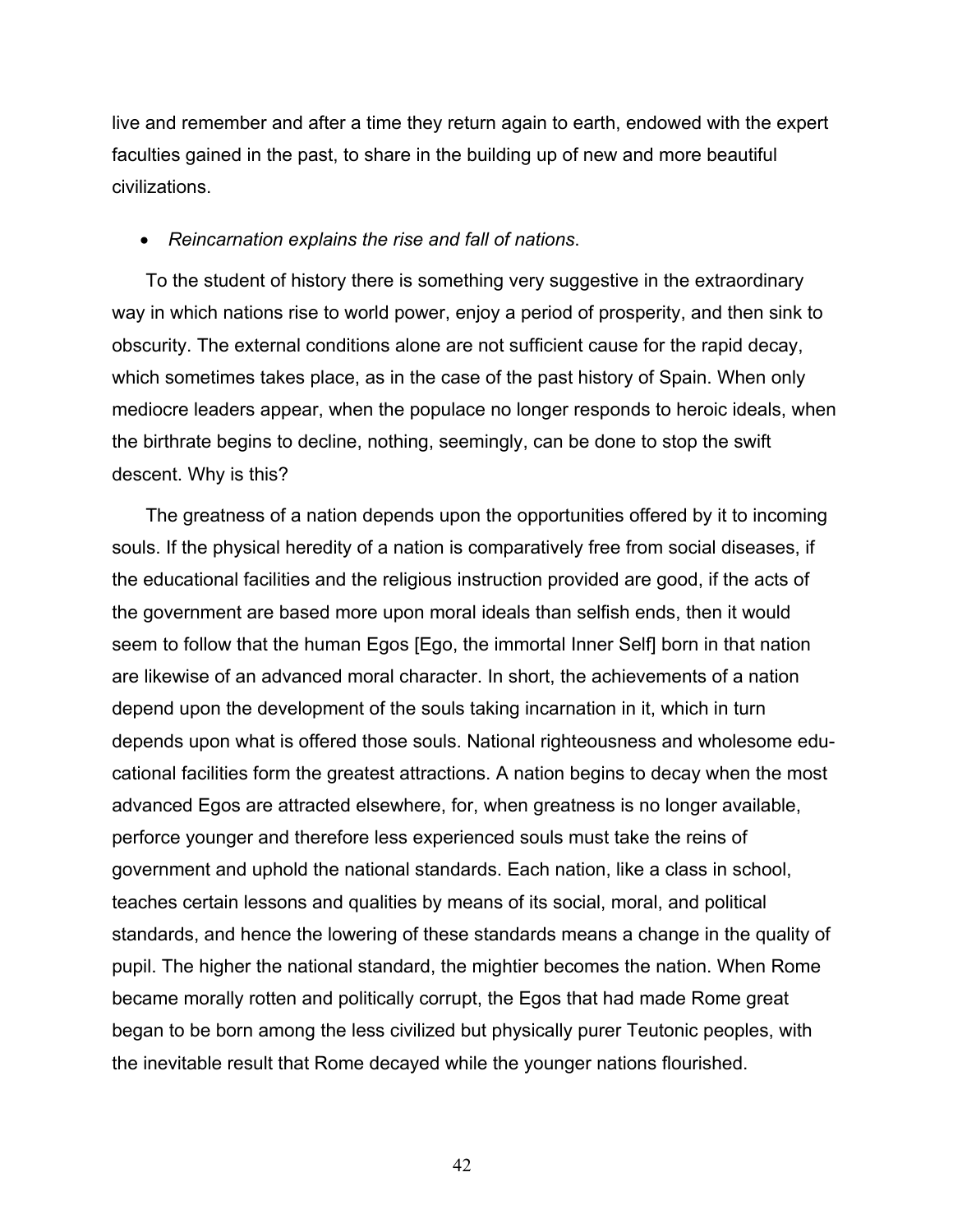# • *Reincarnation explains the reappearance of the characteristics of earlier races*.

When we study the temperamental characteristics of different nations in the mass they seem in a most singular way to reflect the spirit of certain ancient civilizations. There is a close resemblance, for example, between the British Empire, as it was, and that of ancient Rome. In the English people, particularly of the  $18<sup>th</sup>$  and  $19<sup>th</sup>$  centuries, we can notice the same tendency towards colonization, the same lawmaking instinct, the same thoroughness in every undertaking, the same massive style of architecture, the same sacrificing of beauty to utility and strength, and, it must be confessed, the same lack of imagination in art, religion and philosophy.

In France, on the contrary, the racial characteristics in the mass remind one very much more of ancient Greece. There is the same imaginative touch, the same love of beauty, the same worship of form and expression, the same intellectual keenness, and the same changeableness. Naturally there is a sprinkling of the Greek temperament in England and of the Roman temperament in France, but in the main the characteristics are as described. Why? May it not be that in a mass the Egos of Greece have taken incarnation in France, the Egos of Rome in England?

This reversion to earlier racial temperaments is seen most strikingly in individuals. Surely Keats could have been no other than the reincarnation of some poet of ancient Greece, while the craftsmanship of the old Roman historians can be detected in Macaulay, Hume, and Gibbon. The spirit of the Vedantin philosophy of India reappears in the works of Hegel, Fichte, and Kant, while Schopenhauer was apparently recalling much of the philosophy of Buddhism gained in another life. It has been well said that "whenever the deeper layers of a man's being are offered to the world in some creation through philosophy, literature, art, or science, there may be noted tendencies started in other lives." <sup>4</sup>

## • *Reincarnation explains the appearance of great men in groups*.

When we study the chronological appearance of those men who have materially helped the progress of the arts and sciences, of philosophy and religion, it is interesting

 $\overline{a}$ 

<sup>4</sup> G. F. Moore, *Metempsychosis*, p. 70.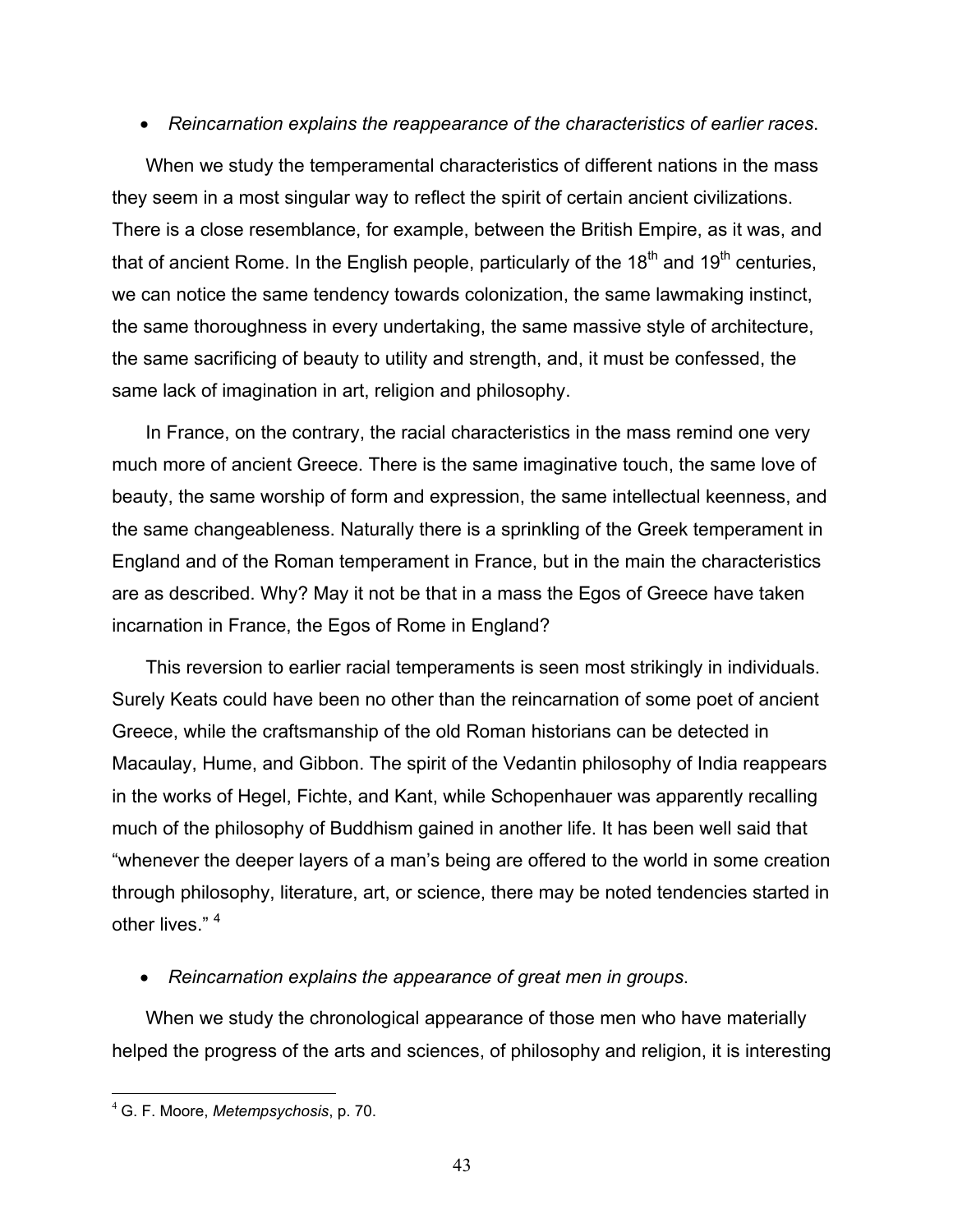to note that they apparently come in groups, and that oftentimes within the groups there are certain common characteristics. This is especially noticeable among the artists. Botticelli, Michelangelo, Titian, Raphael, and Holbein form a chronological group. Immediately after come Rubens, Velasquez, Rembrandt, Carlo Dolci, and Murillo. A little time elapses and then are born Hogarth, Reynolds, Gainsborough, Romney, and Raeburn, who are followed later by Watts, Holman Hunt, Rosetti and Millais. The founders of modern music were also born in the same singular way. First came Handel and Bach, then Mendelssohn, Mozart and Beethoven, and lastly, in quick succession, a large group composed of Schubert, Chopin, Schumann, Liszt, Wagner, Rubenstein, Brahms, and Grieg. The appearance of an isolated group of American poets and philosophers is also suggestive, particularly as they were born together in one section of the United States, and many of them, later on, became intimate friends. The members of this group were Bryant, Emerson, Longfellow, Whittier, Poe, Thoreau, Whitman, and Lowell, to mention the most important.

Is there not inspiration in the thought that life after life groups of intimate friends and co-workers incarnate together to continue their activities? Is there not joy in the idea that we shall labor together in the future to make this old world happier and more beautiful? Is there not hope and consolation in the assurance that the strains of a Beethoven, the artistic mastery of a Raphael, the philosophy of an Emerson are not lost to the world, but will be given again to mankind in some later civilization, with even greater skill and understanding, by the same Egos who before won the admiration of the world?

### • *Reincarnation and a divine moral order are inseparable*.

The most baffling philosophical problem with which scholar and priest have struggled for centuries is the apparent injustice of the circumstances of life. Is there any moral power or law guiding the destinies of mankind? If there is, then why do not good actions always bring happiness and success, wrong actions suffering and failure? Seemingly they do not, for sometimes the most innocent act leads to the most dire result, goodness is often repaid by suffering, while deliberate wrongs go unpunished. Very rarely, seemingly, does "the punishment fit the crime."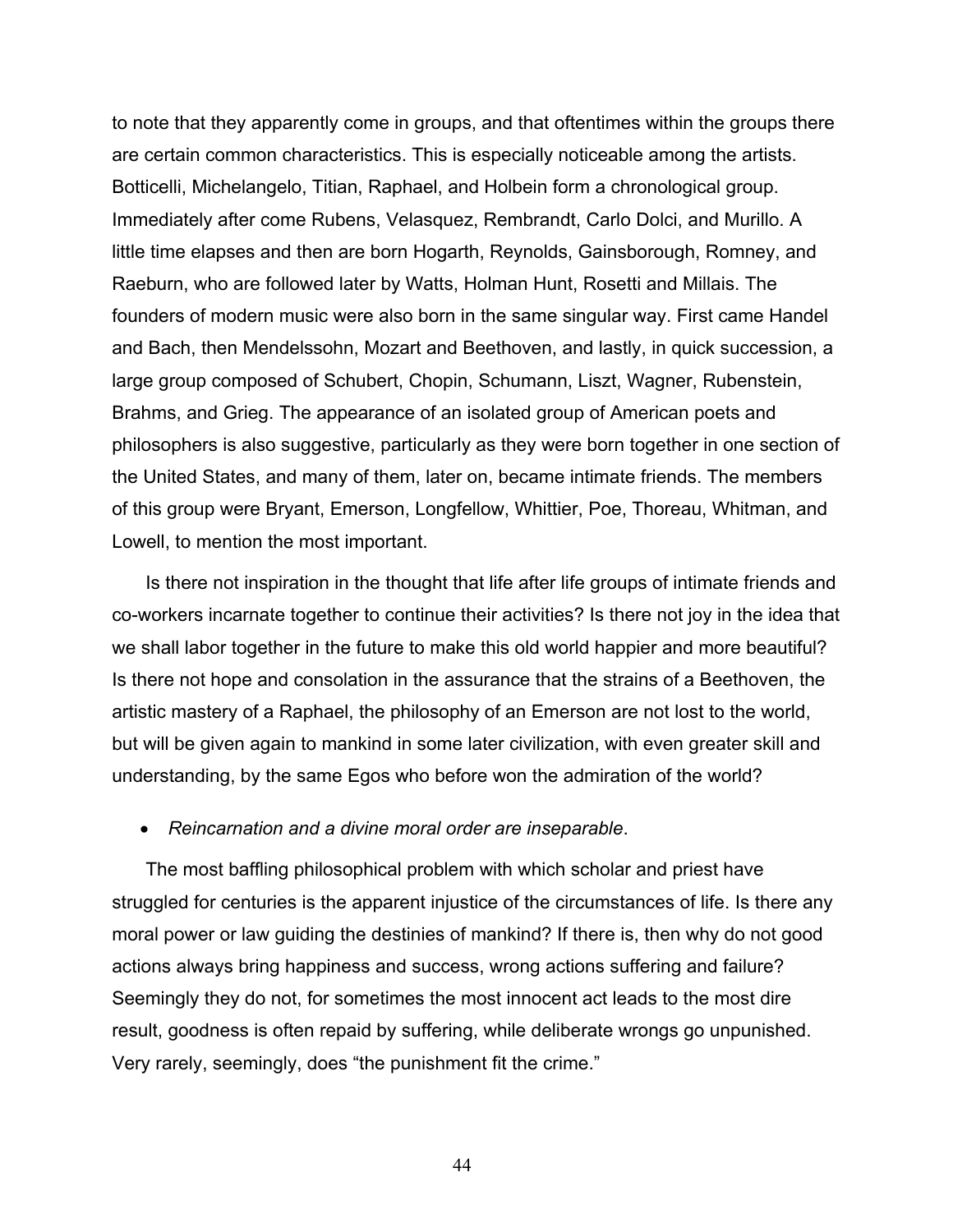Notice also how there is much injustice in the circumstances in which we find ourselves placed at birth. How much depends upon our nationality, parentage, physical and mental capacities, our early training, yet apparently these circumstances are quite out of our power to control. We must accept whatever destiny gives us, yet how fickle and purposeless that destiny sometimes seems! Sometimes we are pampered, sometimes starved; sometimes we are allowed to play, sometimes forced to work; but underlying it all we cannot detect any moral purpose at work. So much bitter injustice seems to run through the whole of life, that we really cannot be blamed for doubting the words of a preacher who tries to tell us that an all-knowing God watches over everything.

The root of the difficulty lies not in the actual injustice of life itself, but in our unconscious assumption, while looking at life, that we come but once to earth. Naturally, when we attempt to justify the events of one incarnation, considered as an isolated existence without any past causes to explain it, we cannot do so. It would be just as impossible to understand how a pupil in one of our schools had the power to read and write, if we chose to ignore the days he had previously spent in school developing that power.

Reincarnation brings with it the assurance that there is a moral law constantly operative in the universe by pointing out that our individual destinies are self-made. Our mental capacities, moral character, physical well-being, and every important event of each incarnation, are the results of our own actions, desires, and thoughts in the other incarnations; hence destiny is not a thing imposed from without by some arbitrary Power, but the accumulated results of past causes. Everyday examples of this same principle readily occur to us. If a boy will not study at school and therefore grows up an ignorant man, his ignorance is due not to some imposed destiny, but is the direct result of his own willfulness. If a youth, in sowing his wild oats, contracts some dread disease, which does not make its appearance until many years later, he is not being punished for his previous wrongdoing, but is suffering from the results of his earlier mistakes. From the suffering he grows wiser and learns his lesson, which is always the purpose underlying suffering.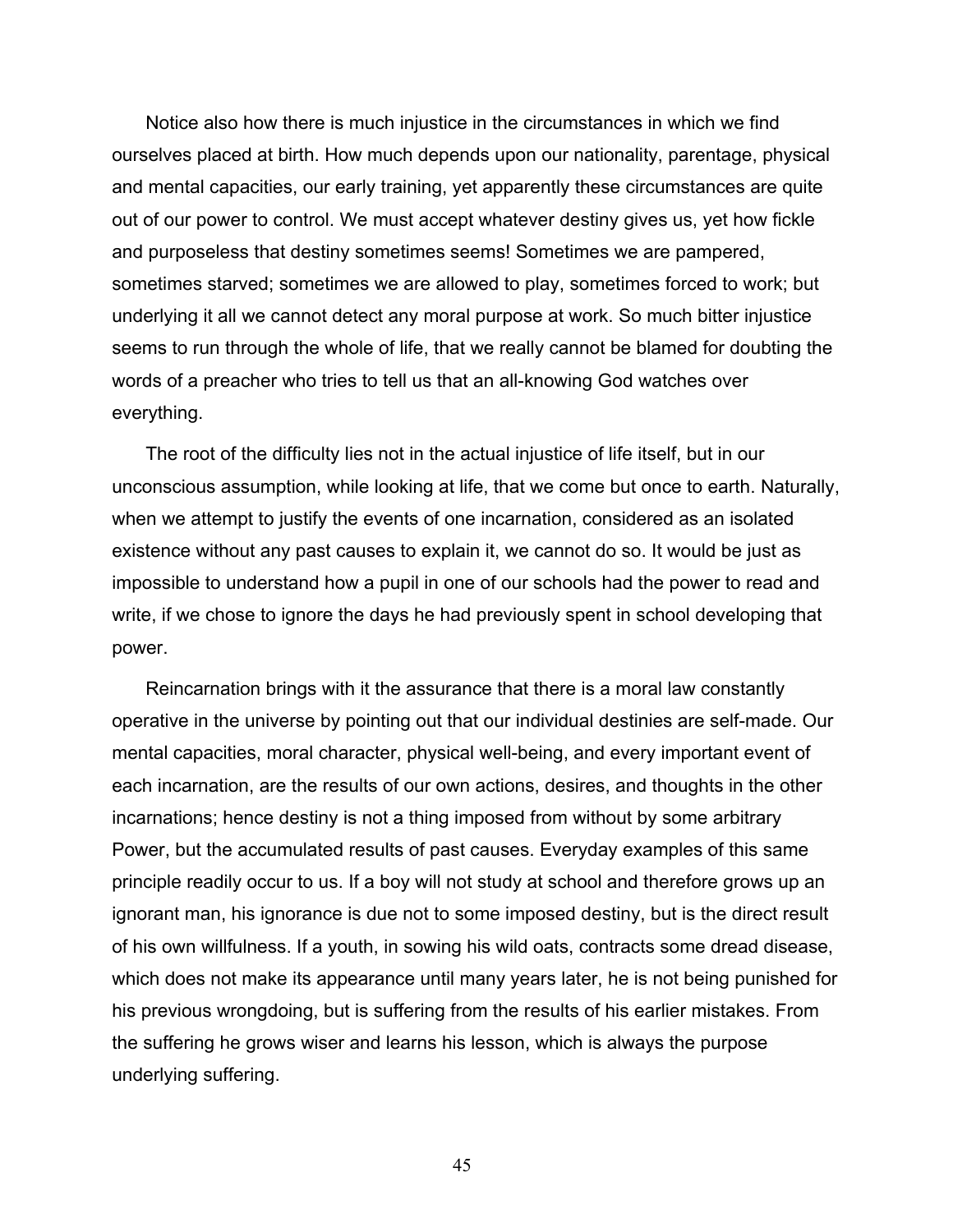This is the angle from which we should approach the study of human destiny. We may think of the moral law as one of action followed by reaction, each cause always producing a certain effect, every effect always having a preceding cause. Our past actions are reacting upon us now in the form of physical environment and circumstances; our past thoughts are the builders of our character; our past desires are determining our present opportunities. Nothing merely happens in the moral world any more than in the physical. We are what we are today by what we have done, thought, and desired in the past, not only during other lives on earth, but during the earlier years of this life.

Whatever comes to us of weal or woe is the rebound of a force started by ourselves. It may be that some person with whom we come in contact is the *agent* for bringing about the result, but we are always ultimately responsible. This conception of destiny is in perfect agreement with everyday common sense. If, in daily life, a man persists in making sarcastic remarks about others, he becomes thoroughly disliked. He is not being punished by being disliked, but he is only learning the universal law that every cause has its appropriate effect. Apply this same idea to everything which happens to us, and we shall understand clearly the reincarnational interpretation of destiny.

If each individual's destiny is self-made there can be no injustice, and it can only be self-made if reincarnation is a fact. Either destiny is due to divine caprice or to mere physical chance, which reduces the world of events to moral chaos; or it is due to causes set going by ourselves, which implies reincarnation. Moral order and reincarnation are inseparable, and only when we realize that we have lived and are now living a series of lives on earth, each one linked up with all the others which have gone before, are we able to see how God is just and that purpose governs every phase of existence and experience. What happens to us is not in any sense a punishment, but a result, and the underlying purpose of it all is to teach us by actual experience what is right and wrong, wise and unwise.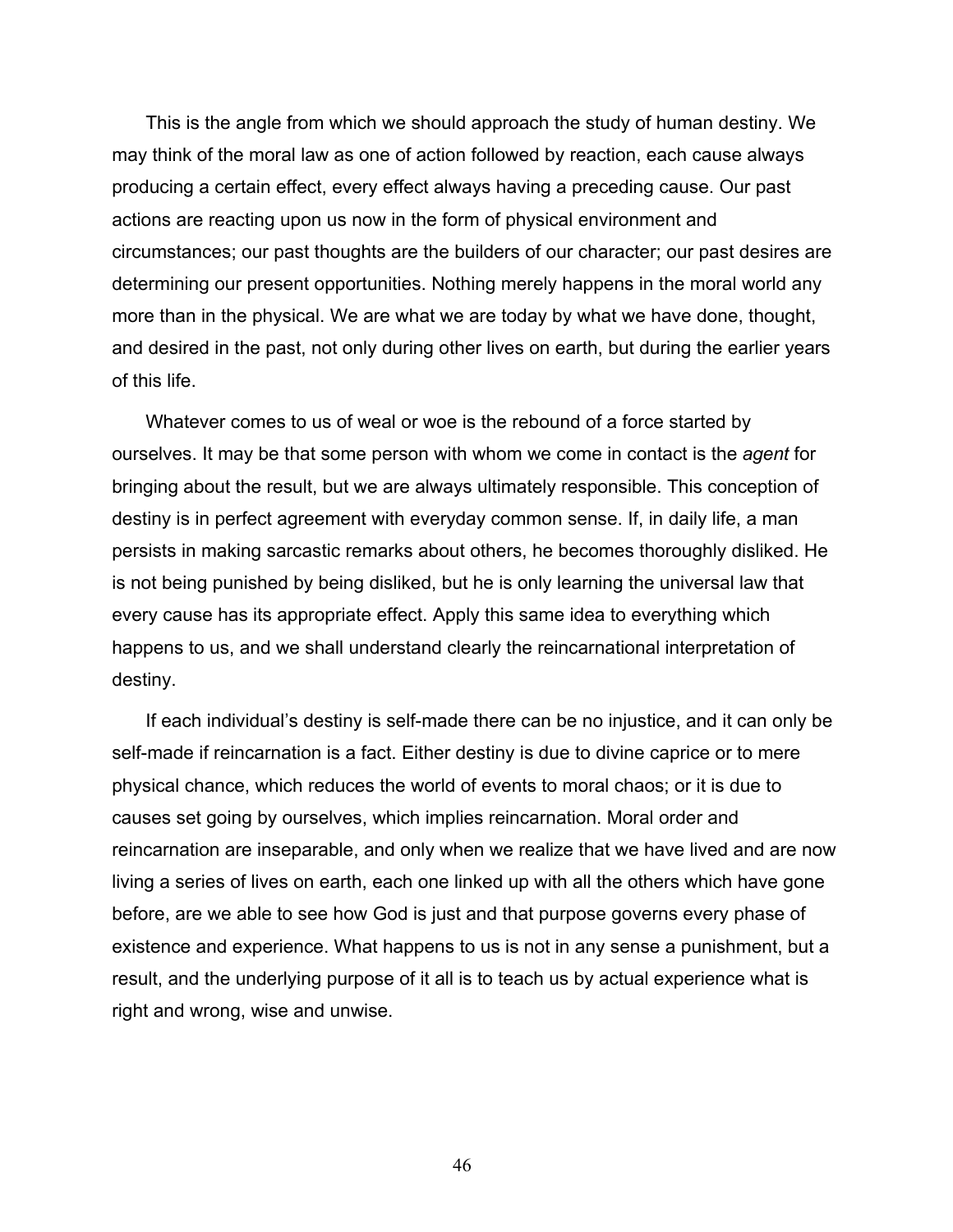Recall to mind for the moment the case of the man released from a prison, referred to in an earlier chapter, and let us imagine how the minister of the Gospel could have spoken to him had reincarnation still been retained as a Christian teaching.

"Brother," we may think of him as saying, "you have suffered this incarnation for a terrible wrong you did another man in a past life. In that life you deliberately allowed an innocent man to go to prison in order to save yourself, and now you have learned that what you did was wrong and terribly unjust, because you yourself have suffered the same fate. How else could you have been brought to see your mistake, for in that past life you thought yourself exceedingly clever and rejoiced that you had escaped punishment. You have suffered terribly in this life, but now you know that in God's universe not one wrong can be done without full payment. Never again will you be cruel to another as you were before, thinking only of yourself and not of his sufferings, for you have been the helpless victim of similar cruelty and realize that it is a violation of the Law of Love. I know how hard has been the learning of that lesson, and I realize how much you have endured, but lift up your head and face the world with renewed courage, for you have paid forever that terrible debt of the past, and you are now free to go forward into a new life. Let me help you, and with Christ's Love your life shall be made useful and happy again. Even though this incarnation may have been marred as the inevitable result of your past mistake, nevertheless the years and the lives to come lie now in the hollow of your hand to make of them what you will. Let the past be past, look only to the future, and you will see the dawning of a better day."

#### • *The results of all that we do in one life cannot be worked out immediately*.

Is it not obvious that in the short span of a single life on earth we cannot repay all the physical and moral debts we have contracted? We act and think and desire up to the very last moments of our physical life, and if, in so doing, we have injured others, how and where can adjustment be made? In heaven? It is difficult to see how in a spiritual world due recompense can be made for a physical act. In many cases the doer of the act is ignorant that he has done wrong; he is morally blind because of lack of experience. He might be forced to make some sort of amends hereafter in heaven by being asked to feel sorry about it, or to say that he did wrong, or to burn—as some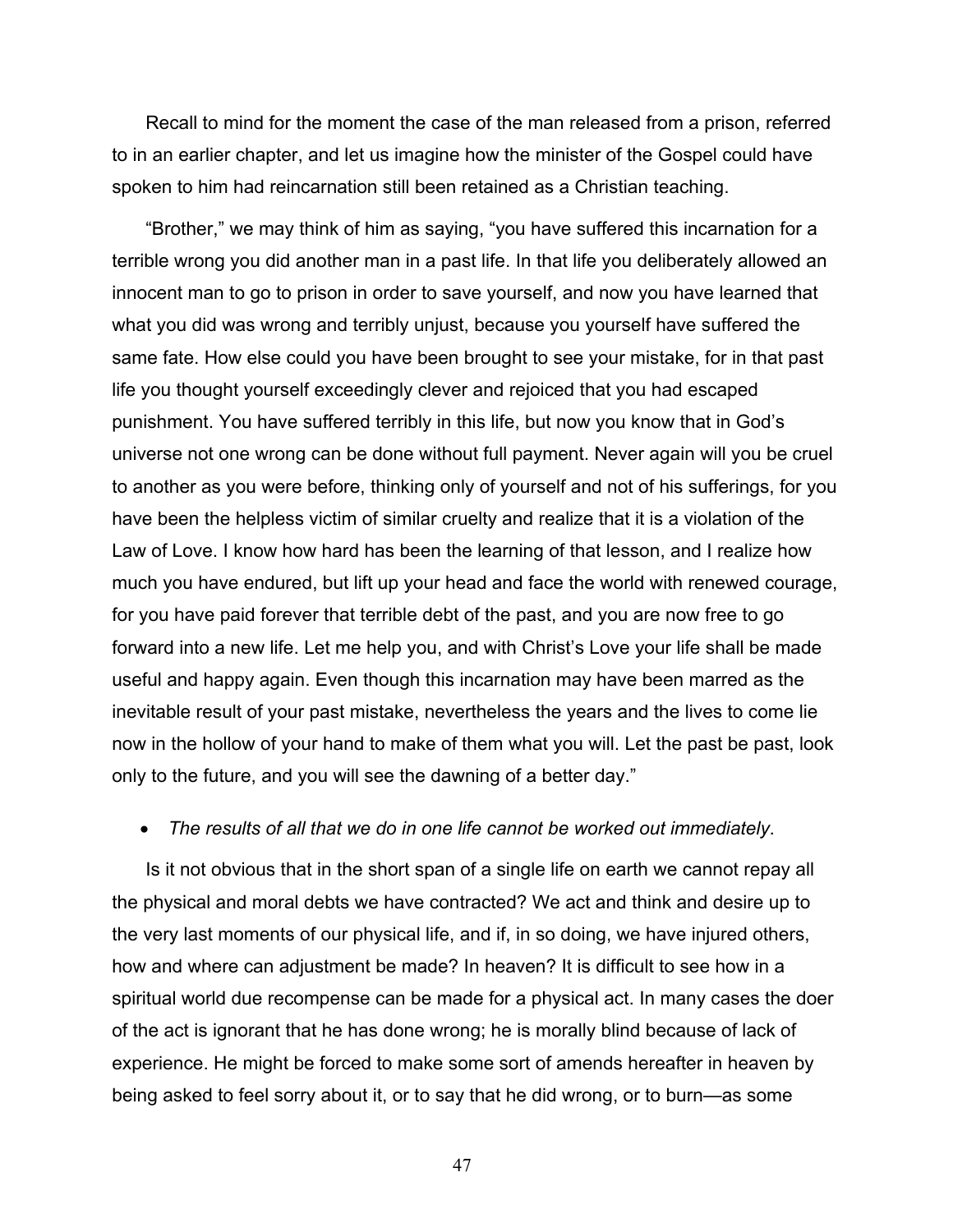people think—in the fires of hell, but would any of these punishments really *educate* him or in any way *compensate* for the physical act? From the viewpoint of reincarnation each debt for which we obligate ourselves must be paid in kind: a physical wrong must be repaid physically so that we may learn not to make a similar mistake in the future, a moral wrong must be repaid by suffering moral ill so that we may understand the working of the law. Adequate compensation is possible only if reincarnation is a fact.

### • *Reincarnation explains the enigmas of heredity*.

It has been stated by some that reincarnation ignores heredity. On the contrary, it explains many of its problems. The laws of heredity are still very obscure and it is not clear to scientists how qualities are transmitted—if at all—from parents to offspring. In the lower kingdoms the offspring so closely resemble the parents that little difficulty is experienced in formulating a set of laws; but in the human kingdom, while physical traits, characteristics, and appearances may be transmitted, it has proved most puzzling to explain the great mental and moral differences that frequently are found.

The answer given by reincarnation is that while we get our physical bodies from our parents, we, as reincarnating egos, bring with us our mental and moral characteristics. Thus, any human being is an intimate blend of the physical qualities derived from his parents, and of non-physical qualities resulting from his own past experience. Children born of feebleminded or vicious parents are often immoral or weak mentally, first, because of the poor quality of the physical bodies, and second, because of the undeveloped Egos drawn to take birth through such parents. If we supplement the facts of physical heredity by the facts of reincarnation we get a true and singularly illuminating picture of the whole process of evolution.

### • *Reincarnation explains the mental and moral differences between people*.

How can we explain logically, except by reincarnation, the enormous mental and moral differences between people? Let us, for the sake of illustration, imagine four men standing in a row.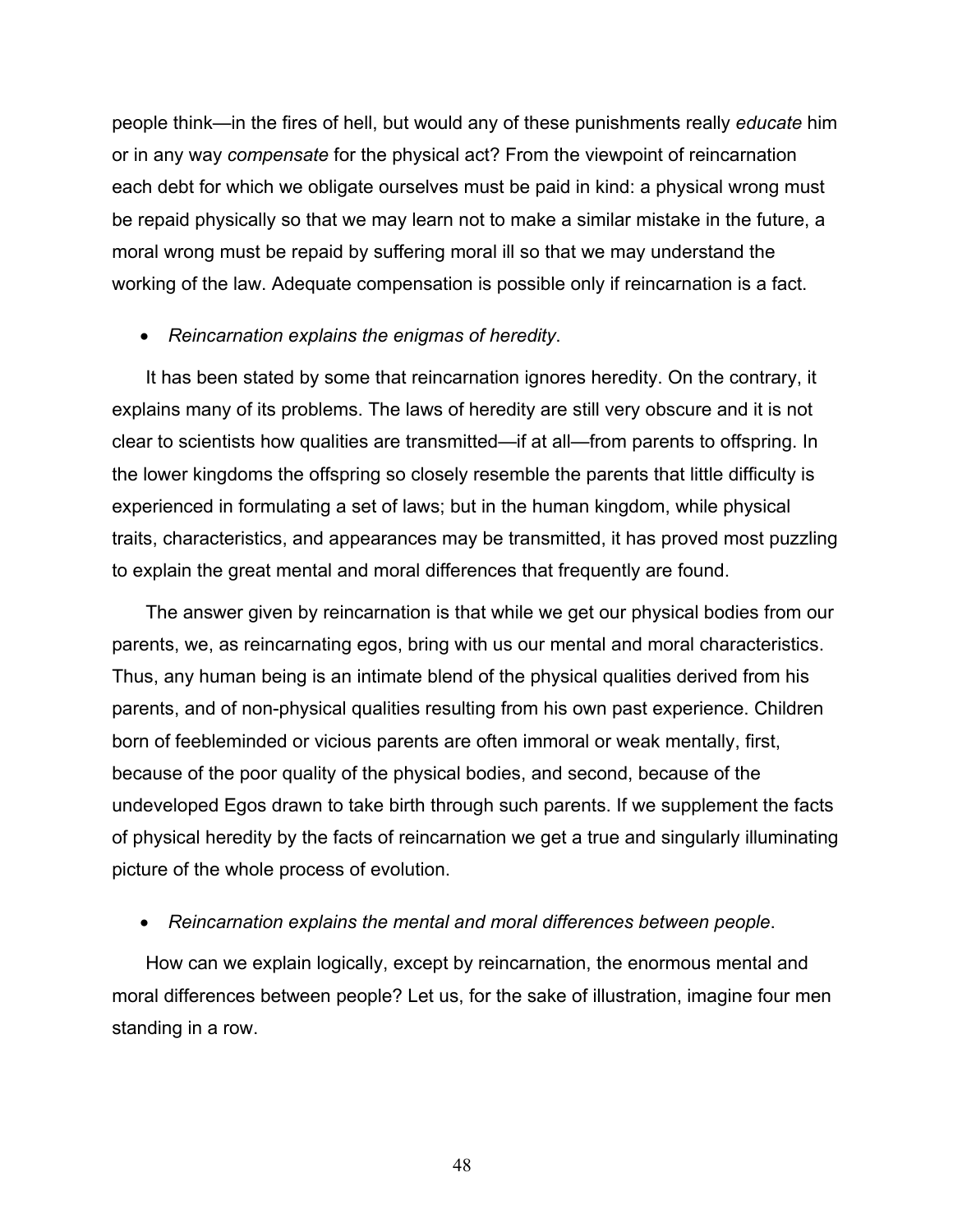The first man may be grossly ignorant, amoral, and because of his highly simplistic way of life, difficult to teach so that he falters before the slightest intellectual problem. Something more than mere brain-structure is needed for real thinking.

Beside him, we will suppose, there stands a professor in mathematics, equipped with a mind as keen and as swift as a rapier in dealing with mental problems. What makes the difference between the two men? According to current religious ideas the souls of the two men are identical, although it is evident that mentally they are widely different. Is the difference due to physical heredity, as is claimed by the scientists? If so, then we are quite justified in assuming that after death, when the soul is released from the physical body and therefore exists in a realm where physical heredity is no longer operative, the mental ability of the professor and the mental inability of the savage will both have disappeared, leaving—what? Some sort of soul-consciousness which is not mental, and therefore of which we cannot form the slightest conception? But we know, from the positive results of psychical research, that the mind of a professor after death is as different from that of a savage as it was before death. Hence we have every reason for concluding that what we call mental power is one of the aspects of the consciousness of the soul, and that therefore the development of the Ego of the professor is vastly greater than that of the man with the newer Ego. This, of course, distinctly implies reincarnation as the only means by which this evolutionary difference could be brought about.

Let us assume that the third man is quite quick-witted but unscrupulous; eager to make money regardless of the morality of the transaction. This man impresses one with the extent of his cunning but not with the quality of his character.

Contrast such a type with our fourth man, a saint in the fullest meaning of the word, gifted with the most delicate sense of honor, with a fine perception of right and wrong, with the most wonderful ideal of service. Are the souls of these two men identical? If so, then the materialistic scientists are right, and the immorality of the one and the morality of the other are only the results of differing physical heredity and training. By the same sort of reasoning we can also reach the strange conclusion that the honor, the moral purity, the spirit of sacrifice found in one, but lacking in the other, must disappear at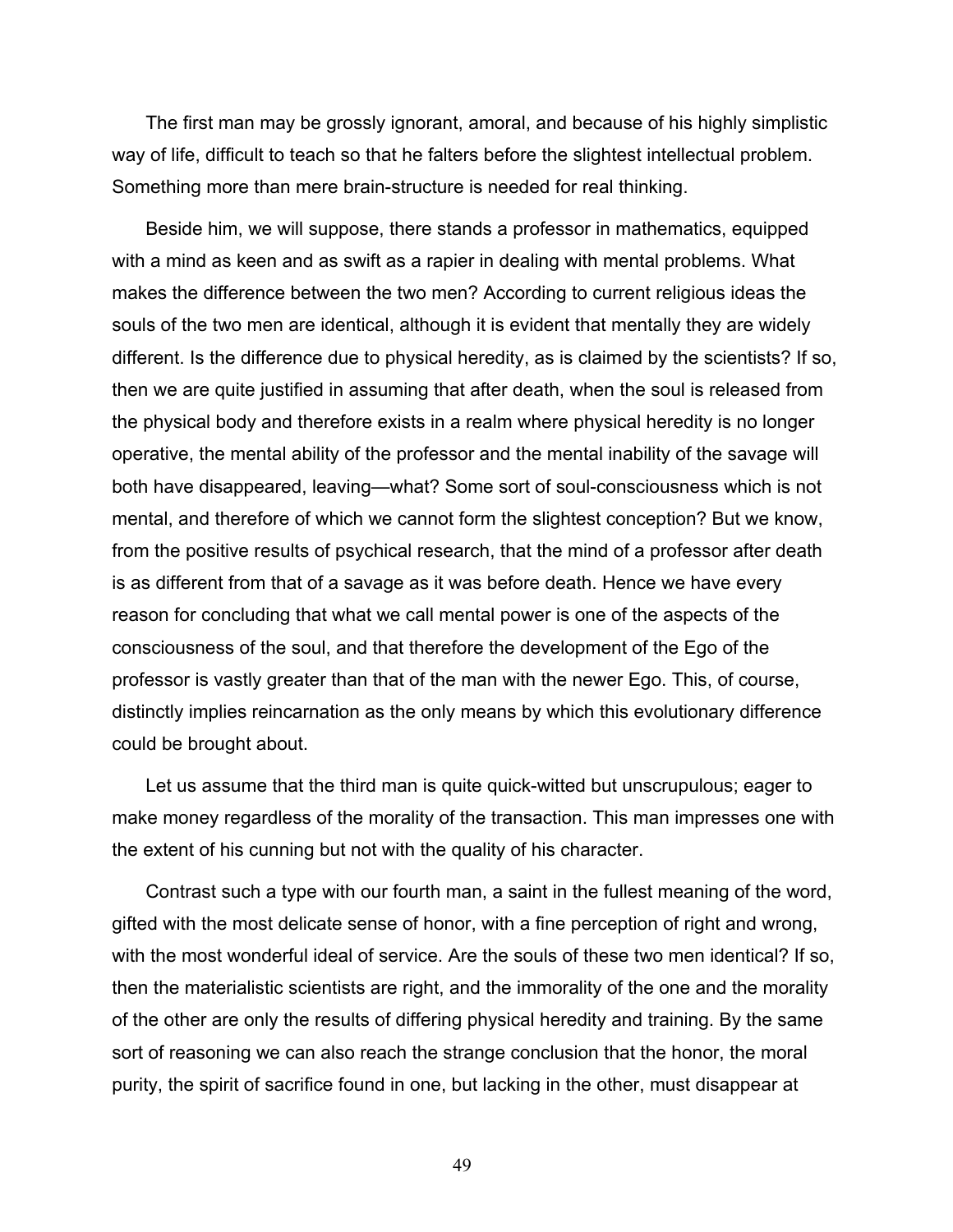death because such qualities are due only to physical hereditary causes. This is obviously absurd, for if human life is to have any meaning whatsoever, moral and spiritual qualities must also be aspects of the soul-consciousness, and if at birth these qualities are widely different it must imply a difference in souls.

The fundamental idea of reincarnation is that the differences we see around us among human beings are due not to any divine favoritism or to the blind working of any law of physical heredity, but to the difference in soul age. Every capacity of mind, every ability of hand, every quality of heart, were not bestowed upon us as gifts but earned by hard labor. No one can give us character; it must be self-evolved in the school of life.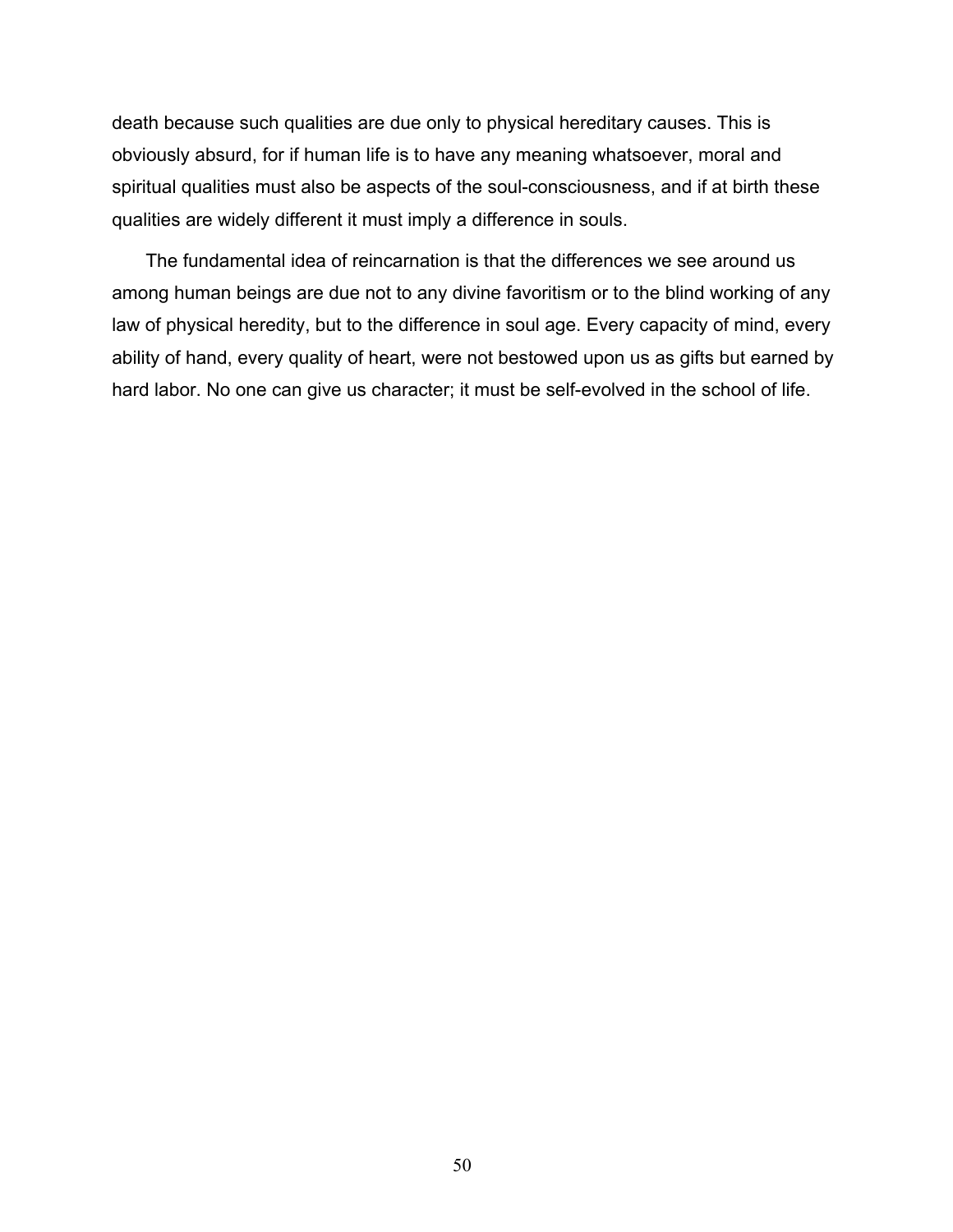### CHAPTER 6

# **THE PROOFS OF REINCARNATION**

The Memory of Past Lives

### • *The existence of memories*

However convincing may be the logical arguments in favor of reincarnation, we must not ignore the fact that its final proof depends upon our power to remember our past lives. To many people the strongest argument against reincarnation is contained in the question: "If we have lived before on earth why do we not remember our past lives?" They point out that not only is the truth of reincarnation involved in the apparent absence of all memories, but also the moral justification of the process of rebirth itself. Why should we suffer *now* the consequences of acts performed in other lives when we retain not the slightest memory of those acts? As Moore remarks: "The objection was long ago urged by Epicurus against the Pythagorean doctrine, that, inasmuch as the soul has no memory of former existences, and there is no conscious personal identity running through the series of rebirths, the consequences fall virtually upon another, who knows not the cause and cannot be made wiser or better by the punishment he bears."

If there are no memories of the past, and therefore no way for the soul to learn from its destiny by matching effect with cause, then most certainly reincarnation is meaningless, and the whole process of evolution a cruel and futile torment. Not only the validity of the theory of reincarnation but the moral character of the evolutionary process itself centers round the brief question: "Do memories exist?" If they do, then reincarnation is true; if they do not, then reincarnation is not true.

The first step to take in answering this all-important question is to determine in what form memories of *this* life are retained. Then, with a clear understanding of the working of memory in one life we can apply such tests as will show whether we retain now any memories of past lives, thus proving or disproving the truth of reincarnation.

We find, probably to our surprise that the memories we have now of the earlier years of this life are quite different from what we usually suppose. In the first place, the first three or four years of our existence have been entirely blotted out from memory, yet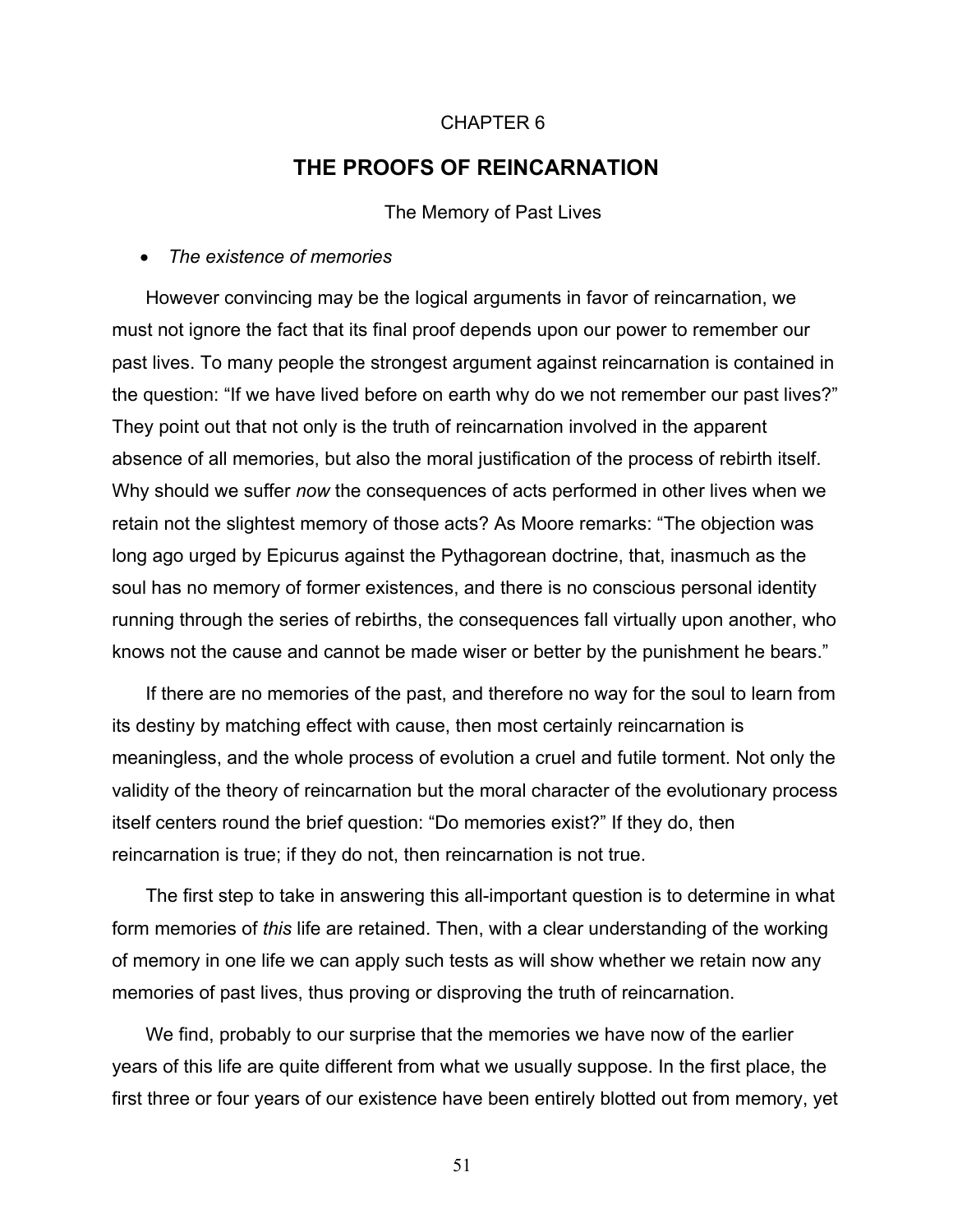we know we must have been alive and conscious during those years because we are alive and conscious now. We have not the slightest personal proof of the matter, however, so far as memory goes. In the next place, we notice that practically all memories of the *details* of the past have disappeared. This is true not only of the earlier years of this life, but of this year, this week, yesterday. Even at the end of a day few people can recall exactly what they did during that day, much less remember what they said and thought. Evidently, then, the brain is enabling us to forget great masses of details—indeed this may be one of the important functions of the brain.

Of all the experiences through which we have gone, of all the thoughts that have thronged our brains, what remains? Summaries only, and it is by these summaries alone that we know we have gone through the detailed experiences. An example or two will show exactly what is meant by "summary."

We read easily, but in the act of reading we have not the slightest memory of the thousands of ways and places in which we learned the meaning and grammatical arrangement of the printed letters beneath our eyes. We know that in the past we learned the meaning of the words, not because we recall the details, which make possible the act of reading, but because *we can read*. The possession of that faculty is the sole proof that we have encountered a great mass of experience in the past. We have many such faculties at our command.

We are very careful now not to put our fingers into boiling water. Why? Not because we have been scalded recently, but because many years ago at a time out of reach of our brain-memories, we suffered when we thrust inquisitive but ignorant fingers into boiling water. We have completely forgotten that early experience, but we know we must have gone through such an episode because of our present tendency to be careful. Such a tendency is a summary of past experience, and we have hundreds of such tendencies controlling our actions.

We would not now under any circumstances be guilty of a lie. It would be against our honor and contrary to every instinct. Yet, while young, we told lies and were punished for them. We lied again and again, in the artless way of childhood, until, through the countless lessons of the home, we realized that lying was wrong. The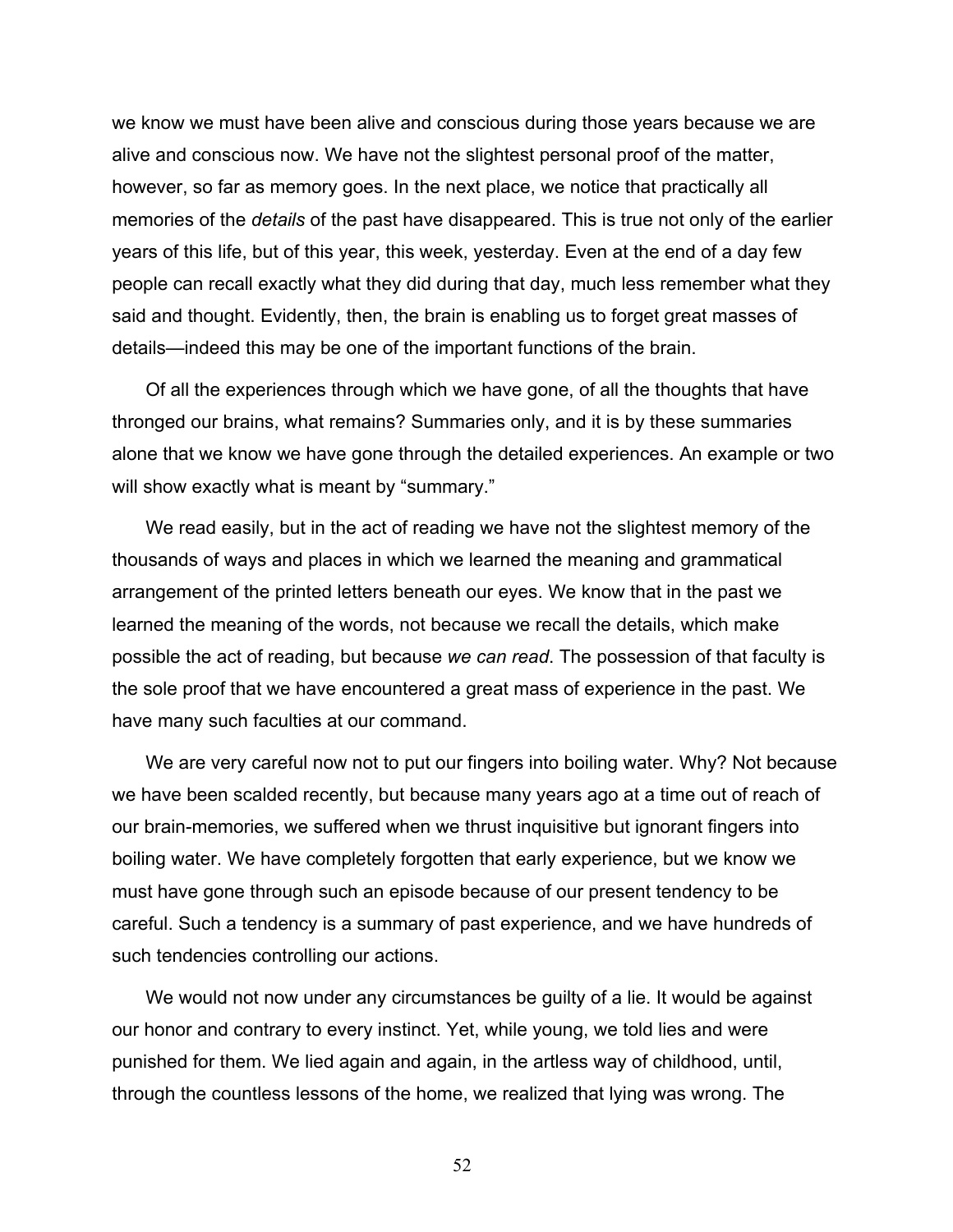detailed memories of those punishments and lessons have disappeared, but the trait of character remains. There are many such traits, some good and some bad, which are instinctive in us.

These examples indicate clearly what is taking place all the time in our daily lives. We encounter masses of details, which we forget, but from those details we extract certain rules of life and conduct, certain faculties, powers, tendencies, which are of the utmost value to us. The details by themselves would be an enormous handicap for they would only encumber our minds, but the summaries are valuable because they are always available for immediate use.

Turning now to the consideration of reincarnation, is it possible to find any memorysummaries, which indicate that we have lived on earth before? Obviously it will be necessary to study with special care the characteristics of children, since, theoretically, it is in the child-mind that such memories will most clearly be seen. It may be that we are already fully acquainted with the existence of such summaries, but have not recognized them as memories of past lives because our attention has never been drawn before to reincarnation. Let us see the various forms taken by these possible memories of past lives.

### • *Innate faculties of children*

Have we never been struck by the mental and moral differences between children? Even in the same family, and sometimes in the case of twins where the prenatal conditions are the same, the children are very different. One child turns instinctively towards art, and desires nothing better than to be permitted to spend hours with crayon and paper. Another is always building things and, when older, haunts every place where manufacturing is done. A third shows much shrewdness in trade, and as soon as possible, even to the neglect of school, secures a business position. A fourth is a dreamy student, caring more for a book than the hurry of life. The types of children are many and are most puzzling to the students of heredity, because in so many cases the characteristics of the children do not match up either with those of the parents or of more remote relations. Further, these innate tendencies show forth very early in life, and oftentimes in the midst of hostile conditions.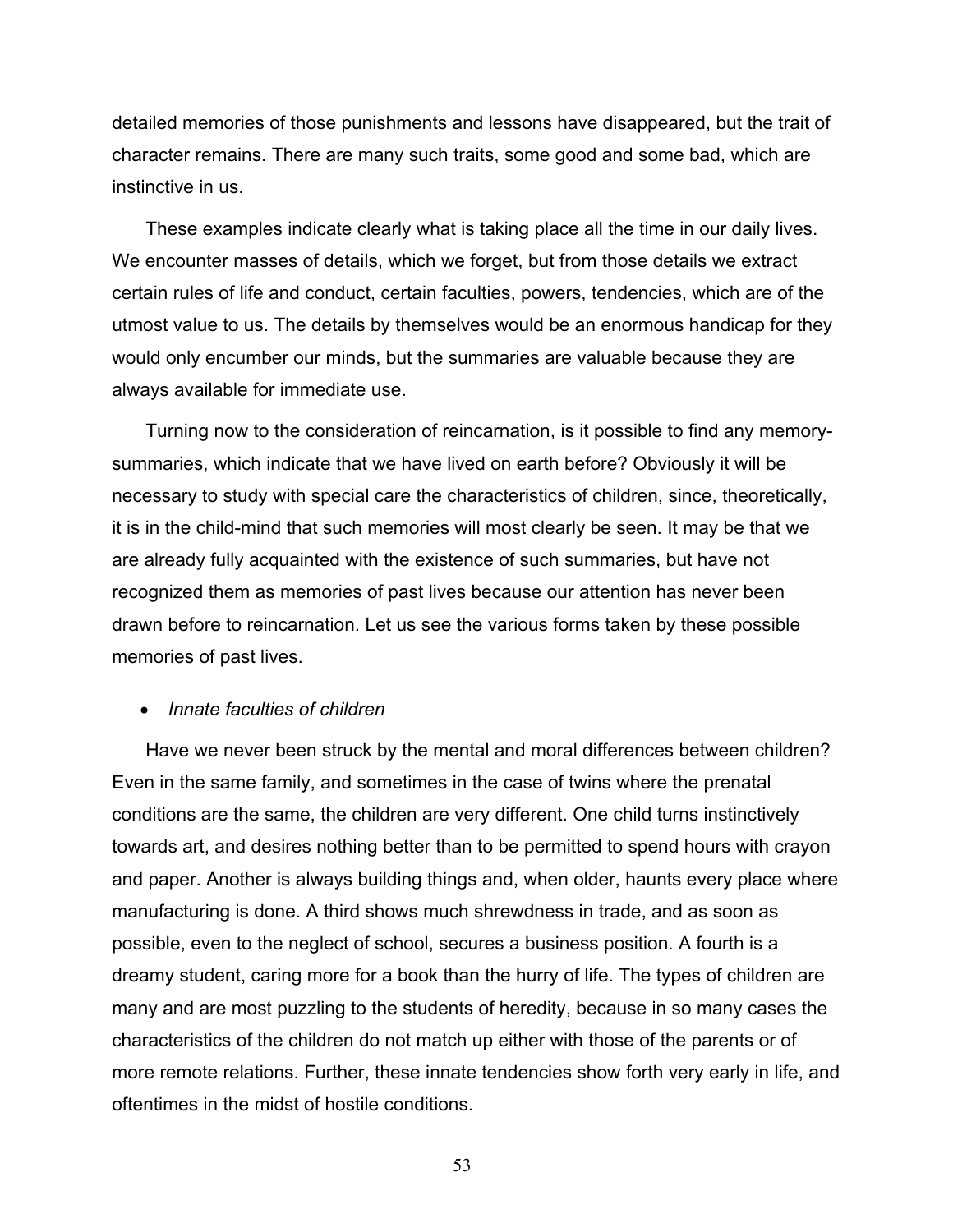May it not be that the innate qualities of a child indicate quite clearly the general lines along which the soul of that child has been trained in previous incarnations, and that every such quality is in reality a memory-summary?

It is not wholly illogical, for example, to suppose that if a soul had been interested in music in the past and a musician for several lives, any sort of musical instruction would easily be grasped at the beginning of a new incarnation, and further, that such a soul would surely be drawn to incarnation in a family of musicians so that it might be provided not only with the proper sort of education but also with a physical body of sufficient delicacy and nervous response. It is also within reason that if no interest had been taken in music during any past incarnation no amount of education in this life could arouse that interest to any extent. This argument will surely appeal to teachers of music, if to no one else, for all too frequently they are expected to transform human clods into musicians.

When, from the inner world, we are linked to an infant body in order to commence another day in the great World-School, we do not bring with us (from the viewpoint of reincarnation) full memories of the aeonic past through which we have lived—for no human brain is sufficiently responsive to reproduce the knowledge of the soul—but a set of innate faculties which sum up, in a form ready for instant use in the emergencies of life, all the experiences through which we have gone. Thus our innate faculties indicate the interests and activities of other incarnations.

The knowledge we gain is therefore never lost, even physically, so far as its *practical* application is concerned. The boy who knows instinctively how to handle tools as soon as they are placed in his hands has been a skilled artisan in the past; the youth who becomes the recognized leader of his playmates and inspires them to fight valiantly in mimic battles, is an old warrior come back in a young body; the dreamy child who understands the language of the rustling forest and the restless sea, and whose heart overflows with rapture in the presence of beauty, reveals the poet or artist of earlier centuries; the young man who loves the excitement of the market-place and enjoys the checkered game of loss and gain, is but showing traits of character engrained when a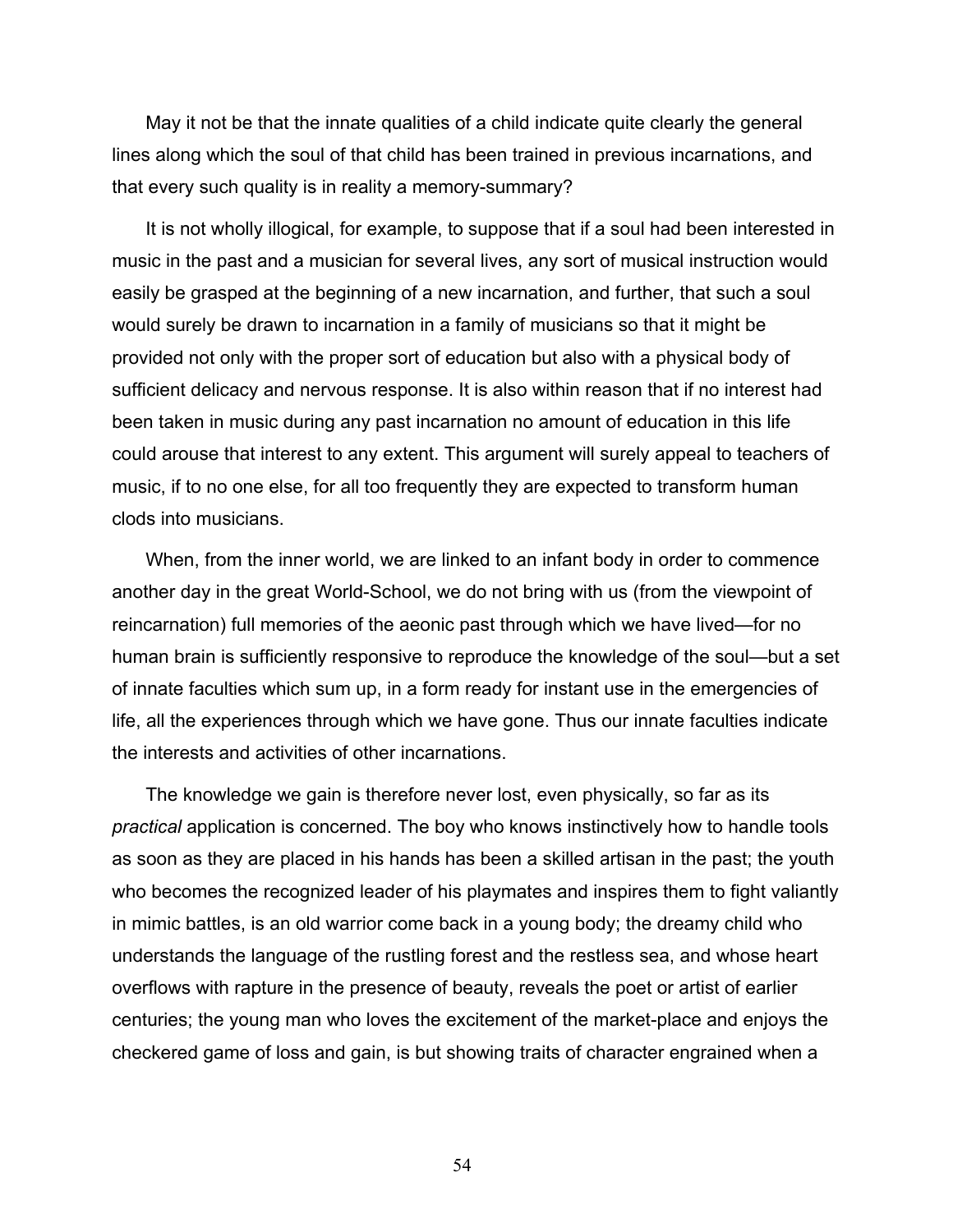merchant in other lands; the lad whose whole nature yearns for spiritual things and is stirred to the depths by religious ceremonials, tells us of priestly avocations in the past.

### • *The maternal instinct*

The maternal instinct is very common in girls, and is sometimes found in boys. Has it never occurred to us that a child playing with dolls is dimly recalling memories of other lives when the loving care of babies was an actual experience? Indeed, all instincts can be explained logically in the light of reincarnation. Why should a chick, just hatched from the egg, run hastily for shelter when the shadow of a hawk flits over the ground? Instinct, we call it, but merely to name a thing does not explain it. But if in the instinct of the chick we see the working of a memory, which sums up many a death in the past by hawks, we have found an explanation.

### • *The capacity to see a truth*

A new truth is presented to two people of equal education and intellectual power. One grasps it immediately; the other cannot see it. Another new truth is presented to the same two people, and this time the positions are reversed—the first cannot understand, the second is inspired. Is there any more logical explanation than that an immediate understanding of a truth, no matter how incompletely it may have been presented, shows that that truth had been met with before and understood during a previous incarnation? There is much to support the statement that we never accept an absolutely new truth and that when one appeals to us at sight it is evidence that we have encountered it before.

### • *The power to generalize from a single experience*

Some people are able, especially those who are intuitive, to formulate a universal law of experience upon the basis of a single episode. That single experience, which leaves other people no wiser than before, seems to call up in them whole vistas of moral understanding and a most mature power of judgment. Why should some people be gifted in this way? How is it possible for a woman of the greatest refinement, who knows little of the darker side of life, to be able to advise her children so wisely? Not all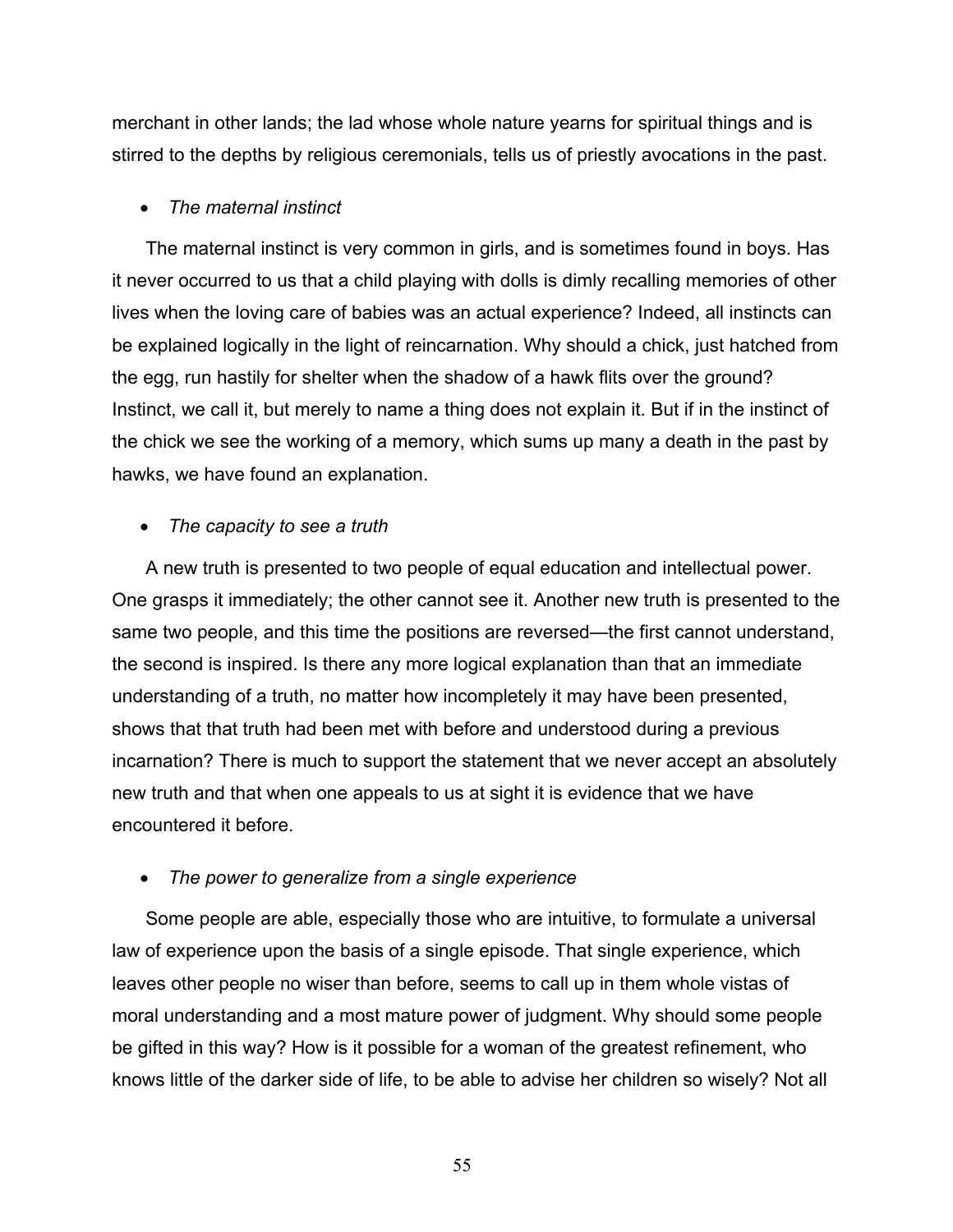mothers are able to do this, but some can and do. From what well of experience do they draw their water of knowledge of good and evil? Intuition, it is sometimes called, but surely what is such intuition but the voice of past experience? Surely, also, the wide understanding which occasionally comes to one who has passed through some sorrow or some trial, and whose heart opens out to realize the sorrows and trials of all men, is not due to an inexplicable gift but is the result of an uprush of memory-summaries of the past.

# • *The capacity to understand unknown experience*

The power displayed by some authors and speakers to understand experience through which they themselves have not gone in this life is most significant. One of the most curious cases is that of William Sharp, who, though of a most masculine temperament, wrote under the name of Fiona Macleod as only a woman could write. Or take the case of a dramatist, such as the author of the Shakespeare plays, entering with such fidelity and understanding into the feelings of a Macbeth, the moods of a Hamlet, the sorrows of a King Lear, the revels of a Falstaff. Could this extraordinary insight into the intricacies of human nature be gained in any other way than by actually having lived through such conditions in the past and being able, *in feeling*, to re-live that past?

# • *Aspiration greater than ability*

How frequently the aspiration of a man is greater than his ability! He tries eagerly to achieve some end but fails pitifully. His mind outruns the capacity of his brain; his longings outstrip his powers. If physical heredity were the only factor to be considered this would hardly be the case, for the mind, brought into existence by the brain, could not be greater than the brain. Surely, in this case, the aspirations are due to actual achievements in past lives, made impossible in this life because of limitations imposed by neglect of opportunities. In other words, a faculty to be kept in working order must be used; if we neglect it in one life and let our opportunities slip by, then in the next life we are handicapped by physical inability though still possessed of the inner faculty.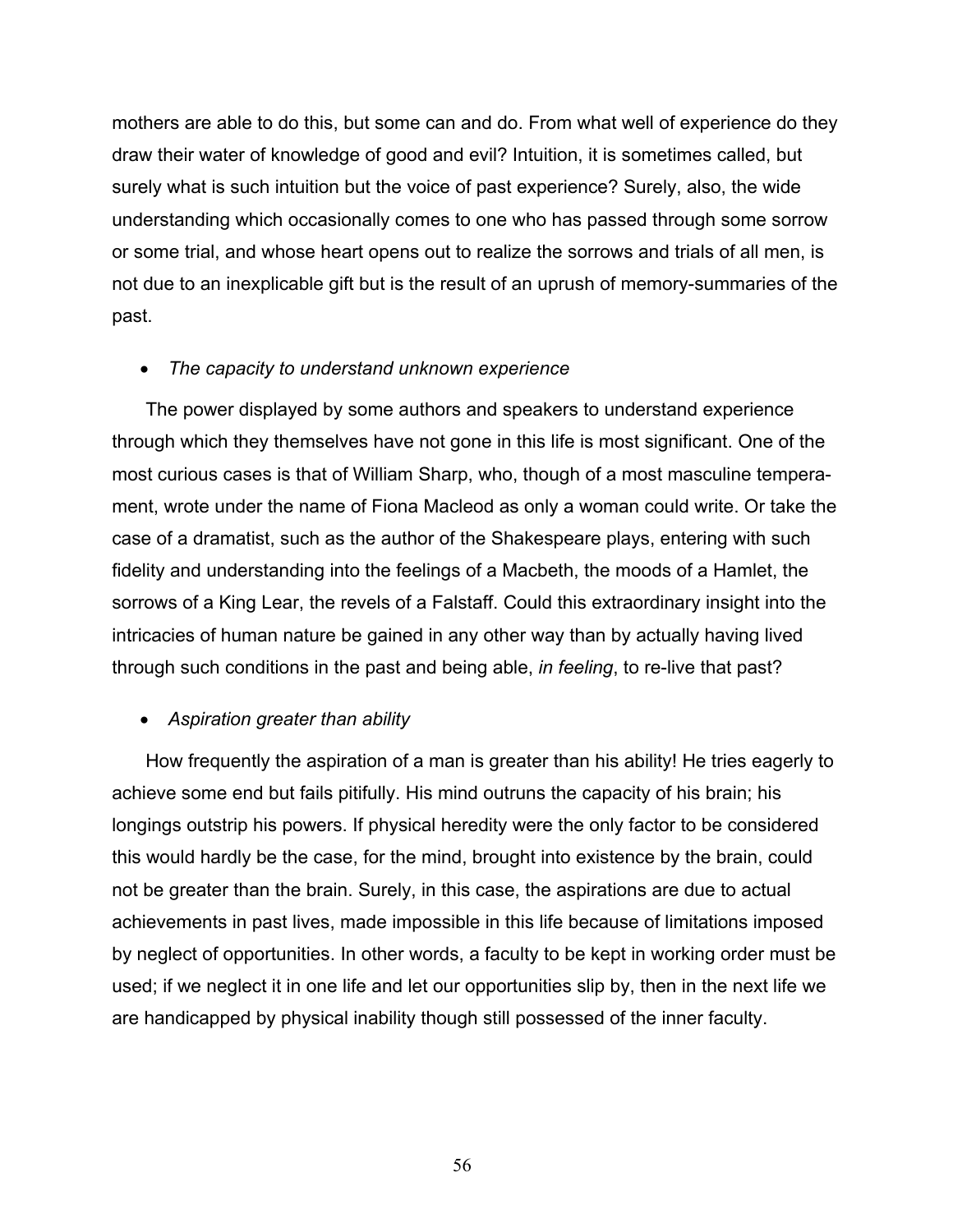### • *The consciousness of a child recapitulates the past*

The curious changes, which take place in the consciousness of a child, have been frequently commented upon. Many children when quite young are veritable little savages, heartless, cruel, and selfish. As they grow older they enter into what may be called the barbarian stage of existence, during which they revel in fighting and foolish "dares." After a while this gives way to a more civilized point of view. Some children mature early and others late, the degree of maturity varying within wide limits. Some children are old men at ten; others are frolicsome boys at forty.

The scientific explanation of these changes is that the child recapitulates, or quickly lives over again, the whole of the *physical* evolutionary past. The reincarnational explanation is that the child relives quickly the whole series of its own past lives, which is more logical, because we are dealing with changes in consciousness and not merely growth of cell-structures.

## • *Propensity to vice or virtue*

In many children the best of parents and the most careful training are unable to prevent the emergence of vicious tendencies, while in other children criminal parents and vile surroundings cannot stop the unfolding of virtuous tendencies. The propensity to vice or virtue is most logically explained as a memory-summary carried over from the last life and aroused again to activity in the new environment with the awakening of consciousness. The voice of conscience itself is really the memory of past decisions regarding right and wrong, and so it is that a young soul has little conscience because the past experience has been so slight.

### • *Genius and infant precocity*

One of the most easily recognizable forms of the memory of past lives is genius. It is so unique, such a sudden dawning not to be accounted for by any law of heredity, that it grips our attention immediately. The family in which a genius is born is usually ordinary, with little of promise even throughout the whole of the ancestry. The offspring of a genius are seldom noteworthy, for genius seemingly does not possess the power to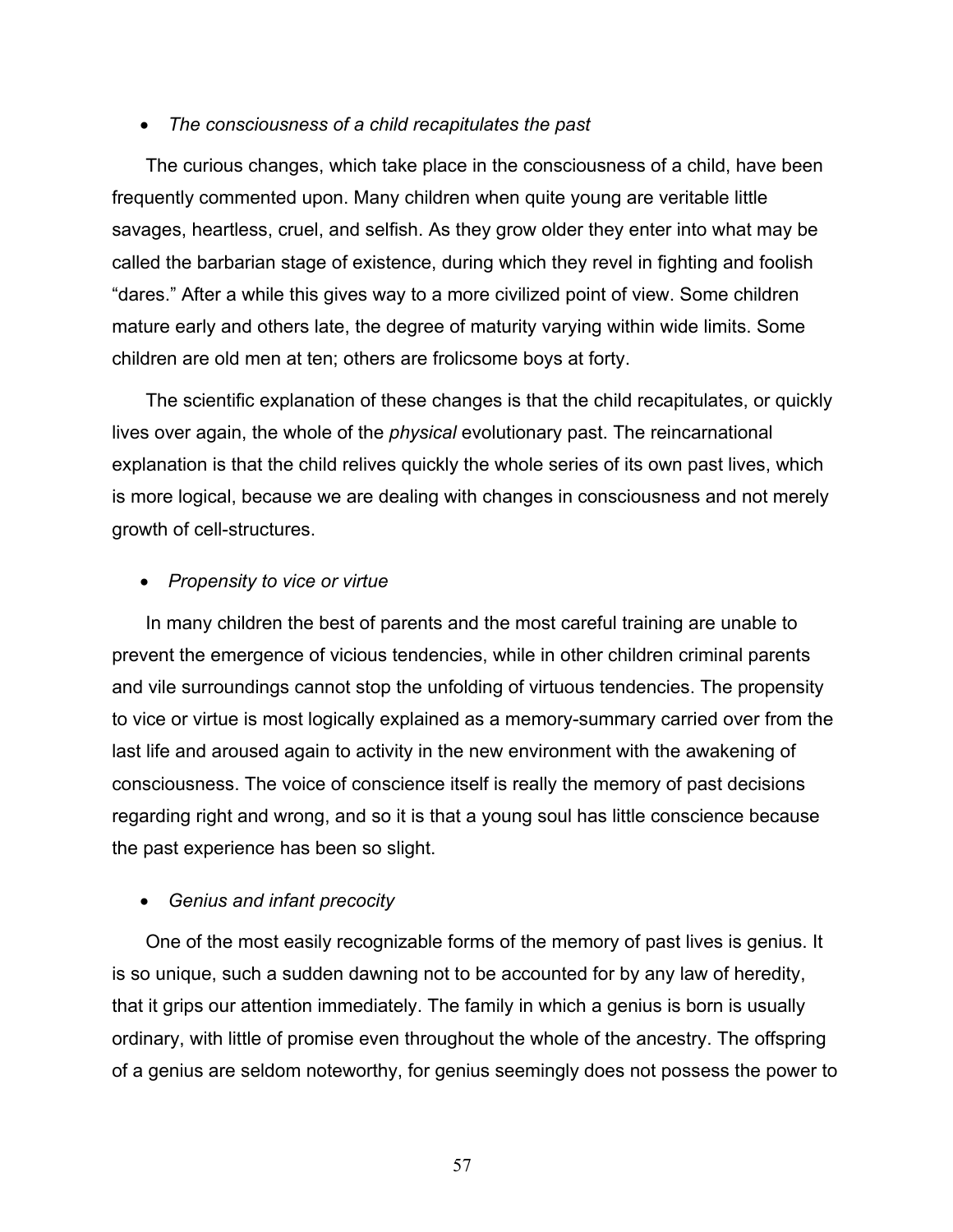transmit itself. Hence we are driven to the conclusion that the emergence of genius in a family has little to do with physical heredity.

From the viewpoint of reincarnation results when a soul of wide experience along a certain line—mathematics, music, painting—is brought into incarnation in a physical body of exceptional sensitiveness. Because of the past experience a genius can do with ease what another man, though possessing real ability, can accomplish only after much labor and many failures.

"The manifestation of any capacity . . . depends on two indispensable factors: first, an Ego or consciousness who has developed that capacity by repeated experiments in past lives; and second, a suitable instrument, a physical body, of such nature structurally as makes possible the expression of that faculty."<sup>5</sup>

# • *Masculine women and feminine men*

A not uncommon feature of our modern civilization is a type of human being in whom the character and mentality do not seem to fit the sex of the physical body. Some women are thoroughly masculine in their reasoning, attitude towards life, and even in their dress, while some men are emotional, intuitive, and effeminate in dress. An acceptable explanation is that supplied by reincarnation, which is that the soul is born now in a body of one sex and now in a body of the other, for the purpose of gaining a rounded-out education. After a series of lives in masculine bodies with the accompanying experience that is the lot of men, it is obvious that when a change of sex occurs distinctly masculine traits will remain even though the new physical body is feminine. In the same way, a soul who had been learning the lessons of a woman for several incarnations could not suddenly adopt the masculine point of view merely because of a change of physical body. In brief, our temperament is largely a summation of the memories of the past.

# • *Unaccountable fears*

 $\overline{a}$ 

Psychologists have been much occupied of late in studying the strange fears and fancies, which at times boil up from the subconscious levels of the mind, and assert

<sup>5</sup> C. Jinarajadasa, *How We Remember Our Past Lives*.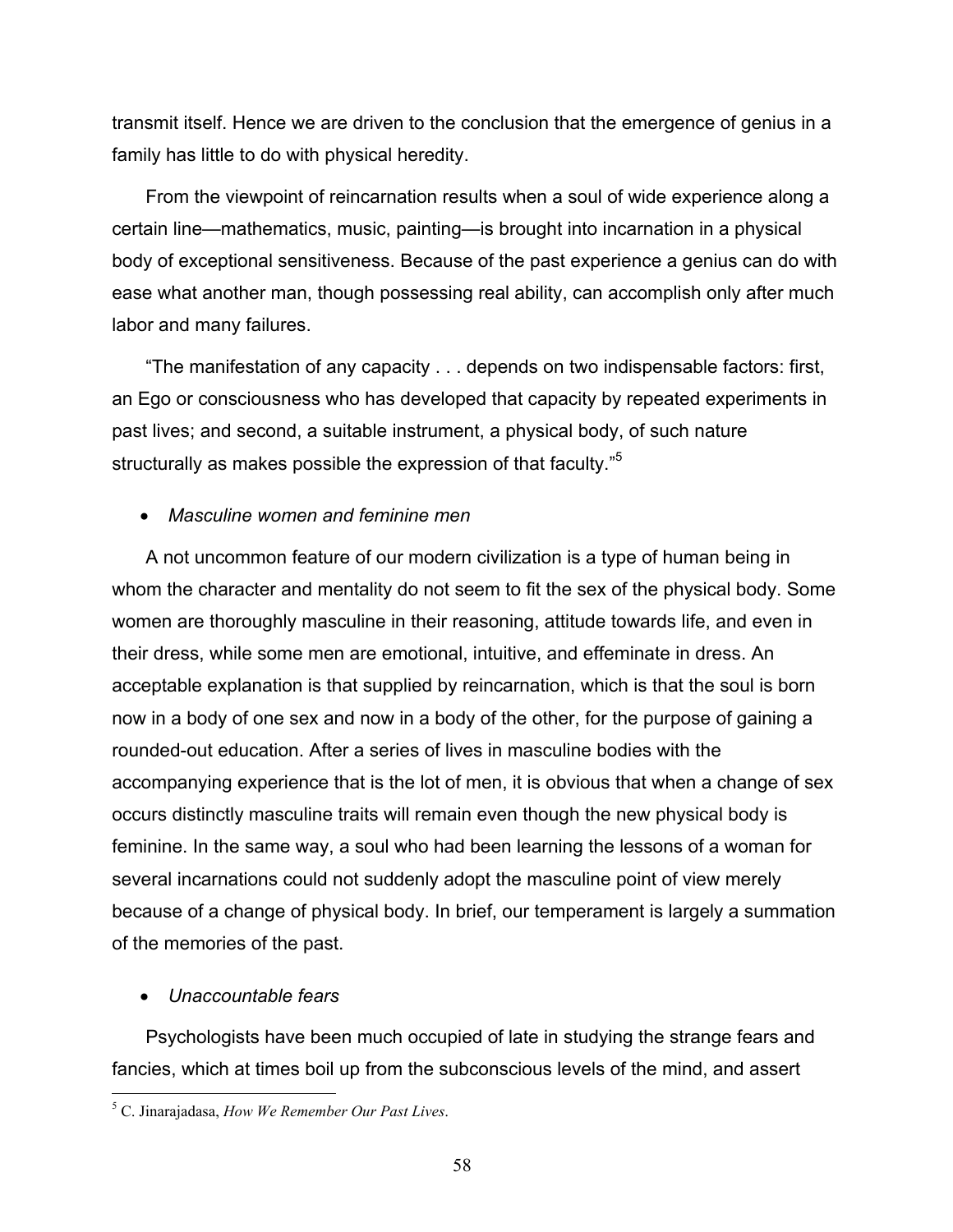themselves against the force of the will. One explanation is that they are due to prenatal influences unconsciously exerted by the mother on the unborn child. Another explanation offered is that they are suppressed and forgotten fears of early childhood.

From the reincarnational viewpoint they are half-memories of some terrifying event which took place in a previous life: the fear of water, for example, being due to a death by drowning; the fear of fire to a death by burning, and so on.

### • *Sudden friendships*

Another interesting form of memory is that revealed in sudden friendships. Two people meet for the first time, and the moment they clasp hands or even catch sight of one another, a swift intuitive friendship springs up which time can neither diminish nor improve. It is not all a matter of temperament, as some have claimed, for in many cases the two people are very different in their personal and other characteristics.

In the light of reincarnation such friendships mean that two dear friends of a previous incarnation have met one another for the first time this life. The mutual trust, the quick sympathy and ready understanding, the loving sacrifice that distinguish such friendships, are the results of many lives of friendship in the past, during which the tie of affection grew ever stronger and more perfect.

Two people who have loved one another in the past cannot be kept apart. They are drawn together life after life, and the relationship continually becomes more beautiful. Each life, as they meet for the first time, there is a sudden leaping up of that flame of love and trust that tells of many a meeting in the past. When a friendship like this comes into one's life it truly compensates for many of the hardships with which physical existence is associated.

### • *The feeling of having known a place before*

This is an experience so common that it is often one of the first arguments advanced in favor of reincarnation. A man goes to a strange city, but upon walking the streets feels curiously at home, and at times is even able to anticipate what will be seen upon the next turning of the road. There may be a sense of unfamiliarity about many of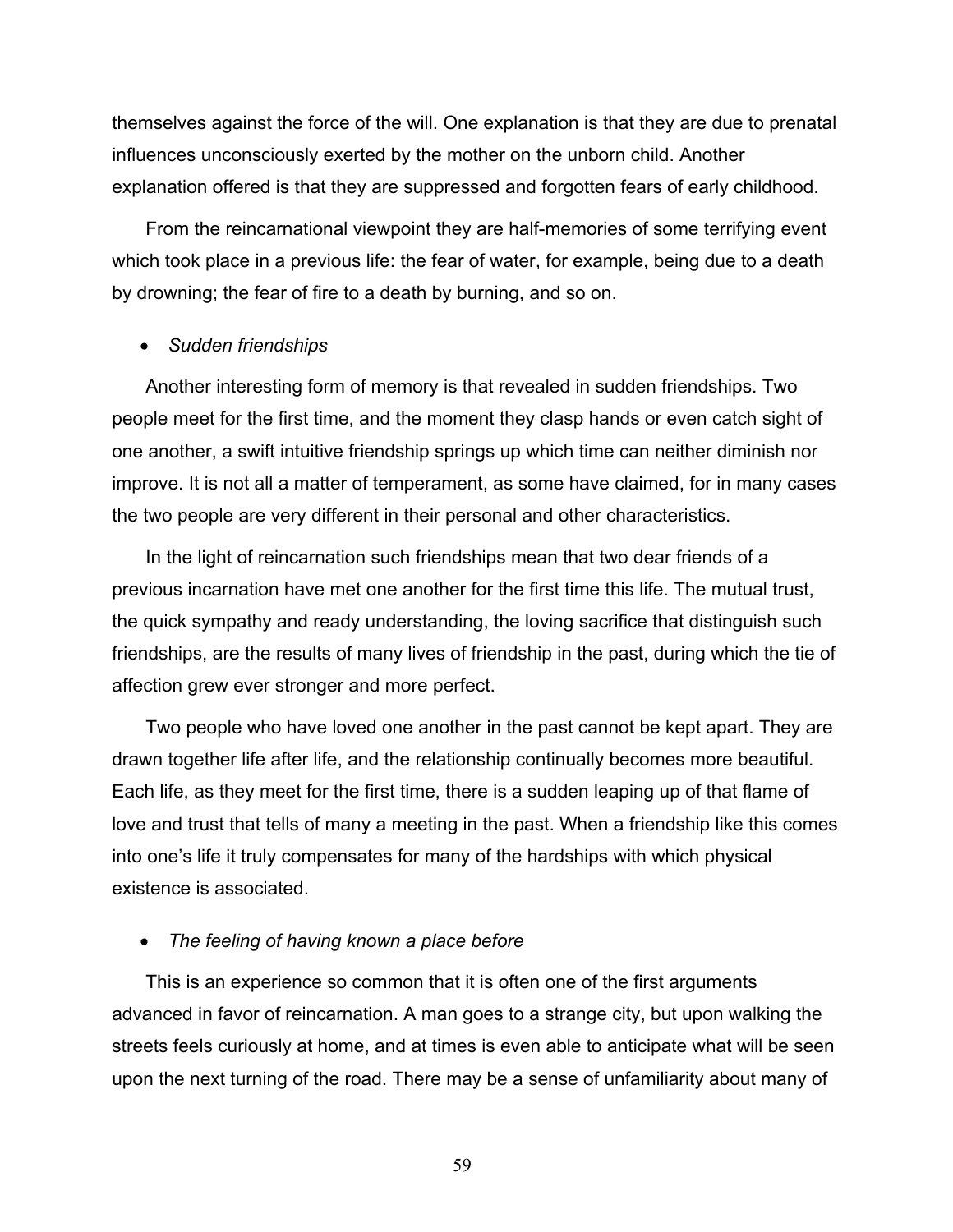the new structures, but the old buildings have all the feeling about them of familiar landmarks.

Another variation of this same sort of memory is the vivid sensation that sweeps over a man upon reaching a country for the first time of having "come home." It is just as if one were returning to one's own country after a long absence. Some have felt this upon visiting England, Italy, Greece, Egypt, or India. The sensation was not due to the amount of reading they had done about these countries, for in a number of cases very little reading had been done, yet the feeling was most intense. Is this all "nerves," or may it not be due to dimly recalled memories of other lives lived in one or other of these countries?

In all essential ways these curious phases of consciousness, which we have just reviewed, agree exactly in character with the memory-summaries of this life. Applying to them the same tests that we would apply to the memories of our present incarnation, are we not justified in regarding them as memories of past lives? In doing so no new principle of memory is involved, it should be noted, for memory works in precisely the same manner whether it extends over years or lives.

• *The detailed memory of past lives*

It must be granted, however, that if reincarnation is to be justified as a process of moral education, the detailed memories of the past must reside somewhere in our consciousness. Otherwise, how would it be possible for us to know that a certain portion of our present destiny was causally related to a certain act or acts in a past life? Do detailed memories of the past exist, and if so, where do they reside? —*that* is the question.

Of recent years some very significant discoveries have been made by psychologists regarding the recovery of forgotten memories. It was found that when a person was thrown into what is known as the hypnotic trance, or even into the half-asleep condition, the memories of the past years of this life could be recovered in detail. In one case a young lady was able to tell where she was, how she was dressed, what she ate, what she said and to whom, on a certain afternoon twelve years prior to the experiment.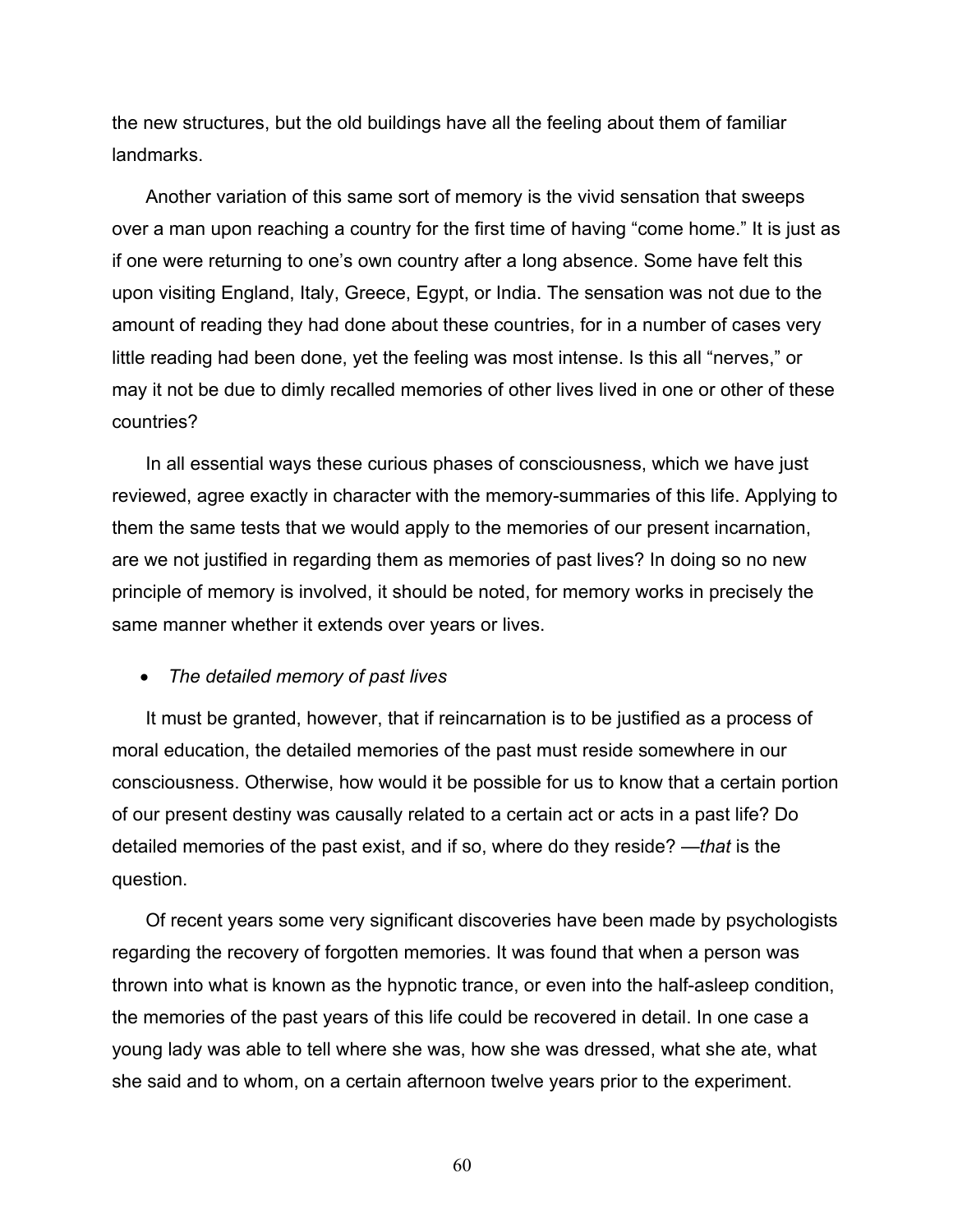While awake she had not the slightest recollection of the events of that afternoon, but in the hypnotic trance she apparently remembered them as easily as if they had happened yesterday.

This experiment and many others show beyond question that in the consciousness of every one of us reside literally millions of detailed memories of this life, of which the *waking* consciousness knows nothing. This fact shows how feeble is the trite argument that if in our waking consciousness we do not remember the details of our past lives, it is proof that we have not lived before. This argument is a two-edged sword, for it can be used to "prove" that we have not lived through many of the events of our present incarnation, because we cannot remember them in our waking consciousness.

If the memories of the earlier years of this life can be brought forward in detail into the waking consciousness, is there any possibility that in the same way buried memories of other incarnations might be resurrected from some still deeper layer of consciousness? Colonel de Rochas, a *savant* of Paris, is of the opinion that this is possible, for, by a series of hypnotic experiments carried out many years ago, he apparently forced the consciousness of a woman back over four preceding incarnations, each one separated from the last by a period in the unseen world. He did not dare carry the experiments any farther, since the strain upon the subject was evidently too great. These experiments do not prove the truth of reincarnation, but they are profoundly significant and indicate a possible way of obtaining conclusive evidence.

Sometimes memories of past lives arise spontaneously in the waking consciousness of people. Nearly always, however, these memories are so fragmentary that they are rarely of any value as evidence. Of what use is a bit of scenery, the picture of one's home in a previous life, or the realization of how one was killed, when the name one bore and the country and city in which one lived cannot be recovered? Furthermore, when we take into account the long period which usually intervenes between one incarnation and the next, we see how extraordinarily difficult it is to prove through such fragmentary memories that we really lived at the time recalled.

Young children remember parts of their past incarnations much more frequently than adults, probably because the child-brain is so much more plastic to impressions.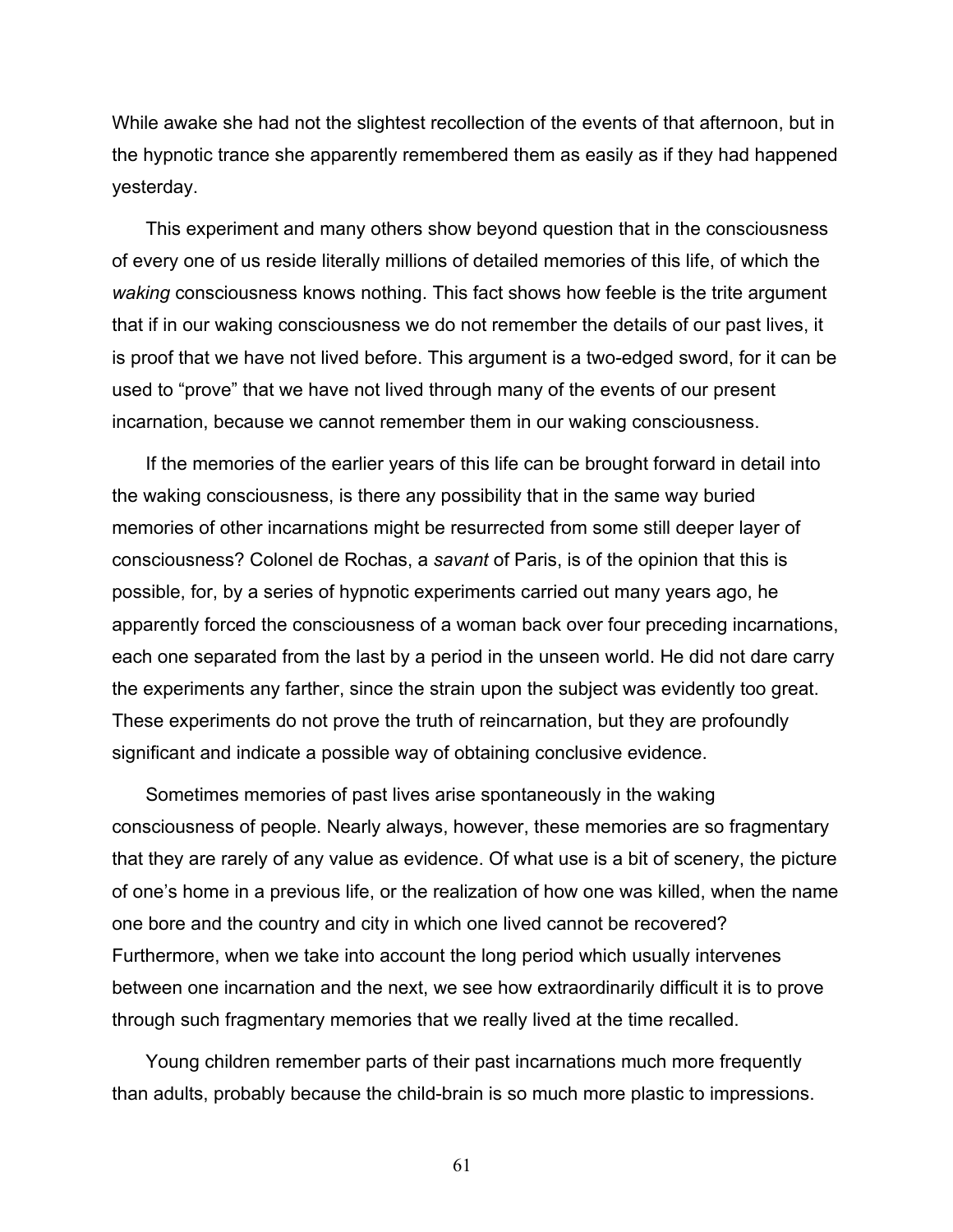Many cases of such child-memories are on record, while not infrequently one meets children who have remembered. Unfortunately, the majority of parents have not the slightest knowledge of reincarnation, and when their children try to tell them of what seems so real to them, they are usually scolded or punished into silence. How much we might learn if only we paid more attention to childish "fancies"! When a child reaches the age of six or seven years whatever memories it may have had generally fade away, probably because the brain is becoming so fully occupied with external impressions.

Sometimes, instead of following the usual plan of remaining a long time in the heaven-world between one incarnation and the next, a soul immediately incarnates. In this case the same emotional and mental bodies are used that were organized and trained during the preceding incarnation, and under such circumstances the possibility of remembering many details of the last life is much greater. The strain, however, of two or more physical lives following one another without an intervening period of rest is considerable, and *ver*y few out of the thousands who die every day are able to stand it. Since the beginning of the war [World War I], however, it has been noticed by several investigators that an unusually large number of those soldiers who willingly sacrificed their physical bodies for their country are being reborn immediately. They, apparently, earned this opportunity because of their sacrifice, and we may expect them to take an important part in the days of reconstruction, which are to follow, just as soon as their new physical bodies are old enough.

### • *Why we do not remember details of the past*

The physiological reason why we do not remember the details of our past incarnations in our waking consciousness is that neither the brain, nor the emotional body, nor the mental body, which we are using this incarnation, were in existence during that past. They have experienced the events of this incarnation only, and therefore the memories impressed upon them are of this incarnation and no other. It is true that occasionally fragments of scenes of past lives are caught by them, but this is quite abnormal.

The detailed memories of the past are within reach only of the soul-consciousness, and not until we have evolved to that exceedingly lofty level where we can unite our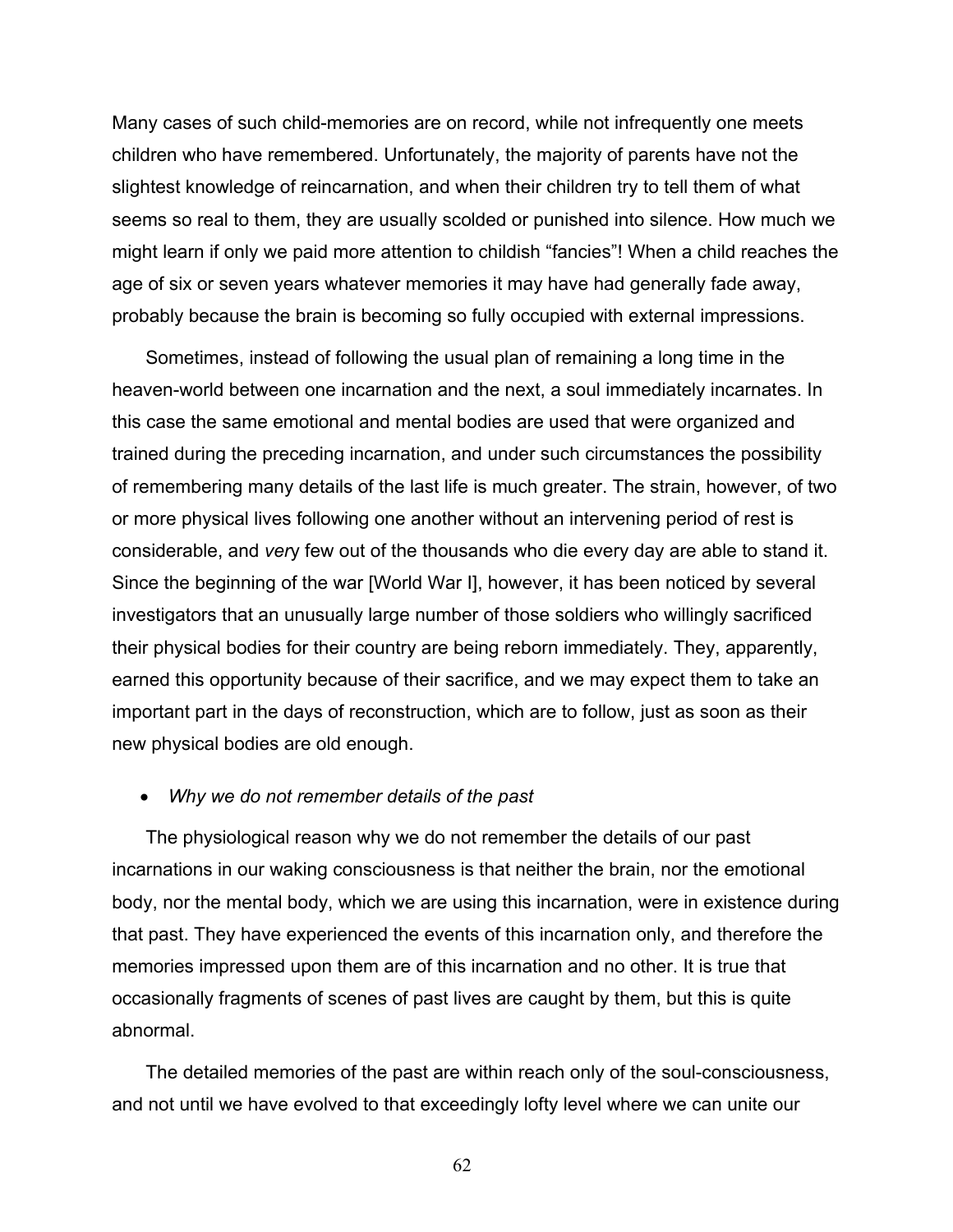waking conscious-ness with that of the Ego will it be possible for us to recall at all completely the details of the past. The soul-consciousness at all times does remember, however, and because of this the very source and center of our consciousness—the evolving Ego—is able to understand the meaning of many a lesson that we, in our waking consciousness, cannot grasp at all. In other words, to that super-consciousness of ours—the soul or ego—there is not the slightest injustice in any part of our destinies. It is only our waking consciousness, limited as it is to the knowledge and memories of one physical life, which imagines there is injustice and chance in the world.

### • *The necessity of forgetfulness*

The fact that forgetfulness of the past is universal ought to suggest to us that it is best for us not to remember the details of other incarnations. A little consideration shows quite plainly that such memories, instead of being helpful, would be an actual handicap, if not a curse.

It is certain, for example, that in the past we have made many moral blunders, because in no other way could we have developed moral strength. We may have seen our mistake since then and grown so strong that our incarnations now are clean and wholesome; but nevertheless if all the events of the past formed part of our memory, we should have each new incarnation to carry around with us an exceedingly unpleasant set of mental pictures. Think what would happen if memories of this sort kept surging up into the mind of a child, especially during the period of adolescence. They would surely exert a most unwholesome influence and probably ruin the whole incarnation. There is no better way to insure the purity of a physical incarnation than to blot out all details of past mistakes, leaving only the summaries of the lessons learned from those mistakes in the form of a warning conscience.

Or again, suppose that in the past we grew to hate, for some foolish reason, a very worthy person. Blinded by unreasoning prejudice we refused to see anything good in that person. What a serious handicap it would be if, at the beginning of every incarnation, the old recollections of those past hatreds formed part of our consciousness. Whenever we met that person again, whether in a new physical body or not, it would probably be quite impossible for us to override the old prejudice. As it is,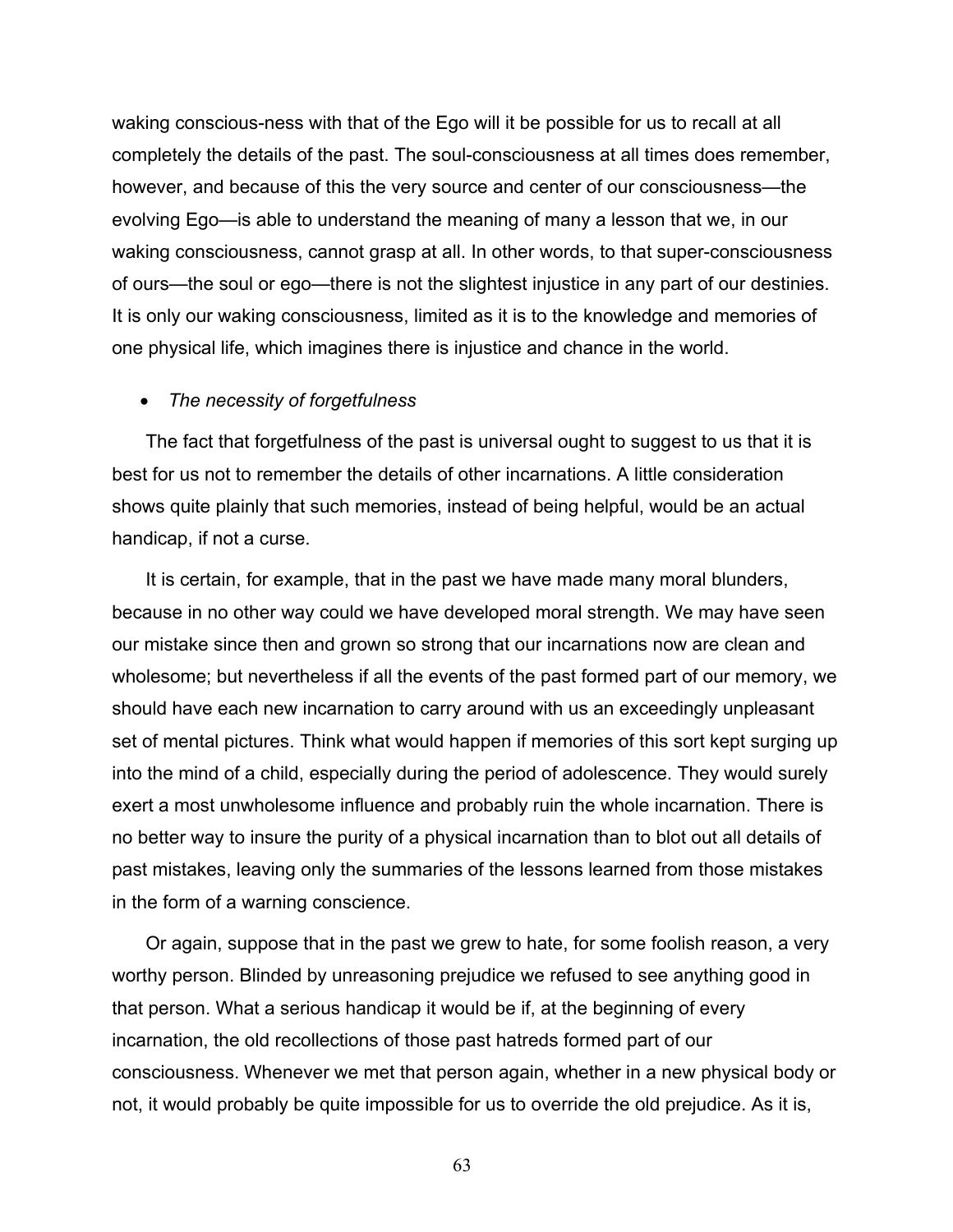with the slate of memory wiped clean and the old prejudices forgotten, we meet the one we hated in a new incarnation and find in him or her much to admire and love. Forgetfulness of the past makes possible, therefore, a much better understanding of our fellows.

In a hundred other ways it can be seen that forgetfulness is imperative. To start anew each life, even so far as memory alone is concerned, prevents lopsided development, the repetition of mistakes by force of previous example, the continuance of racial and religious prejudices, the revival of bad habits such as worry of faultfinding, and the useless feeling of remorse for long-past mistakes. Because we cannot remember the details of the past we have no means of anticipating the possible future, which in itself is a great boon, for if we had the power to see what was coming in the future by the study of past causes, we should add to every trial all the pains of anticipation.

## • *The investigation of past lives*

When one has reached what is called Initiation, and has undergone the long and arduous training in physical, moral, and mental development which that implies, there is the possibility, by awakening a certain set of psychic faculties, of investigating directly every detail of a whole series of past lives either of oneself or of another. There exists in the mental world what may be called the great memory of Nature, in which every physical event, every desire, every least thought of man and every other living thing is registered with photographic exactness. From these records of the past complete information about any series of incarnations may be obtained by the properly trained investigator in the form of living pictures. There are also several other ways by which this same information may be gained, but perhaps the best method is this one of letting the living pictures of the past roll before the trained vision. There are a few experts who can do this, and to them reincarnation is no longer a logical and convincing theory; it is a fact.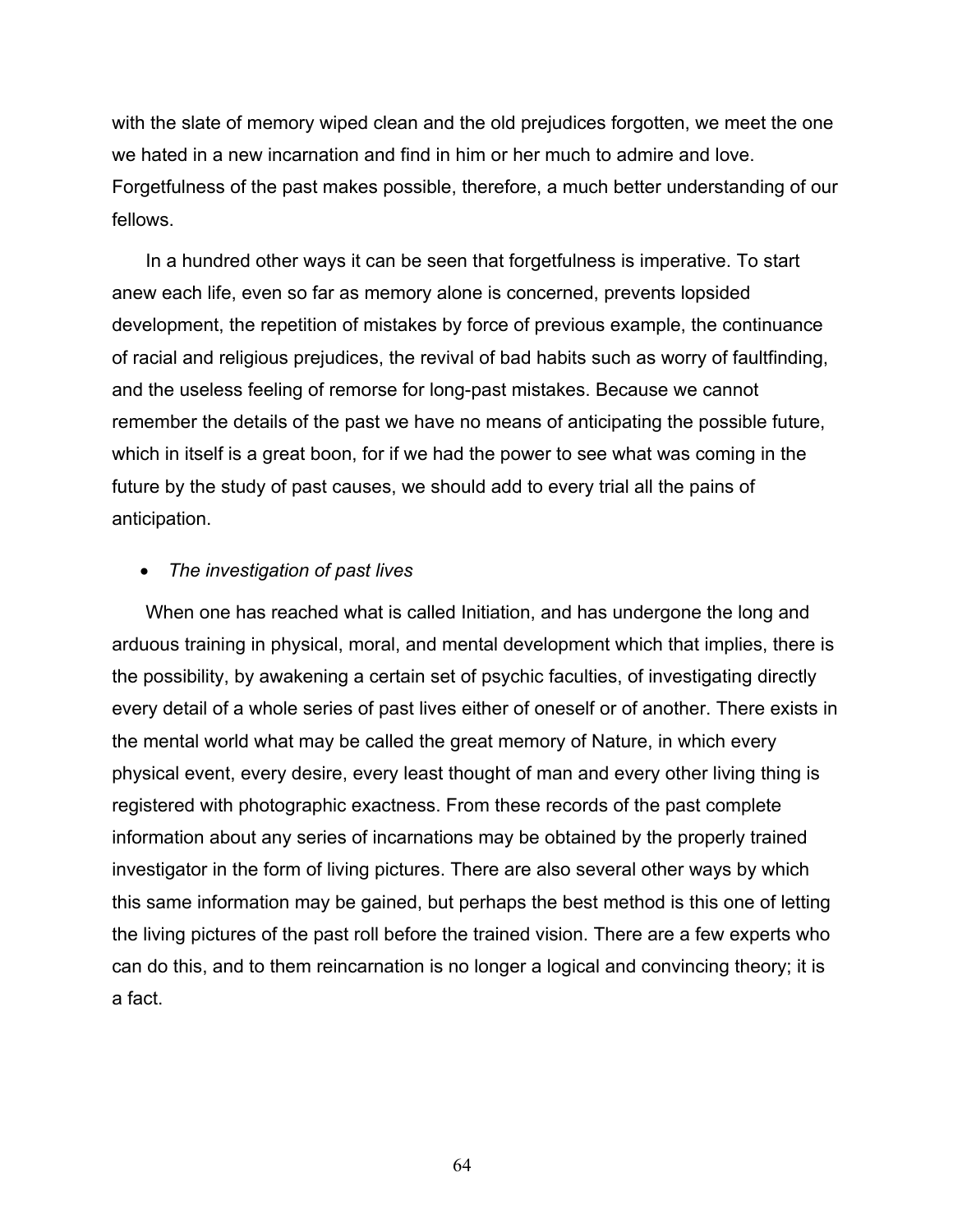### CHAPTER 7

# **THE HOPE OF THE WORLD**

The menacing growth of materialism and the consequent dimming of the realization of a Divine Presence within the universe has brought civilization to a dangerous crisis in its history. Whenever in the past the pure flame of spiritual understanding flickered and began to pale, the moral nature of the people weakened, and, though the intellect still was keen and subtle, the civilization of the time rapidly fell into decay.

We are now faced by a similar state of things. The trained intellect of man has wrought wonders in the domain of science and invention; but the neglected moral nature has been powerless to guide such activity along wholesome and brotherly lines. There has hardly been a scientific discovery that has not been misused. We invent explosives, not to wrest precious metals from the crust of the earth, but to maim and kill our fellow humans. We learn the principles of aviation and journey through the air, not for the benefit of civilization, but to destroy children and to blast fair cities.

What teaching can most quickly bring humanity to the full realization that God *does* exist, and that there *is* a moral law, because whatever seeds of good and evil an individual sows in the field of life, the harvests grown must be reaped by him alone? Reincarnation is that teaching and it is, therefore, the hope of the world. It makes possible the belief in the existence of God, even to the scientific mind, for it welds together in a marvelous fashion the facts discovered by science with the halfunderstood truths of religion. It is the hope of the world because it gives back to us absolute trust in the goodness of the Divine by showing that there is a moral purpose in evolution as well as a physical end.

In the ultra-materialistic days of the last century, when every new discovery seemed to make more terrible the damning conclusion that there could be no God because Nature was cruel, merciless, "red in tooth and claw," it is little wonder that people fell away from the teachings of religion by hundreds of thousands. Even today, when the tide is turning against materialism, the number of the churchless is greater than the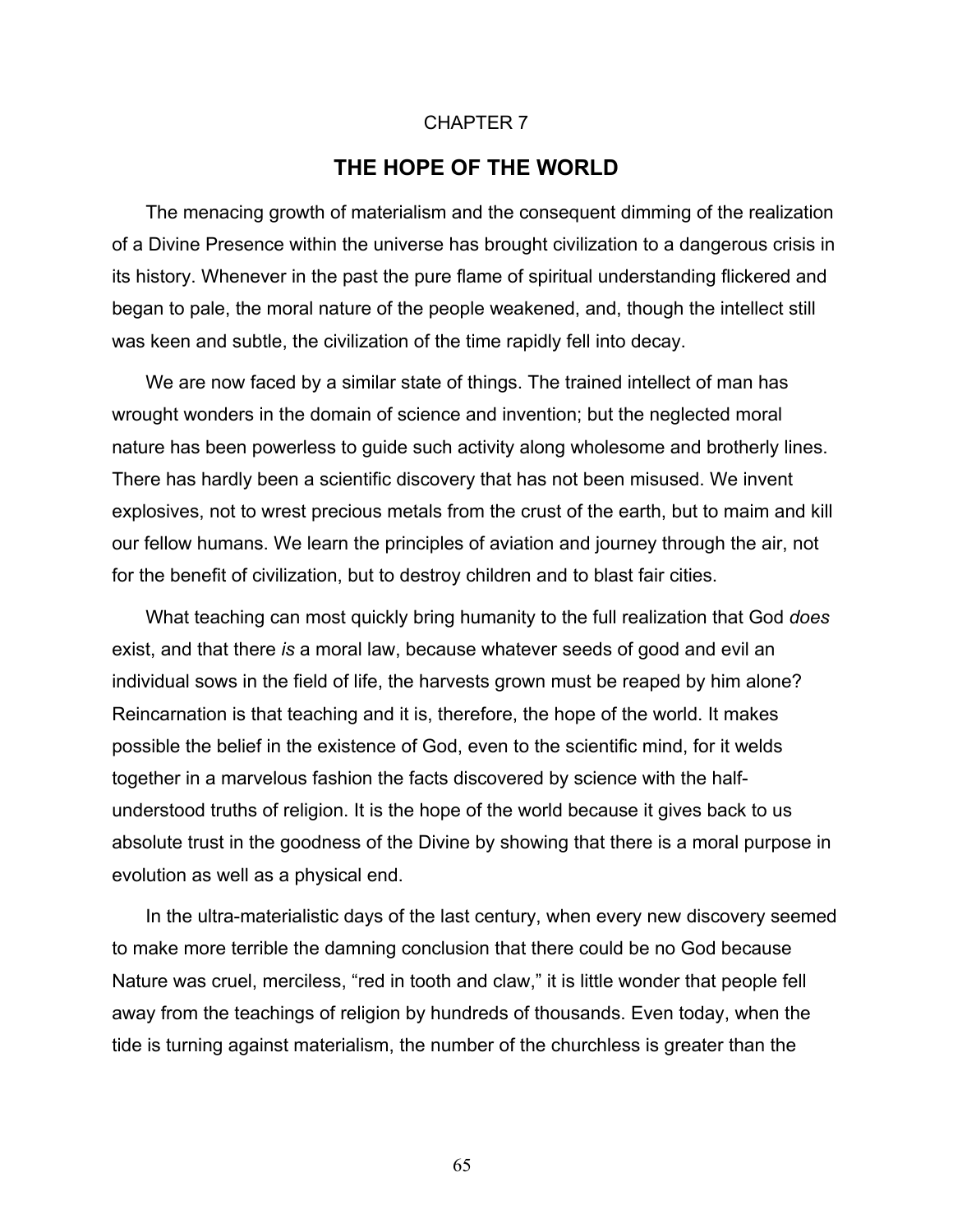churched. The vision of physical evolution *alone* reveals a wonderful plan for the shaping of physical bodies, but it leads either to agnosticism or to atheism.

When, in addition to this, we force ourselves to look closely into the lives and affairs of mankind so as to see without glamour just what is taking place in the world, we shrink back appalled by the suffering, the misery, the degradation, the ignorance, the selfishness, and the cruelty found everywhere. We ask ourselves, "Can this be Godcaused? Can the Deity we worship be responsible either directly or indirectly for all this hideous fantasy?" If we blind our eyes with dogmas, and stuff our ears with platitudes, it is possible to get along quite comfortably with never a religious qualm or doubt, but if we look at mankind with unveiled vision, as few dare to do, we are lost on an ocean of doubt.

This is the unhappy position of many people today. They are adrift, with all the old anchors gone. They know not what to do nor from what quarter to look for help. They go hopefully to their spiritual advisors and receive only those teachings from which seemingly all feeling of reality has been drained. They attend divine worship and come away more dissatisfied than before. They visit various sects and schools and movements, and become only confused.

Of one thing, above all else, they demand definite assurance: Is there a Divine purpose back of all the show of the world? They realize that the tiny intellect of man may not be able to understand the nature of a cosmic God, if one exists, but they do ask for some understanding of the purpose of life. If God does exist, what is He trying to do in the world? To what end is mankind struggling?

For it is a struggle! To one who has walked with pitying eyes through the fetid slums of a great metropolis there seems to be little evidence of any Divine purpose. It is all so hopelessly wretched and ugly and depressing. To one who mingles with the wealthy and the great, how often such existence seems only a training school in the refinements of selfishness. Thoughtless disregard of the welfare of others, luxury and glitter cloaking moral laxity, intellects busied with pleasing trifles, show us all too plainly the tragedy of wealth. Quarrels and hatreds, crimes and jealousies, passions and prejudices, are hard to reconcile with the loving care of God. Oh, it is easy to see why early religious thinkers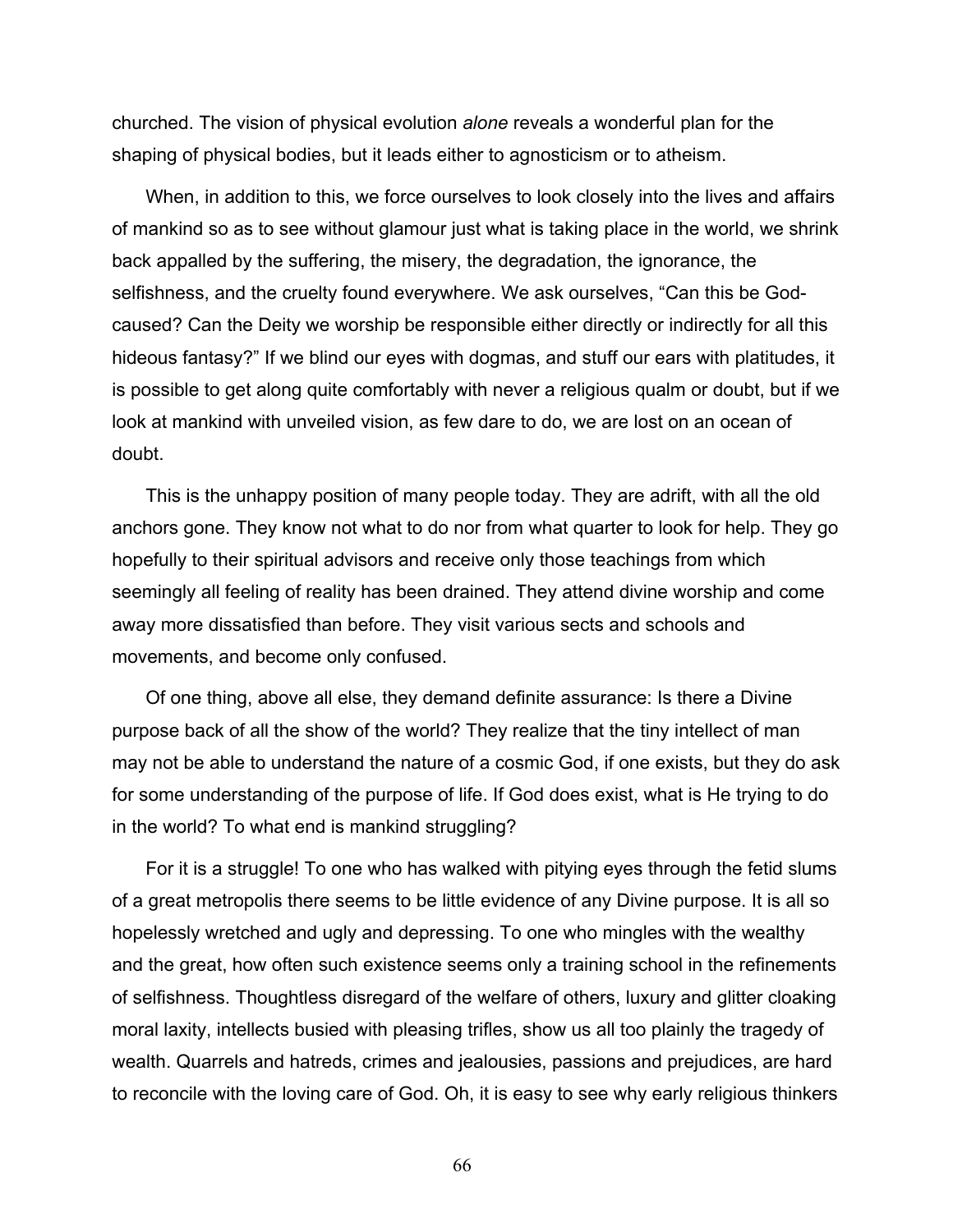fell back upon the theory of a Satan tempting man to wrong, and the Fall of the first pair when they ate of the fruit of knowledge of good and evil.

We can no longer accept these ancient speculations to explain the evils of the world, for we are no longer convinced of the historical authenticity of the legends upon which they are based; unfortunately for our peace of mind, we have found no logical explanation to take their place.

We stand at the crossroads. Behind us is the long and weary road we have traversed, which began upon the distant hilltop of simple faith, wound through the vale of daily life, crossed the bridge of doubt, and descended into the valley of disbelief. Insensibly we have commenced to mount again, and before us as pilgrims, stretch two roads. One leads to scientific agnosticism, where spiritual things are ignored and forgotten; the other leads to such a splendid interpretation of the purpose of life that we regain all our old sense of the nearness of God and all our old trust in His goodness and love. The clue leading us along this road is Reincarnation.

In the opinion of many, Christianity can regain its hold upon the minds and hearts of thoughtful people who have left the Churches only by commencing to teach again its long-forgotten truth of reincarnation. Ever since about the middle of the sixth century the Christian teaching of the preexistence and reincarnation of the soul has been lost sight of, primarily because of the intellectual and moral darkness, which swept over Europe with the coming of the barbarians from the north. Those barbarians have now become civilized and constitute the leading nations of the world. It is high time that the lost truth of reincarnation be placed again among the priceless treasures of Christendom.

If this is not done the number of the churchless will continually become greater, for the existing dogmas of the Church do not interpret life and the purpose of life in a manner satisfactory to the highly trained modern intellect. But if reincarnation is once more restored to the place of honor, then the Church can explain life logically and wholesomely, and at the same time drive home many a moral lesson by showing us the Divine Purpose and the splendid goal of evolution made possible by reincarnation.

Reincarnation gives perspective, a true sense of values, the feeling of Eternity. It awakens wonder, stirs our imagination, and sends our gaze wandering down the vistas